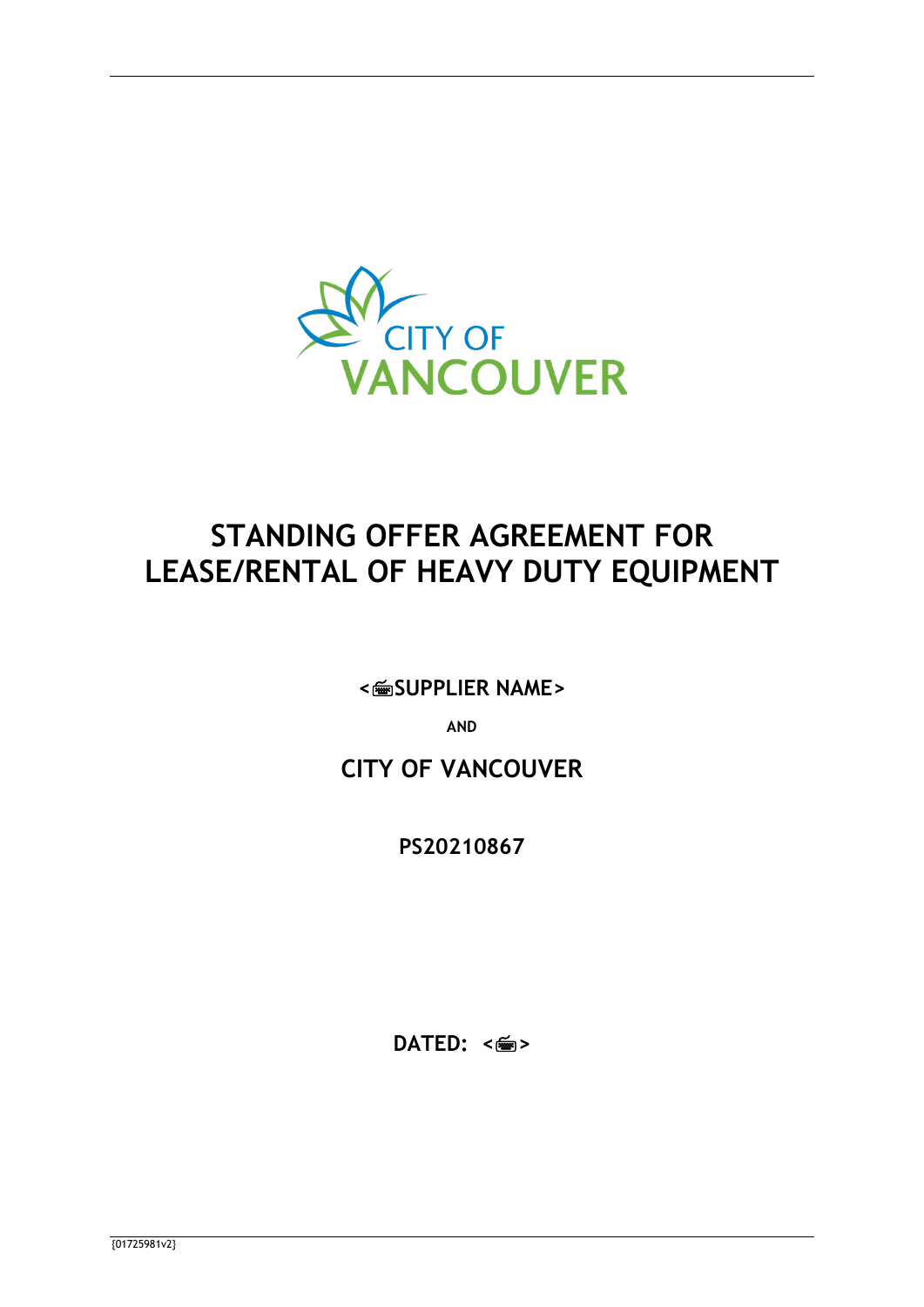## **STANDING OFFER AGREEMENT FOR LEASE/RENTAL OF HEAVY DUTY EQUIPMENT**

THIS AGREEMENT is made as of  $\leq m$ 

## BETWEEN:

**<SUPPLIER NAME>**, a <corporation> organized under the laws of  $\leq$   $\leq$  > and having an office at  $\leq$   $\leq$   $\leq$ 

(hereinafter referred to as the "**Supplier**")

AND:

**CITY OF VANCOUVER**, a municipal corporation continued under the *Vancouver Charter* (British Columbia) and having an office at 453 West 12th Avenue, Vancouver, British Columbia, V5Y 1V4

(hereinafter referred to as the "**City**").

WHEREAS the Supplier is in the business of renting and leasing  $\leq$   $\leq$  >;

AND WHEREAS the Supplier wishes to be included on the City's internal list(s) of approved suppliers of  $\leq$   $\leq$   $>$ , who may be contacted by the City from time to time to rent or lease  $\leq$   $\leq$   $>$ ;

AND WHEREAS the City wishes to include the Supplier on such list(s) so that the City may have the option of procuring << > from the Supplier from time to time upon and subject to the terms and conditions set out in this Agreement;

NOW THEREFORE, the parties agree: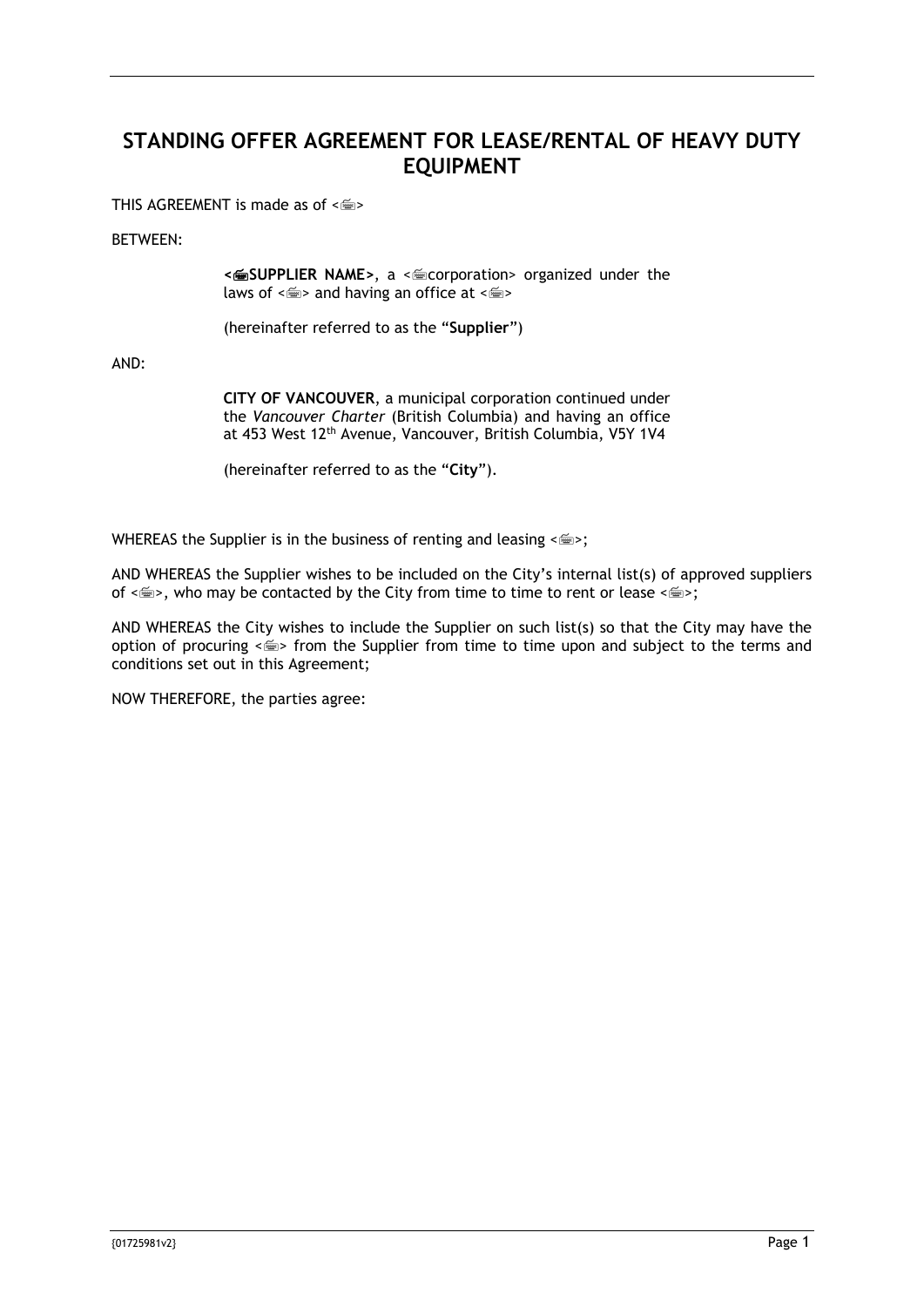## **TABLE OF CONTENTS**

#### **Page Page**

| <b>ARTICLE 1</b> | INTERPRETATION  4                               |
|------------------|-------------------------------------------------|
| 1.1              |                                                 |
| 1.2              |                                                 |
| 1.3              |                                                 |
| 1.4              |                                                 |
|                  |                                                 |
| ARTICLE 2        |                                                 |
| 2.1              |                                                 |
| 2.2              |                                                 |
| 2.3              |                                                 |
|                  |                                                 |
| <b>ARTICLE 3</b> | SUPPLY; GENERAL TERMS  11                       |
| 3.1              |                                                 |
| 3.2              | Sufficiency and Competence of                   |
|                  |                                                 |
| 3.3              | Design Review  12                               |
| 3.4              | Standards and Requirements  12                  |
| 3.5              |                                                 |
| 3.6              |                                                 |
| 3.7              | Relationship Between the Parties  13            |
| 3.8              | Tests, Defects, and Acceptance 14               |
| 3.9              | Title and Risk  14                              |
|                  |                                                 |
| <b>ARTICLE 4</b> | PREFERRED SUPPLIERS  14                         |
| 4.1              | Procurement of Supplies  14                     |
| 4.2              | <b>Information Concerning Alternative</b>       |
|                  |                                                 |
| 4.3              | Use of Alternative Suppliers  15                |
| ARTICLE 5        | <b>CONTRACT MANAGERS 15</b>                     |
| $5.1$            | City's Managers  15                             |
| 5.2              | Supplier's Managers  16                         |
| 5.3              | Designation of New Managers 16                  |
|                  |                                                 |
| <b>ARTICLE 6</b> | <b>SUPPLIERS' WARRANTIES AND</b>                |
|                  | COVENANTS  16                                   |
| 6.1              | <b>General Representations and Warranties16</b> |
| 6.2              | <b>General Health and Safety-Related</b>        |
|                  | Acknowledgements and Covenants 17               |
| 6.3              | <b>Covenants Regarding Violations of</b>        |
|                  | Health and Safety Requirements 17               |
| 6.4              | Covenants Regarding the Environment18           |
| 6.5              | Further Covenants Regarding the Sites 18        |
| 6.6              | Covenants Against Encumbrances  19              |
| 6.7              | Absence of Conflicts of Interest 19             |
| <b>ARTICLE 7</b> | PERSONNEL  19                                   |
| 7.1              | Separate Personnel  19                          |
| 7.2              | Changes in Personnel 20                         |
| 7.3              | Key Project Personnel  20                       |
|                  |                                                 |
| <b>ARTICLE 8</b> | REPORTING21                                     |
| 8.1              |                                                 |
| 8.2              | <b>Assistance Regarding Reporting</b>           |
|                  |                                                 |
| 8.3              |                                                 |
|                  |                                                 |
| <b>ARTICLE 9</b> | PAYMENT; AUDITS  21                             |
| 9.1              | Payment to the Supplier 21                      |

| 9.2                                          | Purchase Orders; Content of Invoices22       |
|----------------------------------------------|----------------------------------------------|
| 9.3                                          | Procedure for Invoices 23                    |
| 9.4                                          | Currency of Payment 23                       |
| 9.5                                          | Contested Claims for Payment23               |
| 9.6                                          |                                              |
|                                              |                                              |
| 9.7                                          |                                              |
|                                              | ARTICLE 10 CERTAIN ADDITIONAL OBLIGATIONS    |
|                                              | OF THE CITY 24                               |
| 10.1                                         | Scheduled Items 24                           |
| 10.2                                         | Other Information 24                         |
| 10.3                                         | Decisions in Writing24                       |
| 10.4                                         |                                              |
|                                              | Access to the Site 24                        |
| <b>ARTICLE 11</b>                            | LIABILITY AND INSURANCE 24                   |
| 11.1                                         | Covenants of Indemnification by the          |
|                                              |                                              |
| 11.2                                         | Contamination of Lands26                     |
| 11.3                                         | Conduct of Claims 26                         |
| 11.4                                         |                                              |
|                                              |                                              |
| ARTICLE 12                                   | FORCE MAJEURE; TERMINATION  29               |
| 12.1                                         | Force Majeure 29                             |
| 12.2                                         | City Suspension and Termination Rights. 29   |
| 12.3                                         | Supplier Termination Rights 30               |
| 12.4                                         | Consequences of Termination 30               |
| 12.5                                         | Other Surviving Rights and Liabilities of    |
|                                              |                                              |
|                                              |                                              |
|                                              |                                              |
| ARTICLE 13                                   | <b>ASSIGNMENT AND</b>                        |
|                                              | SUBCONTRACTING 31                            |
| 13.1                                         |                                              |
| 13.2                                         | Subcontracting31                             |
|                                              |                                              |
| <b>ARTICLE 14</b>                            | INTELLECTUAL PROPERTY 32                     |
| 14.1                                         |                                              |
| 14.2                                         | Further Assistance 32                        |
| 14.3                                         | Supplier Undertakings and                    |
|                                              | Representations and Warranties  32           |
| 14.4                                         | Background Intellectual Property33           |
| 14.5                                         | Supplier Employees' and                      |
|                                              | Subcontractors' Rights 33                    |
| 14.6                                         | No Additional Remuneration 34                |
|                                              |                                              |
| <b>ARTICLE 15</b>                            | PRIVACY; CONFIDENTIALITY 34                  |
|                                              | <b>Freedom of Information and Protection</b> |
|                                              | of Privacy Act34                             |
|                                              |                                              |
|                                              | Confidentiality Obligations 34               |
|                                              | Disclosure to Representatives 34             |
|                                              | Disclosures Required by Law34                |
| 15.1<br>15.2<br>15.3<br>15.4<br>15.5<br>15.6 | Other Disclosures by the City35              |
|                                              | Interpretation; Enforcement and              |
| 15.7                                         |                                              |
|                                              |                                              |

**16.1 [Taxes for Own Accounts](#page-35-3)** ....................35 **16.2 Withholding Taxes**[............................35](#page-35-4)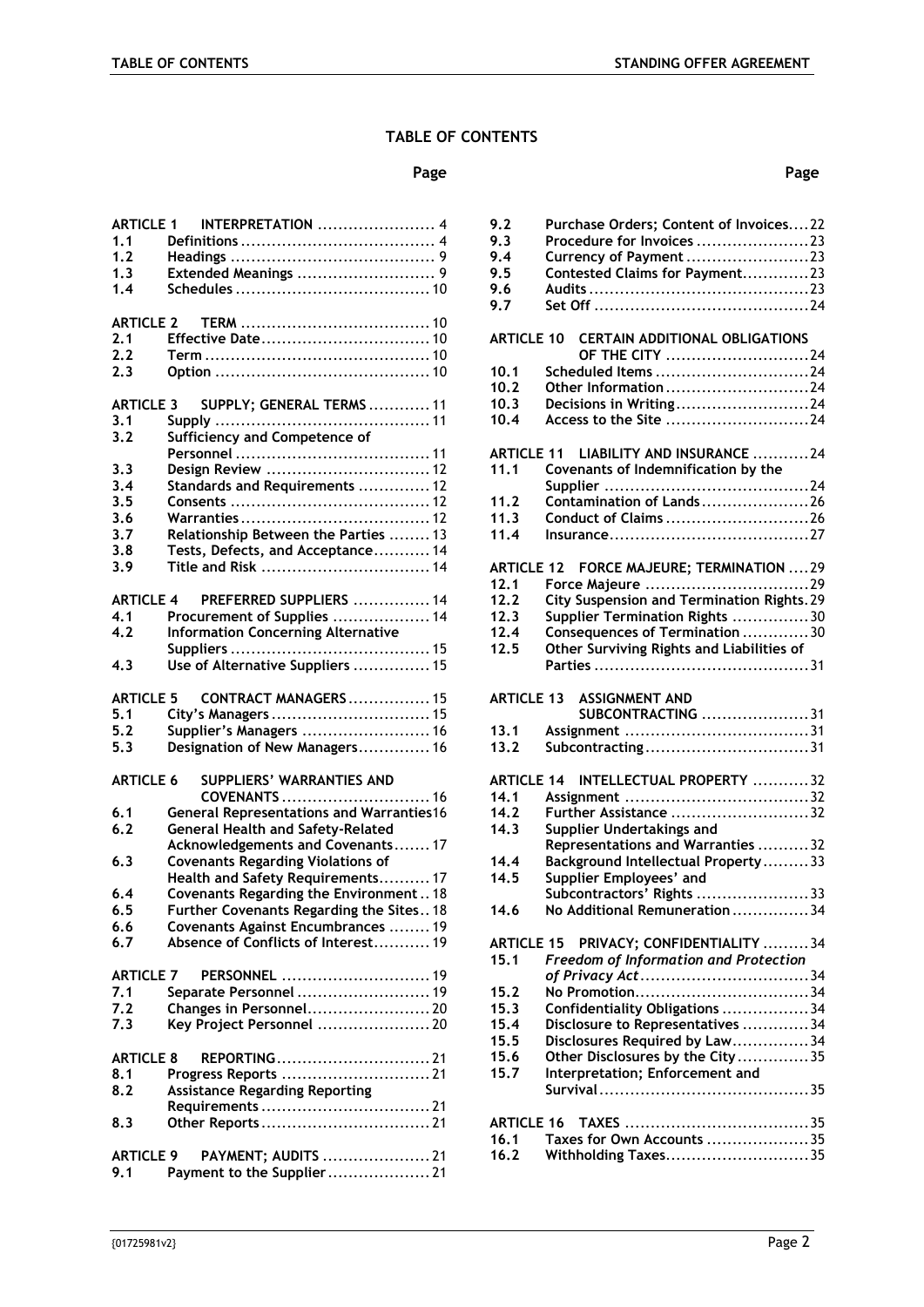#### **Page Page**

|      | ARTICLE 17 DISPUTE RESOLUTION36 |  |
|------|---------------------------------|--|
| 17.1 | Optional Procedure  36          |  |
|      |                                 |  |
|      |                                 |  |
|      |                                 |  |
| 18.1 |                                 |  |
| 18.2 |                                 |  |
| 18.3 | Benefit of this Agreement 36    |  |
| 18.4 | Entire Agreement  37            |  |
| 18.5 | Amendments and Waiver  37       |  |
| 18.6 |                                 |  |
|      |                                 |  |

| 18.7<br>18.8                             | Governing Law and Jurisdiction38<br>Further Assurances 38 |  |  |  |
|------------------------------------------|-----------------------------------------------------------|--|--|--|
| 18.9                                     |                                                           |  |  |  |
| 18.10                                    |                                                           |  |  |  |
| 18.11                                    | Electronic Execution39                                    |  |  |  |
| 18.12                                    | Voluntary Agreement39                                     |  |  |  |
| SCHEDULE A SCOPE OF GOODS AND SERVICES40 |                                                           |  |  |  |
|                                          |                                                           |  |  |  |
| SCHEDULE C FORM OF TERMS AGREEMENT42     |                                                           |  |  |  |
|                                          |                                                           |  |  |  |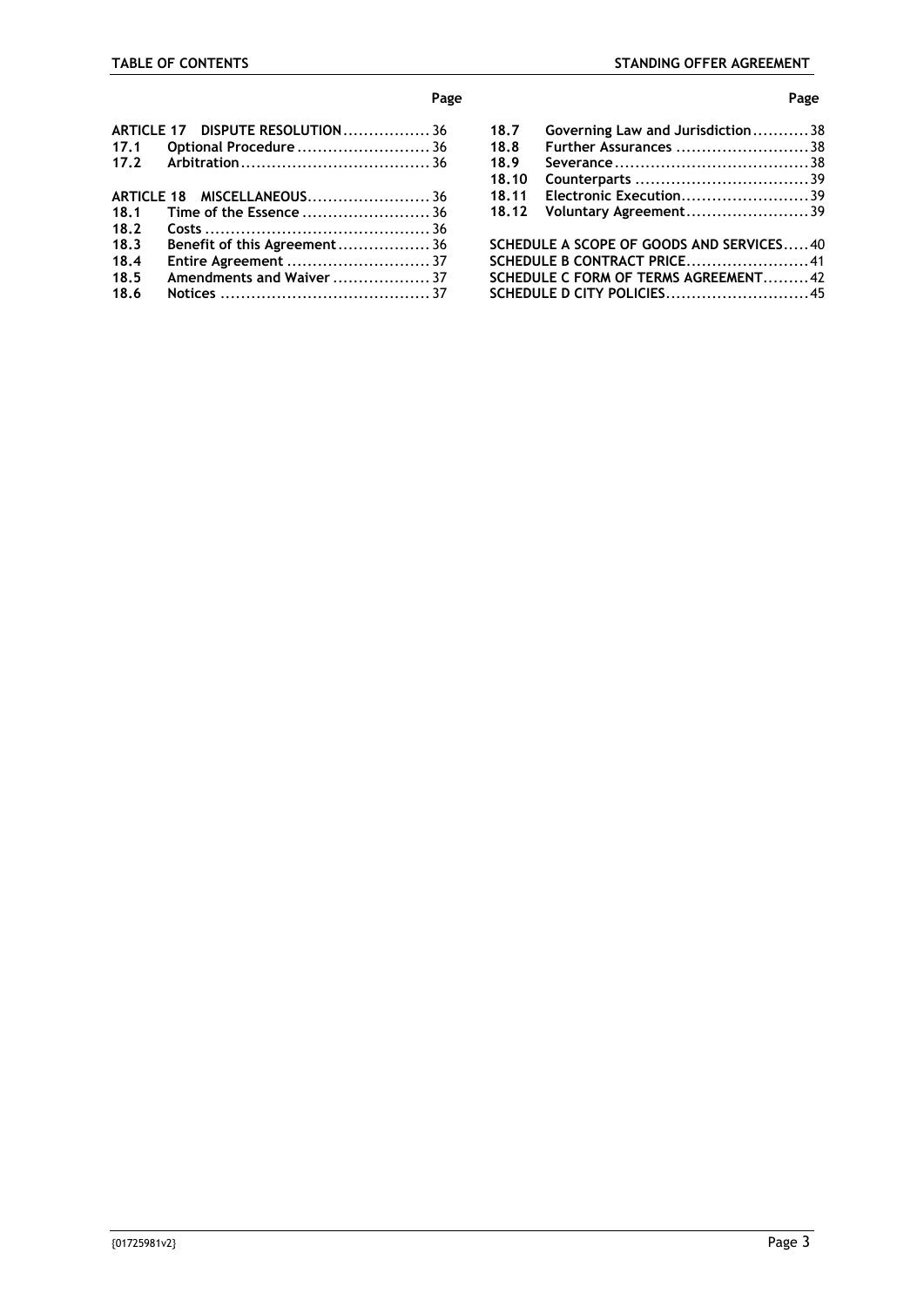#### **ARTICLE 1 INTERPRETATION**

## <span id="page-4-1"></span><span id="page-4-0"></span>**1.1 Definitions**

In this Agreement, unless something in the subject matter or context is inconsistent therewith:

- (a) "**Agreement**" means this Agreement, including the schedules hereto and any Terms Agreements entered under this Agreement, and all amendments made hereto or thereto by written agreement between the Supplier and the City;
- (b) "**Background IP**" has the meaning ascribed thereto in Section [14.4;](#page-33-0)
- (c) "**Business Day**" means a day on which banks are open for business in Vancouver, British Columbia, except a Saturday, Sunday or statutory holiday;
- (d) "**Certificate of Completion**" means a certificate issued by the City, which shall confirm the Supplier's completion of a relevant Supply under and in accordance with this Agreement and shall include, or meet the requirements for, a certificate of completion pursuant to the *Builders Lien Act* (British Columbia) if the City determines that is required;
- (e) "**Change in Control**" means an occurrence whereby a person (or persons acting in concert) acquires control of the relevant entity;
- (f) "**City Policies**" means any or all (as the context requires) of those procedures, standards and/or standard specifications, requirements, policies and the like listed in Schedule D or notified to the Supplier from time to time, as the same may be updated, modified, expanded, revised, supplemented and/or replaced from time to time by the City (as notified to the Supplier);
- (g) "**City's Manager**" means a manager who at the relevant time carries such designation from the City under, or in accordance with, [ARTICLE 5;](#page-15-2)
- (h) "**Competent Authority**" means:
	- (i) any multinational, federal, provincial, state, regional, municipal, local or other government or governmental body and any ministry, department, division, bureau, agent, agency, commission, board or authority of any government or governmental body, domestic or foreign, (ii) any domestic, foreign or international judicial, quasi-judicial or administrative court, tribunal, commission, board, panel, arbitrator or arbitral body acting under the authority of any of the foregoing; or
	- (ii) any quasi-governmental or private body exercising any statutory, regulatory, expropriation or taxing authority under the authority of any of the foregoing;
- (i) "**Confidential Information**" means all or any confidential information (however recorded or preserved) disclosed before, on or after the date of this Agreement by either Party or any of its Representatives to the other Party or its Representatives in connection with this Agreement, concerning:
	- (i) this Agreement; or
	- (ii) the affairs, operations, processes, know-how, suppliers, plans or intentions of the disclosing Party or of any member of the disclosing Party's Group, including, without limitation, any information which is not generally known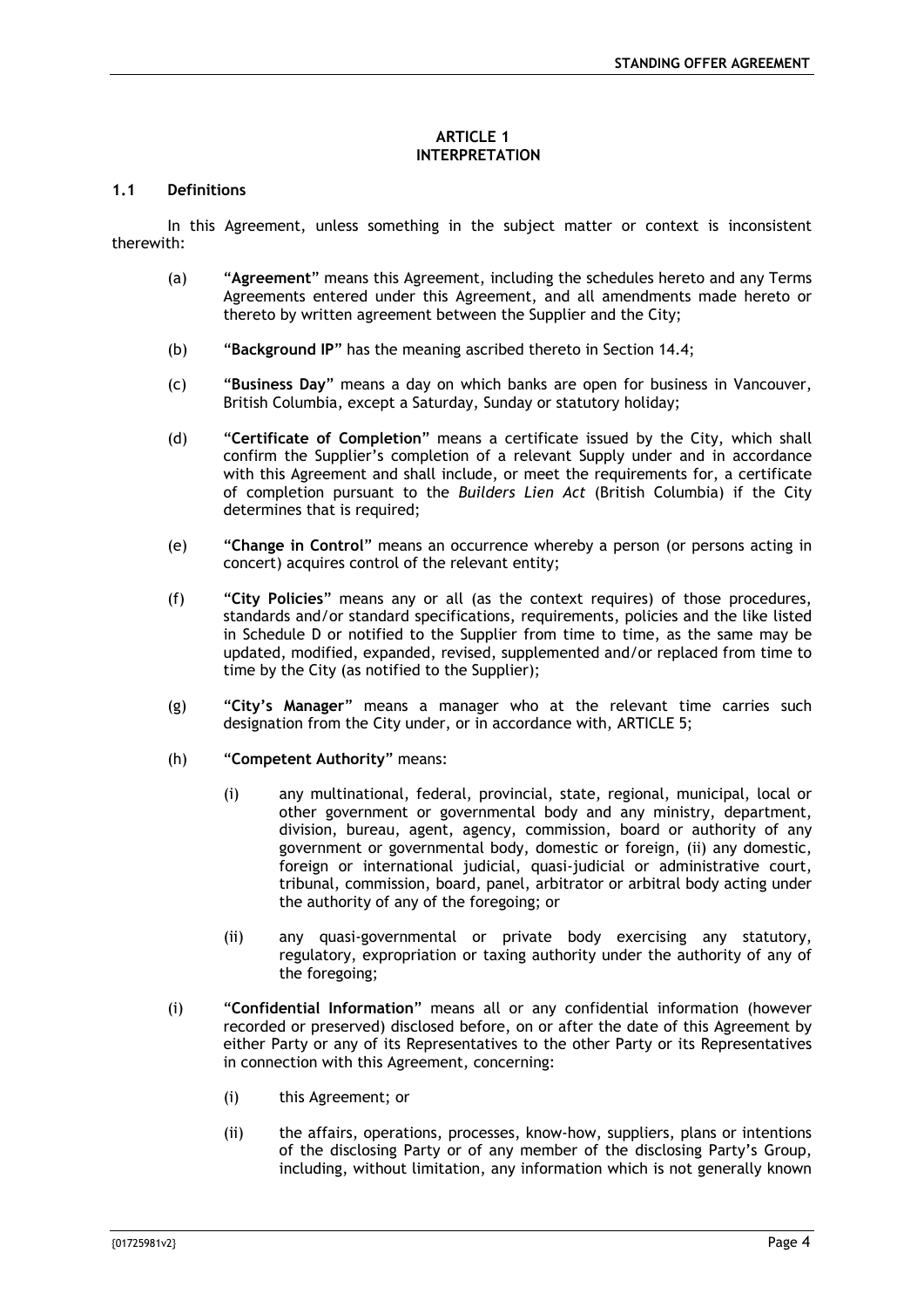to the public or which has been specifically identified as confidential or proprietary by the disclosing Party,

but does not include:

- (iii) any information that is or becomes generally available to the public or to industry professionals (other than as a result of its disclosure by the receiving Party or its Representatives in breach of this Agreement);
- (iv) any information that was available to the receiving Party on a nonconfidential basis prior to disclosure by the disclosing Party;
- (v) any information that was, is or becomes available to the receiving Party on a non-confidential basis from a person who, to the receiving Party's knowledge, is not bound by a confidentiality agreement or other duty of confidentiality with or to the disclosing Party or a member of the disclosing Party's Group or otherwise prohibited from disclosing the information to the receiving Party;
- (vi) any information that was known to the receiving Party before the information was disclosed to it by the disclosing Party or its Representatives and was not subject to a confidentiality agreement or other duty of confidentiality (including any obligation under this Agreement) with or to the disclosing Party or a member of the disclosing Party's Group;
- (vii) any information that the Parties agree in writing is not confidential or may be disclosed; and
- (viii) any information unrelated to this Agreement that is developed by or for the receiving Party independently of and without reference to the information disclosed by the disclosing Party;
- (j) "**Consent**" means an approval, clearance, registration, franchise, right, privilege, certification, quota, consent, permit, licence, qualification, filing, exemption, certificate or permission and any such other matter or authorization whatsoever, including any condition thereof, that is lawfully and necessarily required under any Law or from any Competent Authority in connection with the Supply or a Site;
- (k) "**Contract Price**" means the amount stated for a given article of Property in Schedule B to this Agreement;
- (l) "**Defect**" means any part of the Supply (or omission therefrom) which is defective, deficient or incomplete or does not otherwise comply with the requirements of this Agreement;
- (m) "**Documentation**" means calculations, computer programs and other software, drawings, designs, plans, manuals, records, reports, documents, papers, photos, typographical arrangements, models, contract documents, deliverables, agreements, tender/enquiry documents, and all other materials in whatever form, including but not limited to tangible copies and electronic forms, supplied either by or on behalf of the Supplier or generated collaboratively by the Parties in the course of the provision of the Supply under this Agreement;
- (n) "**Effective Date**" has the meaning ascribed to such term in Section [2.1;](#page-10-2)
- (o) "**Encumbrance**" means any mortgage, charge, pledge, hypothecation, security interest, assignment, lien or claim of lien (statutory or otherwise), easement, deemed or statutory trust, restrictive covenant, adverse claim, exception, reservation, right of occupation, any matter capable of registration against title, right of pre-emption, privilege or other encumbrance or third party right of any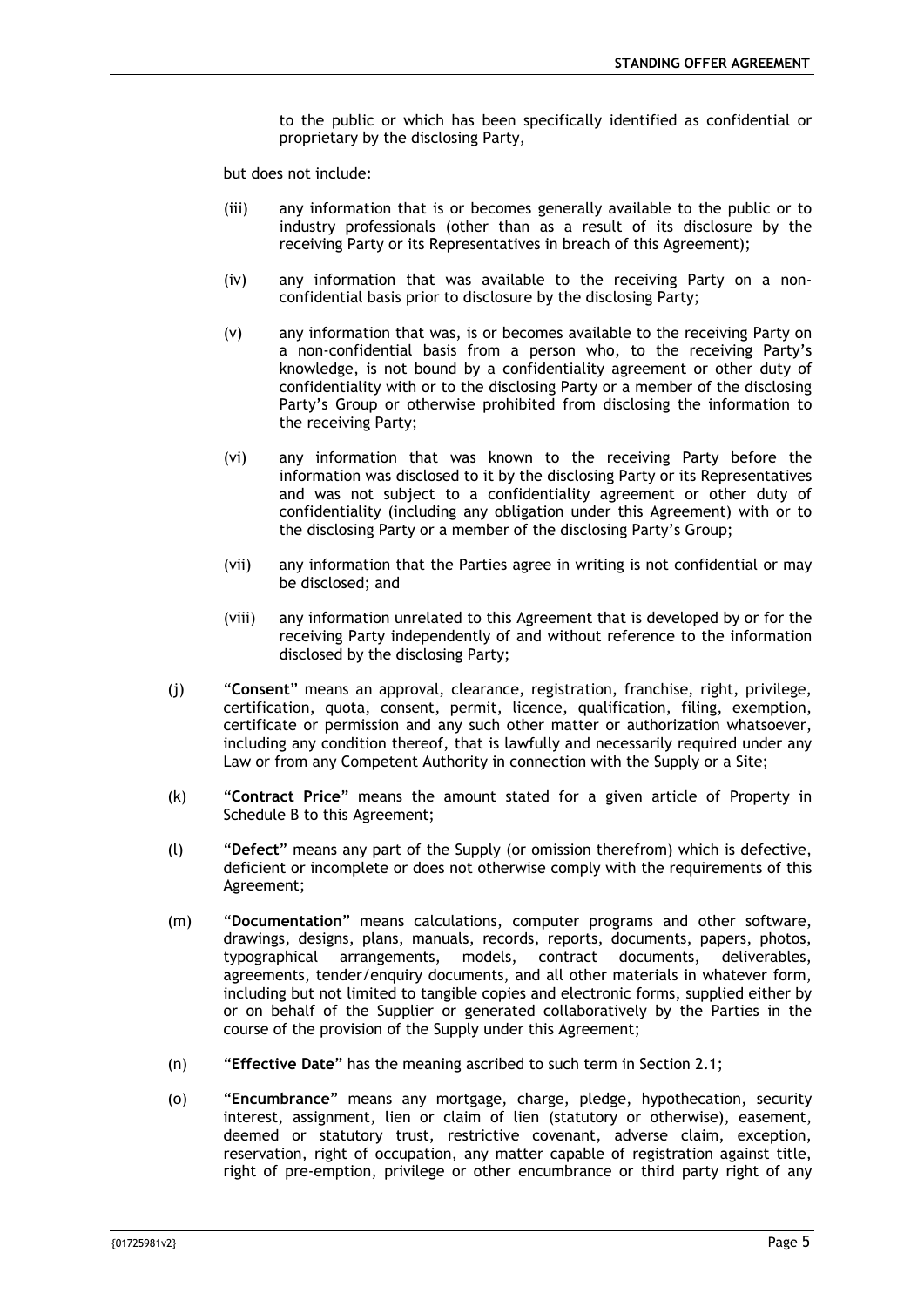nature or any other arrangement or condition that, in substance, secures payment or performance of an obligation;

- (p) "**Environmental Law**" means any Law which imposes any obligations relating to:
	- (i) the protection, management, conservation or restoration of the natural environment;
	- (ii) reporting, licensing, permitting, investigating, remediating and cleaning up in connection with any presence or Release, or the threat of the same, of Hazardous Substances; and
	- (iii) the manufacture, processing, distribution, use, treatment, storage, disposal, transport, handling and the like of Hazardous Substances, including those pertaining to occupational health and safety.
- (q) "**Force Majeure**" means, exhaustively, any:
	- (i) war, hostilities (whether war is declared or not), invasion, act of foreign enemies;
	- (ii) rebellion, terrorism (or threat of terrorism), revolution, insurrection, military or usurped power or civil war;
	- (iii) riot, civil commotion or disorder, strike or lockout by persons other than the Supplier's personnel and other employees, Subcontractors or any other person for whom the Supplier is responsible;
	- (iv) natural catastrophe such as an earthquake, forest fire, landslide or flood; or
	- (v) change in Law or action by a Competent Authority, which makes it illegal or impossible for either Party to perform its obligations under this Agreement;
- (r) "**Good Industry Practice**" means, in relation to the Supply or the performance of any other obligation under this Agreement, the practices, and the application of the skill, care, diligence, prudence and foresight, which would reasonably and ordinarily be expected from a skilled and experienced international contractor carrying out or procuring equivalent services of similar type, scope and value, in the same or similar location and in similar circumstances to those pertaining to the Supplier;
- (s) "**Group**" means:
	- (i) in respect of the Supplier, the group constituted from time to time by:
		- (A) the Supplier;
		- (B) all persons that directly or indirectly control or are controlled by the Supplier; and
		- (C) all persons that are directly or indirectly controlled by any person that directly or indirectly controls the Supplier; and
	- (ii) in respect of the City, the group constituted from time to time by:
		- (A) the City; and
		- (B) all bodies corporate directly or indirectly controlled by the City.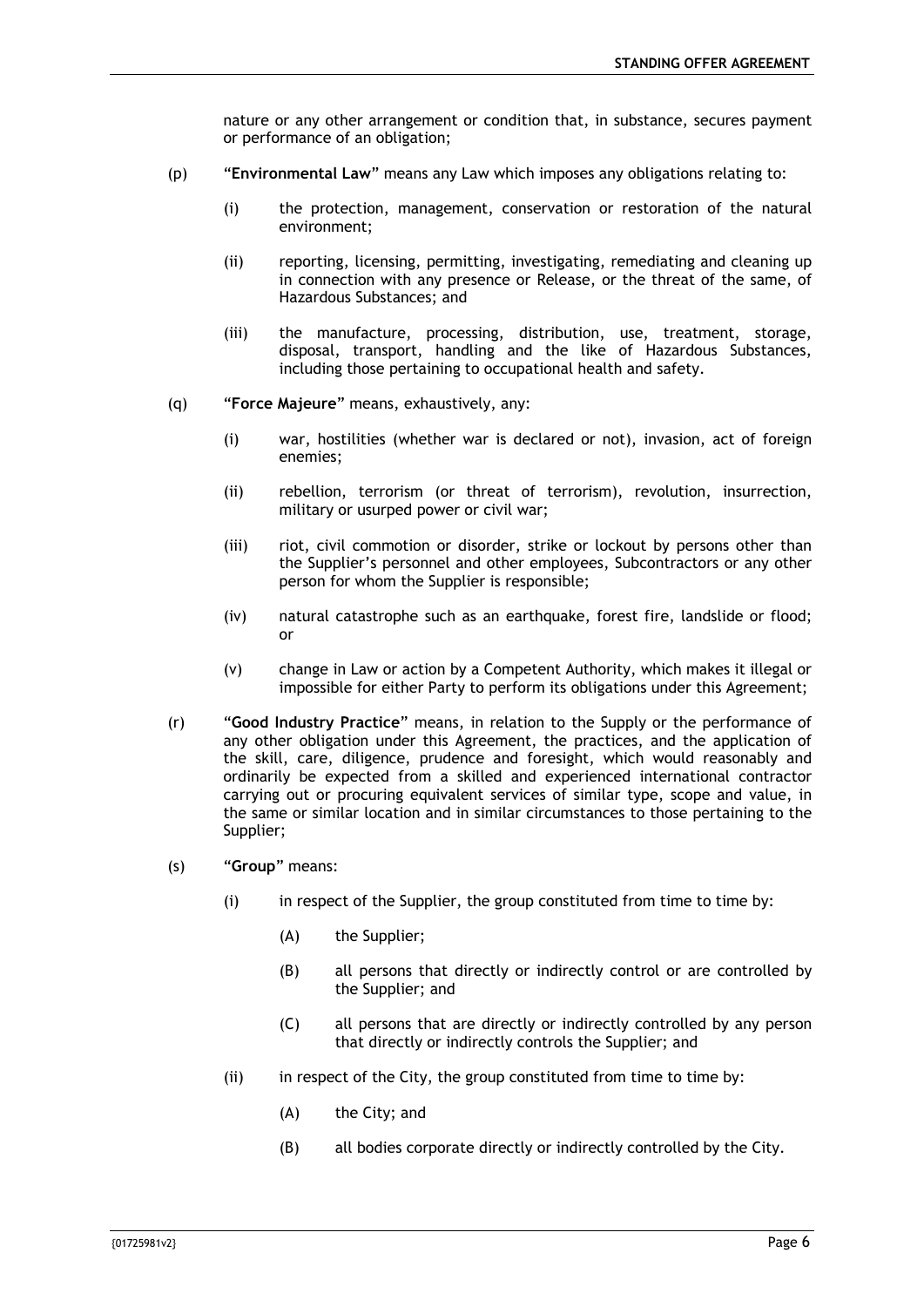- (t) "**Hazardous Substance**" means any substance or material that is prohibited, controlled or regulated by any Competent Authority pursuant to any Environmental Law including pollutants, contaminants, dangerous goods or substances, toxic or hazardous substances or materials, wastes (including solid non-hazardous wastes and subject wastes), petroleum and its derivatives and by-products and other hydrocarbons, all as defined in or pursuant to any Environmental Law;
- (u) "**Intellectual Property Rights**" means any and all current and future proprietary rights provided under patent law, copyright law, design patent or industrial design law, or any other applicable statutory provision or common law principle, including trade secret law, that may provide a right in ideas, formulae, algorithms, concepts, inventions, know-how, computer software, database or design, or the expression or use thereof, whether registered or unregistered, together with any right to apply for or register any of the foregoing;
- (v) "**Key Project Personnel**" means any persons named as such in an applicable Terms Agreement;
- (w) "**Laws**" means all laws, statutes, codes, ordinances, decrees, rules, regulations, bylaws, judicial or arbitral or administrative or ministerial or departmental or regulatory judgments, orders, decisions, rulings, determinations or awards of any Competent Authority whether or not having the force of law and any legal requirements or bases of liability under the common law or civil law, including all such Laws relating to Taxes, the environment, human health or safety, pollution and other environmental degradation, and hazardous materials , which affect or are otherwise applicable to the Supply, the Supplier, the Site or any other lands affected by the Supply;
- (x) "**OHS Requirements**" means all Laws applicable to the Supply and related to occupational health or safety, and all of the City Policies that relate to occupational health or safety, and includes without limitation the WCA;
- (y) "**Option Purchase Price**" has the meaning ascribed thereto in Section 2.3;
- (z) "**Other City Entity**" means each of the Vancouver Public Library Board, the Vancouver Police Board, the Vancouver Art Gallery Association and the Parking Corporation of Vancouver;
- (aa) "**Parties**" means the City and the Supplier and "Party" means one of them or either of them, as the context requires;
- (bb) "**Permitted Purpose**" has the meaning ascribed thereto in Section [15.3;](#page-34-4)
- (cc) "**Preferred Supplier**" means a person named as such in an applicable Terms Agreement;
- (dd) "**Property**" means the goods, equipment, or property that is listed in Schedule A to this Agreement or in any Terms Agreement;
- (ee) **"Proposal"** means the Supplier's <
Describe as proposal or application as appropriate> dated < $\leq$  >, submitted by the Supplier to the City in response to < $\leq$  >;
- (ff) "**Release**" means any release or discharge of any Hazardous Substance including any discharge, spray, injection, inoculation, abandonment, deposit, spillage, leakage, seepage, pouring, emission, emptying, throwing, dumping, placing, exhausting, escape, leach, migration, dispersal, dispensing or disposal;
- (gg) "**Representative**" means a Group member of a Party, or an official, officer, employee, agent, subcontractor or other representative of a Party or any member of its Group, or any other person for whom the Party is responsible;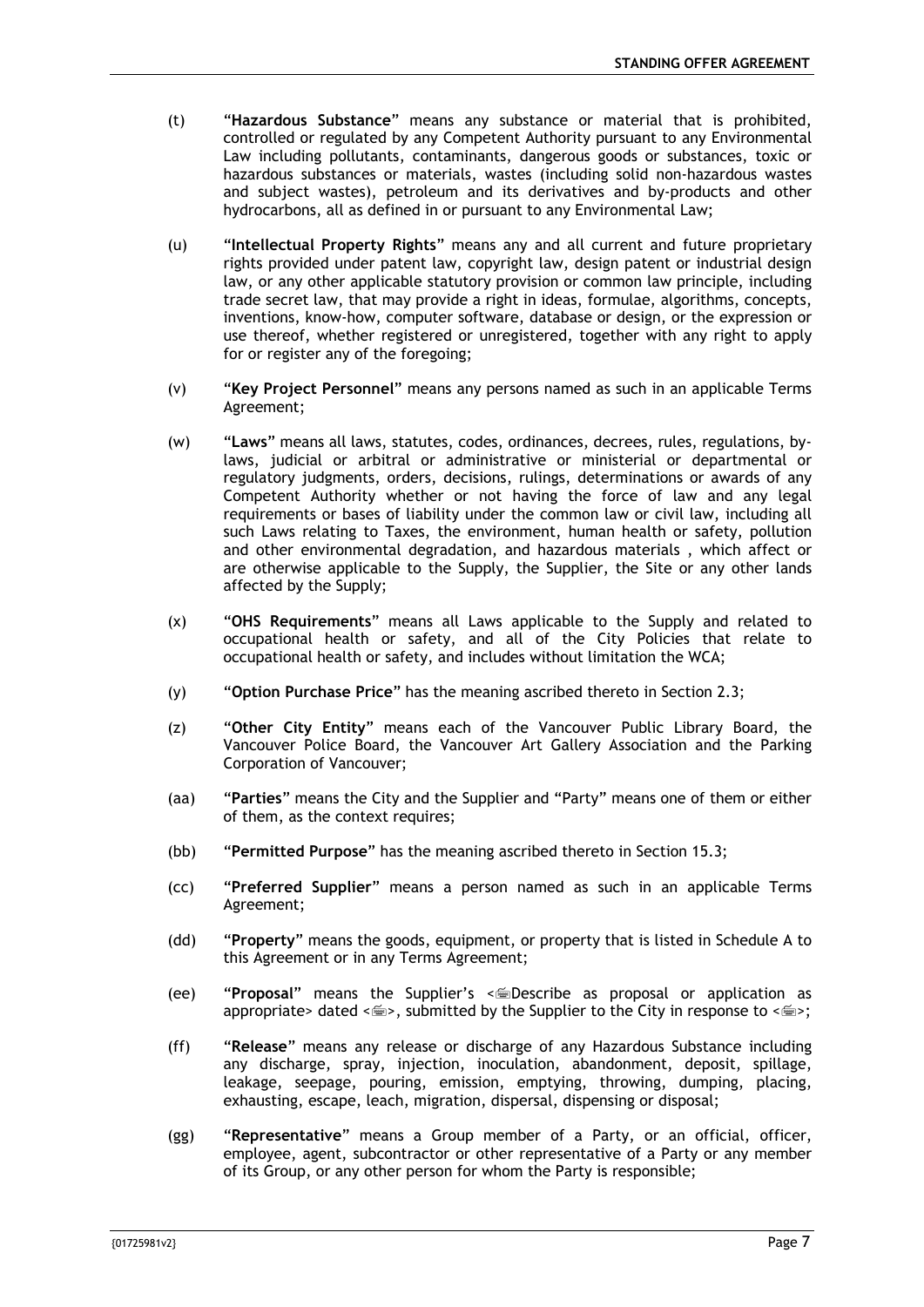- (hh) "**Safety Incident**" means:
	- (i) a failure by the Supplier or any Subcontractor to comply with any OHS Requirements; or
	- (ii) any hazard, incident or accident caused by the Supplier or a Subcontractor.
- (ii) "**Sales Tax**" has the meaning ascribed to such term in Section [16.1;](#page-35-3)
- (jj) "**Supplier's Manager**" means a manager who at the relevant time carries such designation from the Supplier under, or in accordance with, [ARTICLE 5;](#page-15-2)
- (kk) "**Site**" means each of the City worksites and other places at which any part of the Supply shall be performed, including a site specified in a Terms Agreement.
- (ll) "**Subcontractor**" means any person named in a schedule to this Agreement or a Terms Agreement as a subcontractor, or any other person appointed by the Supplier, in accordance with this Agreement, to perform any part of the Supply;
- (a) "**Supply**" means the rental or the lease of the Property by the Supplier to the City at a particular time or times and in the particular combinations and quantities stated in a Terms Agreement and any other services described in Schedule A or a Terms Agreement;
- (mm) "**Taxes**" means all taxes, duties, imposts, levies, assessments, tariffs and other charges imposed, assessed or collected by a Competent Authority, including:
	- (i) any gross income, net income, gross receipts, business, royalty, capital, capital gains, goods and services, harmonized sales, value added, severance, stamp, franchise, occupation, premium, capital stock, sales and use, real property, land transfer, personal property, ad valorem, transfer, licence, import, customs, profits, windfall profits, environmental, carbon, emissions, pollution, payroll, employment, employer health, pension plan, anti-dumping, countervailing, or excise tax, duty, import, levy, assessment, tariff or other charge;
	- (ii) all withholdings on amounts paid to or by the relevant person;
	- (iii) all statutory remittances, employment insurance premiums and social security or pension plan contributions or premiums and Canada pension plan contributions;
	- (iv) any fine, penalty, interest or addition to tax;
	- (v) any tax imposed, assessed, or collected or payable pursuant to any taxsharing agreement or any other contract relating to the sharing or payment of any such tax, levy, assessment, tariff, duty, deficiency or fee; and
	- (vi) any liability for any of the foregoing as a transferee, successor, guarantor, or by contract or by operation of law;
- (nn) "**Term**" has the meaning given in Section 2.2;
- (oo) "**Terms Agreement**" means a document substantially in the form of Schedule C that states the following particulars of the Supply:
	- (i) the Property that the Supplier is renting or leasing to the City;
	- (ii) any items to be provided by the City to allow the Supplier to deliver the Property or perform the Supply;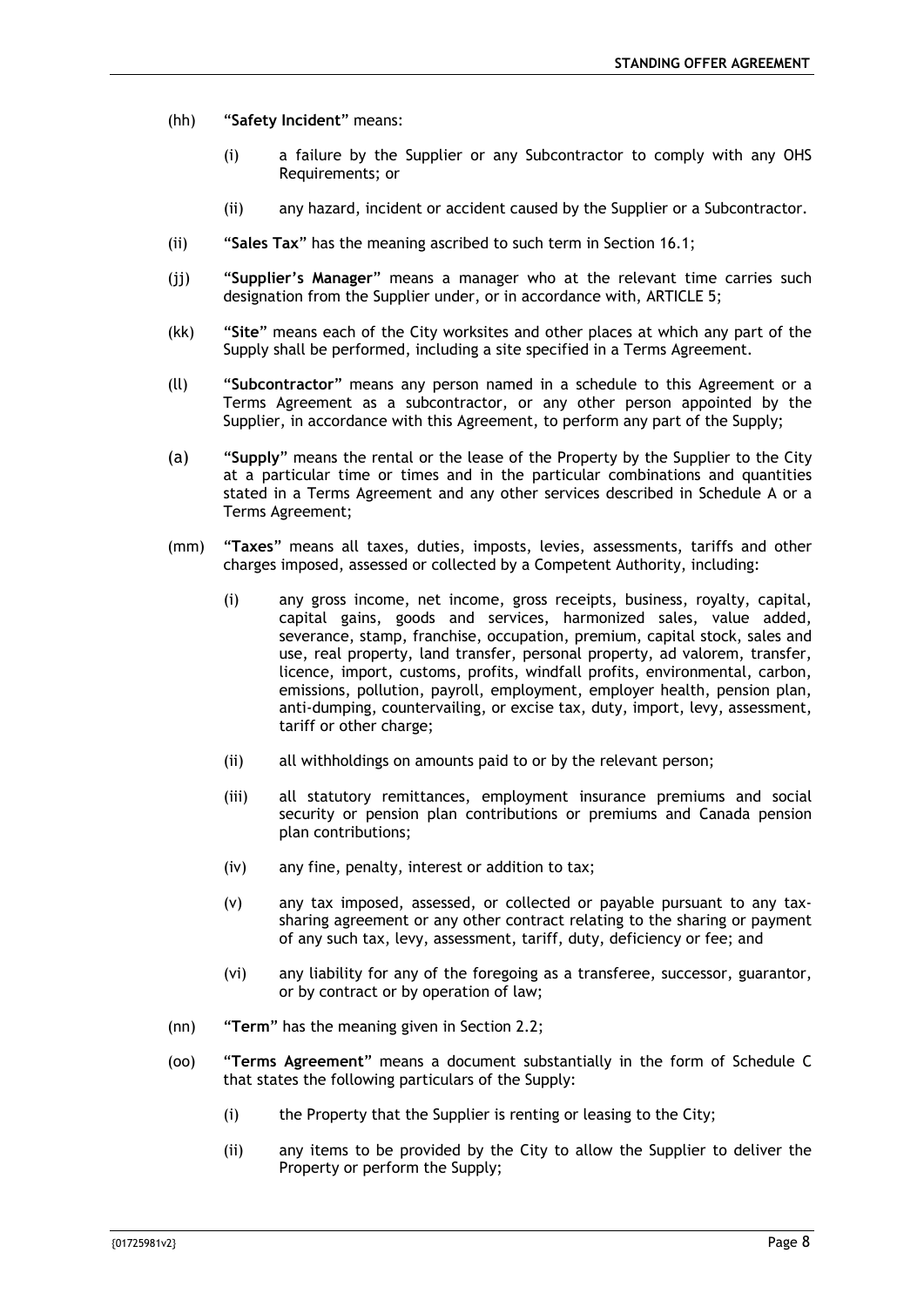- (iii) the rental or lease term and the Time(s) for Completion;
- (iv) any Preferred Suppliers;
- (v) any Key Project Personnel for the Supply;
- (vi) any specific Site or Sites; and
- (vii) the Contract Price for the Property.
- (pp) "**Time(s) for Completion**" means the time(s) stated in a Terms Agreement by which a particular article of Property must have been delivered by the Supplier to a Site or Sites;
- (qq) "**WCA**" means the *Workers Compensation Act* (British Columbia), and the regulations thereunder.

## <span id="page-9-0"></span>**1.2 Headings**

This division of this Agreement into articles and sections and the insertion of headings are for convenience of reference only and do not affect the construction or interpretation of this Agreement. The terms "hereof", "hereunder" and similar expressions refer to this Agreement, including its schedules, and not to any particular article, section or other portion hereof. Unless something in the subject matter or context is inconsistent therewith, references herein to articles, sections and schedules are to articles, sections and schedules of this Agreement.

## <span id="page-9-1"></span>**1.3 Extended Meanings**

In this Agreement:

- (a) words importing the singular include the plural and vice versa, words importing a gender include all genders and words importing persons include individuals, partnerships, associations, trusts, unincorporated organizations and corporations, except where the context requires otherwise;
- (b) any provision calling for "agreement" requires the relevant agreement to be recorded in writing and signed by both Parties;
- (c) the words "include", "includes", "including" and "included" shall be construed without implying limitation by the words which follow those words and without prejudice to the generality of the provisions to which such words relate, unless inconsistent with the context, and the rule of interpretation known as ejusdem generis shall not apply;
- (d) each reference to a specific statute, regulation, law or any subordinate instrument or statutory or regulatory provision shall be construed as including any legal or regulatory provision which subsequently amends or replaces the same, and shall include any and all subordinate instruments, orders, rules, regulations and bylaws made thereunder or guidelines issued in respect thereof;
- (e) each reference to a writing means a writing that is hand-written, type-written, printed or electronically made, and which results in a permanent un-editable record; and
- (f) "control" when used to describe a relationship between one person and any other person, has the following meanings:
	- (i) a person controls a body corporate if securities of the body corporate to which are attached more than 50% of the votes that may be cast to elect directors of the body corporate are beneficially owned by the person and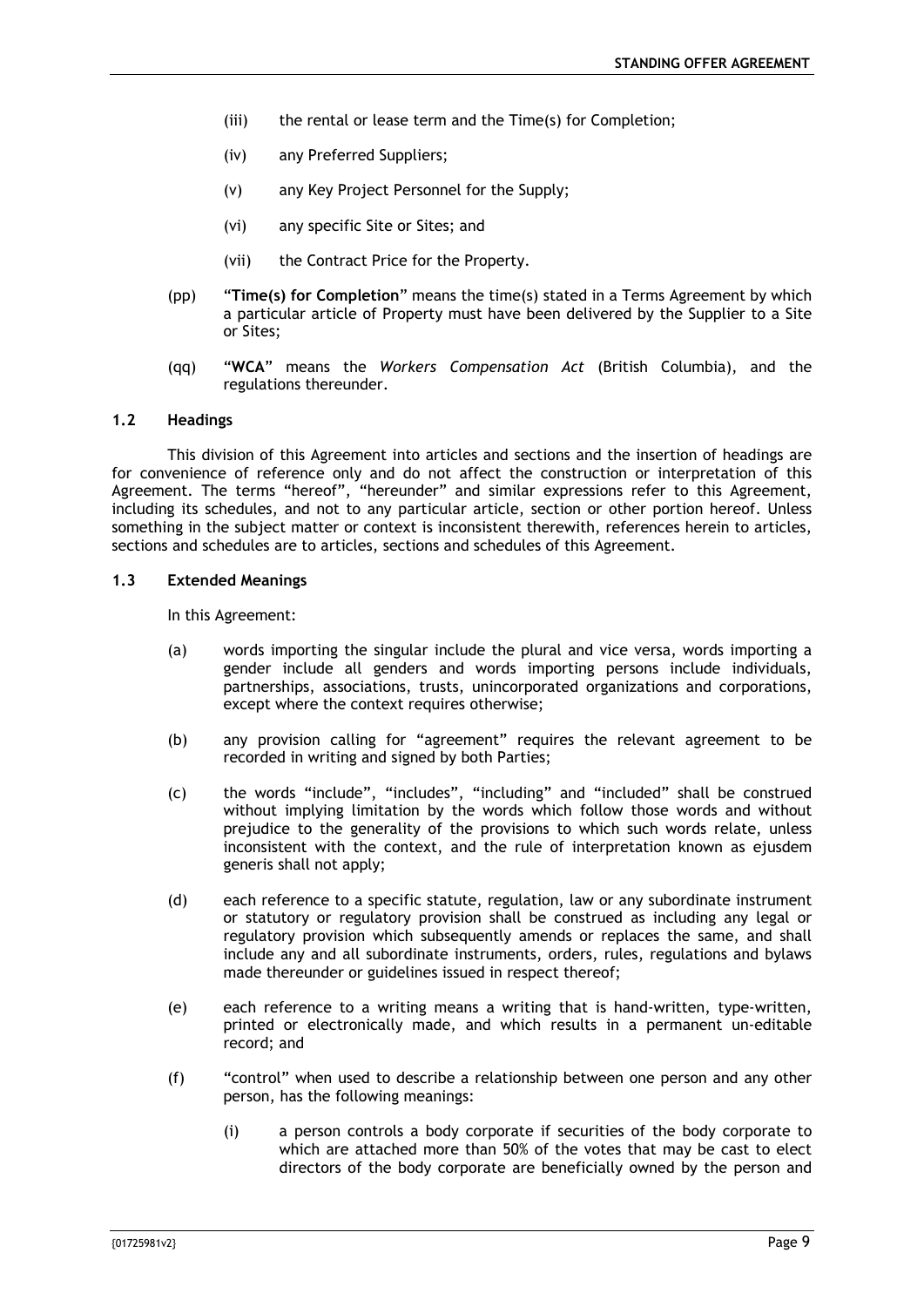the votes attached to those securities are sufficient, if exercised, to elect a majority of the directors of the body corporate;

- (ii) a person controls an unincorporated entity, other than a limited partnership, if more than 50% of the ownership interests, however designated, into which the entity is divided are beneficially owned by that person and the person is able to direct the business and affairs of the entity;
- (iii) the general partner of a limited partnership controls the limited partnership; and
- (iv) a person who controls an entity is deemed to control any entity that is controlled, or deemed to be controlled, by the entity.

## <span id="page-10-0"></span>**1.4 Schedules**

The following are the schedules hereto, each of which is deemed to be part hereof:

- (a) Schedule A Scope of Goods and Services
- (b) Schedule B Contract Price
- (c) Schedule C Form of Terms Agreement
- (d) Schedule D City Policies

#### **ARTICLE 2 TERM**

#### <span id="page-10-2"></span><span id="page-10-1"></span>**2.1 Effective Date**

This Agreement shall come into full force and effect on the date written on the first page of this Agreement (the "**Effective Date**").

#### <span id="page-10-3"></span>**2.2 Term**

- (a) Unless terminated earlier pursuant to [ARTICLE 12,](#page-29-0) this Agreement shall terminate on the [●] anniversary of the Effective Date or on such later date as the Parties may agree in writing (the "**Term**").
- (b) Notwithstanding the foregoing, if the City and the Supplier continue to deal with each other in respect of the subject matter of this Agreement following the expiry of this Agreement, without any additional or other written agreement in respect thereof, this Agreement shall be deemed to have been renewed on a month-tomonth basis on the same terms and conditions as before the expiry of the Agreement and it may be cancelled without cause by either party on thirty (30) days' prior written notice to the other.

#### <span id="page-10-4"></span>**2.3 Option**

Starting ninety days before the end of the Term and continuing until the end of the Term or the end of any extension of the Term under Section 2.2(b), the City may purchase the Property from the Supplier for **< Insert price.>** (the "**Option Purchase Price**") by providing the Supplier with fifteen days' written notice. If the City exercises its option to purchase the Property, the City will pay the Supplier the Option Purchase Price no later than fifteen days after it provides written notice of its exercise of its option to purchase the Property. After the Supplier receives the Option Purchase Price from the City, the Supplier will immediately draft and sign a bill of sale for the Property and any other documents that the City requests and deliver the bill of sale and any additional documents to the City.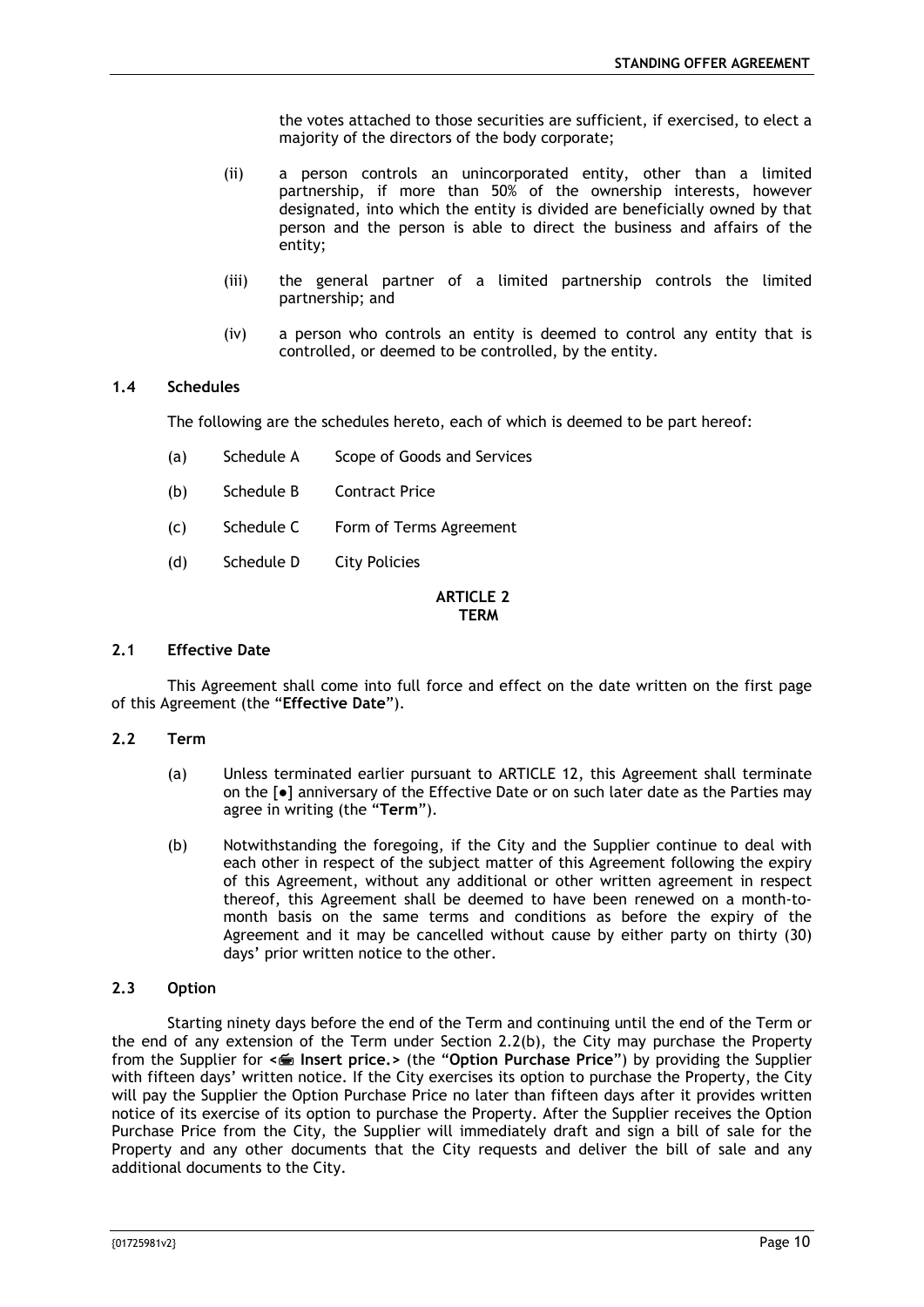#### **ARTICLE 3 SUPPLY; GENERAL TERMS**

## <span id="page-11-1"></span><span id="page-11-0"></span>**3.1 Supply**

- (a) During the term of this Agreement, the City will keep the Supplier on its internal list(s) of approved suppliers of  $\leq$   $\leq$  >, any of whom the City may be contact from time to time to supply  $\leq m$  to the City.
- (b) During the term of this Agreement, the Supplier shall at the times and in the quantities directed by the City provide the Supply to the City in accordance with the directions of the City, this Agreement, and any Terms Agreement.
- (c) Notwithstanding any other provision of this Agreement, the Supplier will not provide the Supply to the City unless both the Supplier and the City have both executed and delivered a Terms Agreement in respect of the particular Supply and the City has delivered a purchase order for the particular Supply to the Supplier.
- (d) The City and the Supplier shall adhere to the following procedure in respect of the Supply:
	- (i) First, the City may identify a need for Supply and, if it does so, it may complete a draft of the Terms Agreement and send the draft to the Supplier, leaving the price provisions blank.
	- (ii) Second, the Supplier, upon receipt of a draft Terms Agreement, shall promptly complete the price provisions of the draft Terms Agreement (provided that the price provisions must be completed consistently with Schedule B hereof) and otherwise amend and complete the Terms Agreement and return it executed by an authorized signatory to the City.
	- (iii) Third, the City will review the finalized and partially executed Terms Agreement, including price, and if it approves of the Terms Agreement, it will execute the Terms Agreement and deliver it to the Supplier along with a purchase order. If the City does not deliver an executed Terms Agreement and a purchase order to the Supplier, then the Supplier will not perform the Supply or deliver any Property to the City.
- (e) The City makes no representations, warranties, or covenants hereunder respecting the volume of Supply, if any, to be procured from the Supplier.
- (f) During the term of this Agreement, the City may also, from time to time, direct the Supplier to perform the Supply for one or more of the Other City Entities at the price(s) specified herein and otherwise on the terms and conditions stated herein, and the Supplier shall comply with each such direction. Moreover, the Supplier shall, upon the further request of the City, promptly enter into a Letter Agreement (or failing that shall be deemed to have entered into a Letter Agreement) with each relevant Other City Entity memorializing that the Supplier shall make Supply to such Other City Entity in accordance herewith.

## <span id="page-11-2"></span>**3.2 Sufficiency and Competence of Personnel**

- (a) The Supplier shall have and maintain at all times and in accordance with all applicable Laws, sufficient numbers of fit, skilled, qualified and experienced personnel to carry out the provision of the Supply within the times and in the manner required by the City.
- (b) The Supplier warrants that it has (and its Subcontractors, if any, have) the experience, competence, certifications, qualifications and capacity necessary for the Supply.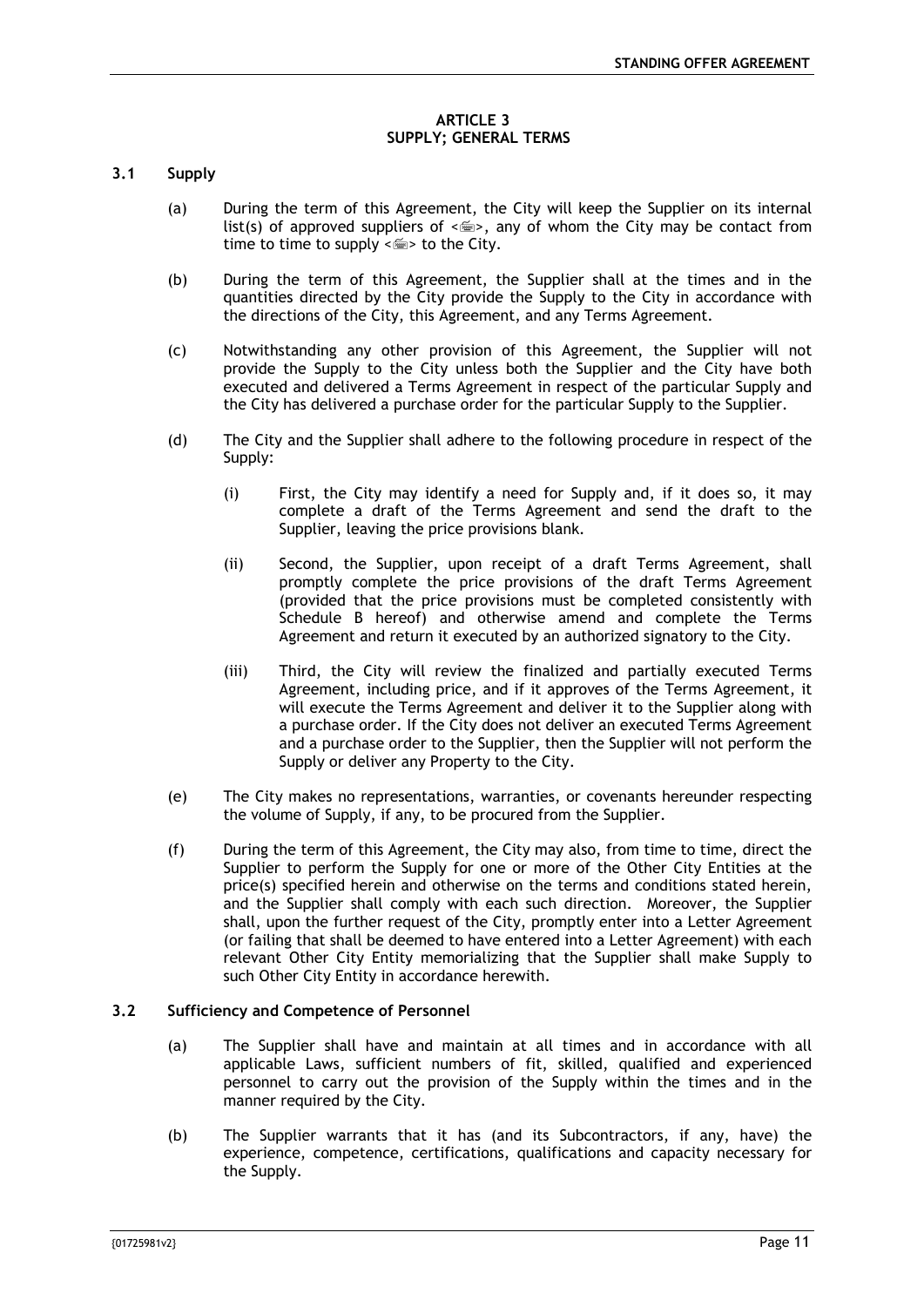(c) Insofar as the Supply involves the Supplier in performing design work, such design work shall be carried out by qualified designers who are engineers or other professionals who comply with the criteria stated in Schedule A (Scope of Goods and Services) or, where not so stated, in accordance with Good Industry Practice.

## <span id="page-12-0"></span>**3.3 Design Review**

- (a) Where so specified in Schedule A (Scope of Goods and Services) or as otherwise instructed by the City, the Supplier shall submit design-related Documentation for review by the City, and shall not proceed with work on the basis of such design Documentation until the City's approval of such Documentation has been received in writing.
- (b) None of:
	- (i) the submission of Documentation to the City by the Supplier;
	- (ii) its examination by or on behalf of the City; or
	- (iii) the making of any comment thereon (including any approval thereof) shall in any way relieve the Supplier of any of its obligations under this Agreement or of its duty to take reasonable steps to ensure the accuracy and correctness of such Documentation, and its suitability to the matter to which it relates.

#### <span id="page-12-1"></span>**3.4 Standards and Requirements**

<span id="page-12-4"></span>The Supplier shall (and shall procure that its Subcontractors) provide the Supply and perform all other obligations under this Agreement in an expeditious manner and at all times in accordance with:

- (a) all applicable Laws and Consents;
- (b) the City's written instructions relating to the particular Supply given in conformity herewith;
- (c) the applicable Terms Agreement;
- (d) the requirements of Schedule A (Scope of Goods and Services);
- (e) the City Policies; and
- <span id="page-12-5"></span>(f) where no higher standard is expressly required of the Supplier under this Agreement, Good Industry Practice,

and the Supplier shall comply with the standards and requirements in Sections [3.4\(a\)t](#page-12-4)o [3.4\(f\)](#page-12-5) above in the order of priority in which such standards or requirements are listed (with Section [3.4\(a\)](#page-12-4) being of highest priority).

#### <span id="page-12-2"></span>**3.5 Consents**

The Supplier shall, at the Supplier's sole expense, obtain, maintain and comply with all Consents required by Law to enable it to perform its obligations under this Agreement, except to the extent otherwise expressly stated in the schedules hereto.

## <span id="page-12-3"></span>**3.6 Warranties**

(a) The Supplier warrants that the Property that the Supplier rents or leases to the City under this Agreement will, for the entirety of the rental or lease term stated in the Terms Agreement: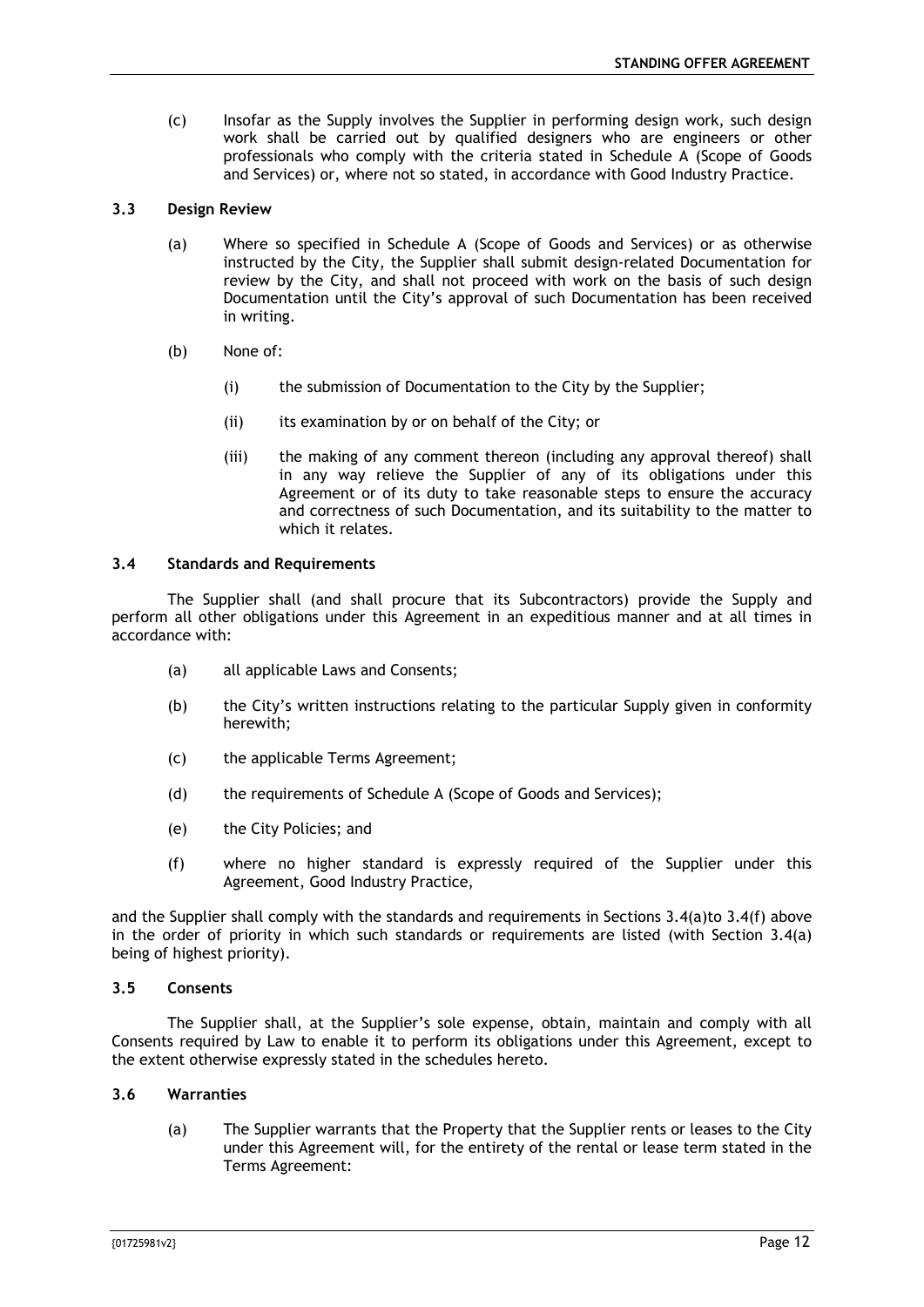- (i) be fit for the use for which it is intended;
- (ii) be without defects or imperfections;
- (iii) be new and fully warranted against defects in design, manufacturing, materials, workmanship, and performance;
- (iv) function correctly and adequately and without any need of repair or improvement; and
- (v) meet all safety standards under applicable Laws.
- (b) The Supplier shall remedy or repair any defects, imperfections, or failures in the Property without cost or liability to the City and the Supplier shall indemnify and hold the City harmless in relation thereto. The Supplier affirms and covenants that its warranties are, and shall be, provided by the Supplier if and to the extent they are not fully and effectively provided to the City by third-party manufacturers or suppliers of the Property. All costs associated with warranty replacements or repairs shall be the responsibility of the Supplier, including repair, adjustment, and shipping costs, and replacements of goods or materials.
- (c) If requested by the City, the Supplier shall handle and manage any claim on a manufacturer warranty for any defect in goods or materials provided as part of the Supply.
- (d) The Supplier shall ensure that the Property that the Supplier rents or leases to the City under this Agreement shall be ready to be operated or run or used immediately after delivery of the Property to the City.
- (e) The Supplier shall deliver to the City all such documentation as the City may require to evidence any warranty required by this Section [3.6](#page-12-3) or to evidence the Supplier's compliance with this Section [3.6,](#page-12-3) and the Supplier shall assign all warranties, and do all other things necessary, to ensure that the City receives the full benefit of each warranty or other covenant set forth in this Section [3.6.](#page-12-3)
- (f) The Supplier warrants that it has sufficient business capacity and inventories of the list of Property set out in Schedule A to meet the business plans and requirements of the City and the Supplier warrants that it will inform the City of new additions to inventories of the Supplier's Property to keep the list set out in Schedule A current and updated at all times during the term of this Agreement.

## <span id="page-13-0"></span>**3.7 Relationship Between the Parties**

- (a) The Supplier in its provision of the Supply and its performance of its obligations under this Agreement shall at all times act as an independent contractor on its own account and shall have no authority to act as the City's agent unless expressly empowered to do so by the City. This Agreement shall not be deemed to create any relationship of partnership, agency, joint enterprise or other like relationship between the Parties, and the Supplier shall be solely responsible for all employment-related obligations in connection with its employees, its other Representatives and its Subcontractors and their employees.
- (b) The City is not bound to treat the Supplier as its exclusive supplier of any goods or services.
- (c) The Supplier acknowledges and agrees that the City shall retain complete discretion over the allocation of work, if any, to or among the Supplier and others included on the City's internal list(s) of standing-offer suppliers and, in connection therewith, may use a ranked list**<**, consistent with the City's ranking of applicants in the City's Request for Applications PS[ ]**>.**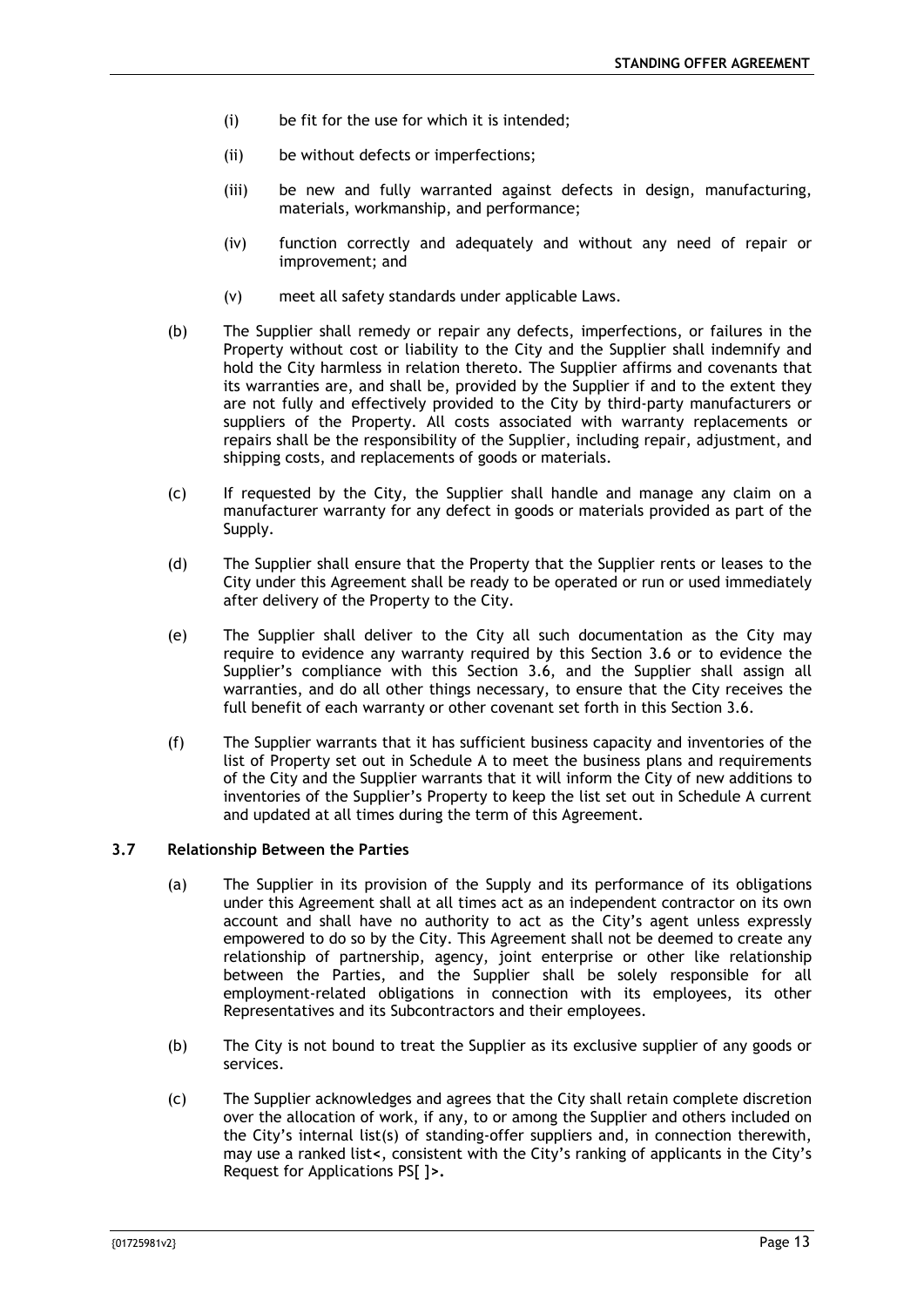## <span id="page-14-4"></span><span id="page-14-0"></span>**3.8 Tests, Defects, and Acceptance**

- (a) When, in the Supplier's judgement, a given item of Supply is complete in accordance with this Agreement, the Supplier shall give written notice to that effect to the City. Thereafter, the City shall reasonably promptly perform such practical tests of the Supply as the City reasonably deems necessary, and the Supplier shall assist the City with all such tests, if and to the extent so requested by the City.
- (b) If  $\leq$  Defect appears>  $\leq$  the testing described in the foregoing Section [3.8\(a\)](#page-14-4) reveals, in the judgement of the City, any Defects in> the Supply, the City shall notify the Supplier accordingly.
- (c) The Supplier shall remedy at its own cost and risk Defects in the Supply that the Supplier discovers or that are notified by the City, as soon as reasonably practicable following discovery or notification of such Defects, as the case may be.
- (d) If the Supplier fails to remedy any Defect in the Supply within a reasonable time, a date may be fixed by the City on or by which the Defect is to be remedied. The Supplier shall be given reasonable notice of this date.
- <span id="page-14-5"></span>(e) If the Supplier fails, without reasonable excuse, to remedy any Defect in the Supply by this notified date, the City may (at its option) elect to carry out the work itself or by others and shall be entitled to recover from the Supplier all direct, proper and reasonable costs of so doing (as a debt due on demand). The City's exercise of its election under this Section [3.8\(e\)](#page-14-5) shall in no event absolve the Supplier of its responsibility for remediation of other Defects or otherwise constitute a waiver by the City of its rights and remedies in relation to other Defects, nor shall it preclude or restrict the further exercise of such rights or remedies.
- (f) When the City is reasonably satisfied that a particular Supply has been completed and is without Defects, the City shall promptly issue to the Supplier a Certificate of Completion.

## <span id="page-14-1"></span>**3.9 Title and Risk**

(a) The Supplier will throughout the term of this Agreement retain title and risk to each article of Property that it rents or leases to the City under this Agreement. The Supplier is responsible for the care of, and bears all of the risk of loss or damage to, each article of Property that it rents or leases to the City under this Agreement. The City will bear no responsibility if the Property is lost or stolen or suffers damage during the term of this Agreement.

#### **ARTICLE 4 PREFERRED SUPPLIERS**

#### <span id="page-14-6"></span><span id="page-14-3"></span><span id="page-14-2"></span>**4.1 Procurement of Supplies**

- (a) If so required by a particular Terms Agreement, the Supplier shall procure, in the name of and on behalf of the City those materials and/or services specified in the Terms Agreement as being required to be procured from a particular Preferred Supplier from such Preferred Supplier.
- <span id="page-14-7"></span>(b) Where no particular materials and/or services are specified in as being required to be procured from a particular Preferred Supplier, materials or services that are in any event required for purposes of the Supply shall be procured by the Supplier in accordance with Good Industry Practice.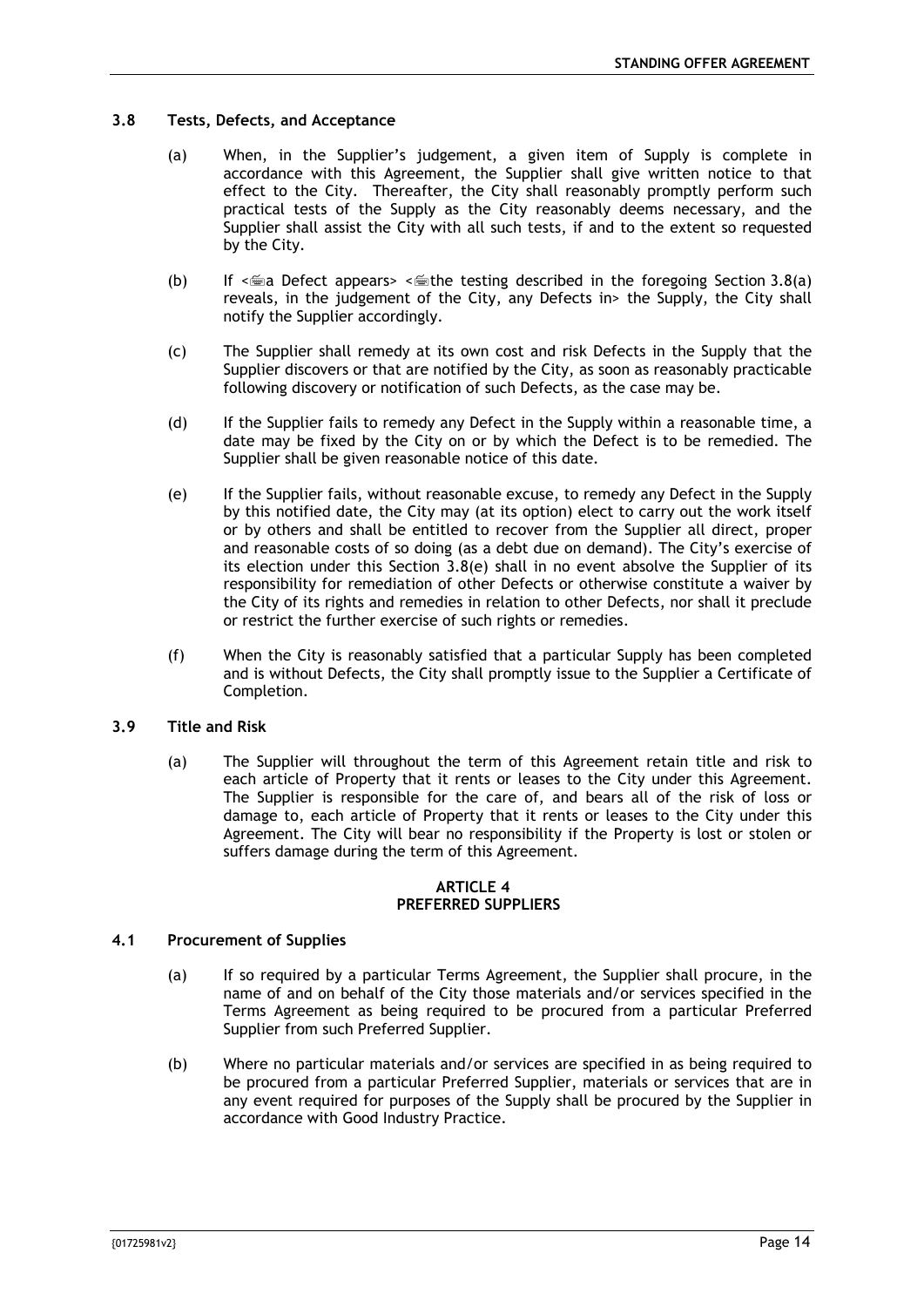(c) Every procurement referred to in Sections [4.1\(a\)](#page-14-6) and [4.1\(b\)](#page-14-7) shall be in accordance with the City Policies (if and insofar as applicable) and otherwise the provisions of this Agreement.

## <span id="page-15-0"></span>**4.2 Information Concerning Alternative Suppliers**

Exercising Good Industry Practice, the Supplier shall use all reasonable endeavours to submit to the City details of alternatives to each Preferred Supplier where:

- (a) it would be more economical to purchase the relevant materials or services from an alternative supplier; or
- (b) a better quality of materials or services may be obtained from an alternative supplier; or
- (c) it would be more beneficial to the City to procure such materials or services from an alternative supplier.

#### <span id="page-15-1"></span>**4.3 Use of Alternative Suppliers**

If the Supplier needs to procure any materials or services for which a Preferred Supplier is specified in the applicable Terms Agreement and the Supplier wishes to procure such materials or services from an alternative supplier, the Supplier shall provide written notification to the City within a reasonable time so as not to delay the applicable Time(s) for Completion. Such notice shall be in the form acceptable to the City and shall contain, as a minimum, the following information:

- (a) the relevant materials or services to be procured;
- (b) the name of the Preferred Supplier;
- (c) the name of the alternative supplier;
- (d) corporate, financial, technical, insurance and commercial information concerning the alternative supplier that is reasonably adequate to permit the City to evaluate the alternative supplier; and
- (e) the Supplier's reason(s) for recommending that such materials or services be procured from the alternative source (supported by evidence).

The City shall provide its acceptance or rejection of such recommendation within a reasonable period so as not to delay the Time(s) for Completion. The City's decision shall be at its absolute discretion and shall be final and binding on the Parties.

#### **ARTICLE 5 CONTRACT MANAGERS**

## <span id="page-15-3"></span><span id="page-15-2"></span>**5.1 City's Managers**

- (a) The City hereby designates each of  $\leq$  and  $\leq$  as a "City's Manager." Each City's Manager, including any additional City's Managers designated by the City in accordance herewith, has, for so long as he or she remains a City's Manager, full authority to act on behalf of the City in relation to all matters arising under this Agreement.
- (b) Any instruction from the City to the Supplier pursuant to this Agreement shall be issued through an executive officer of the City or through a City's Manager and shall be effective if in writing or confirmed in writing within seven days of oral instruction. Failure to comply with this Section [5.1](#page-15-3) shall render any purported City's instruction invalid, unless it is later ratified by the City. However, this restriction does not apply to any instruction issued in an emergency situation or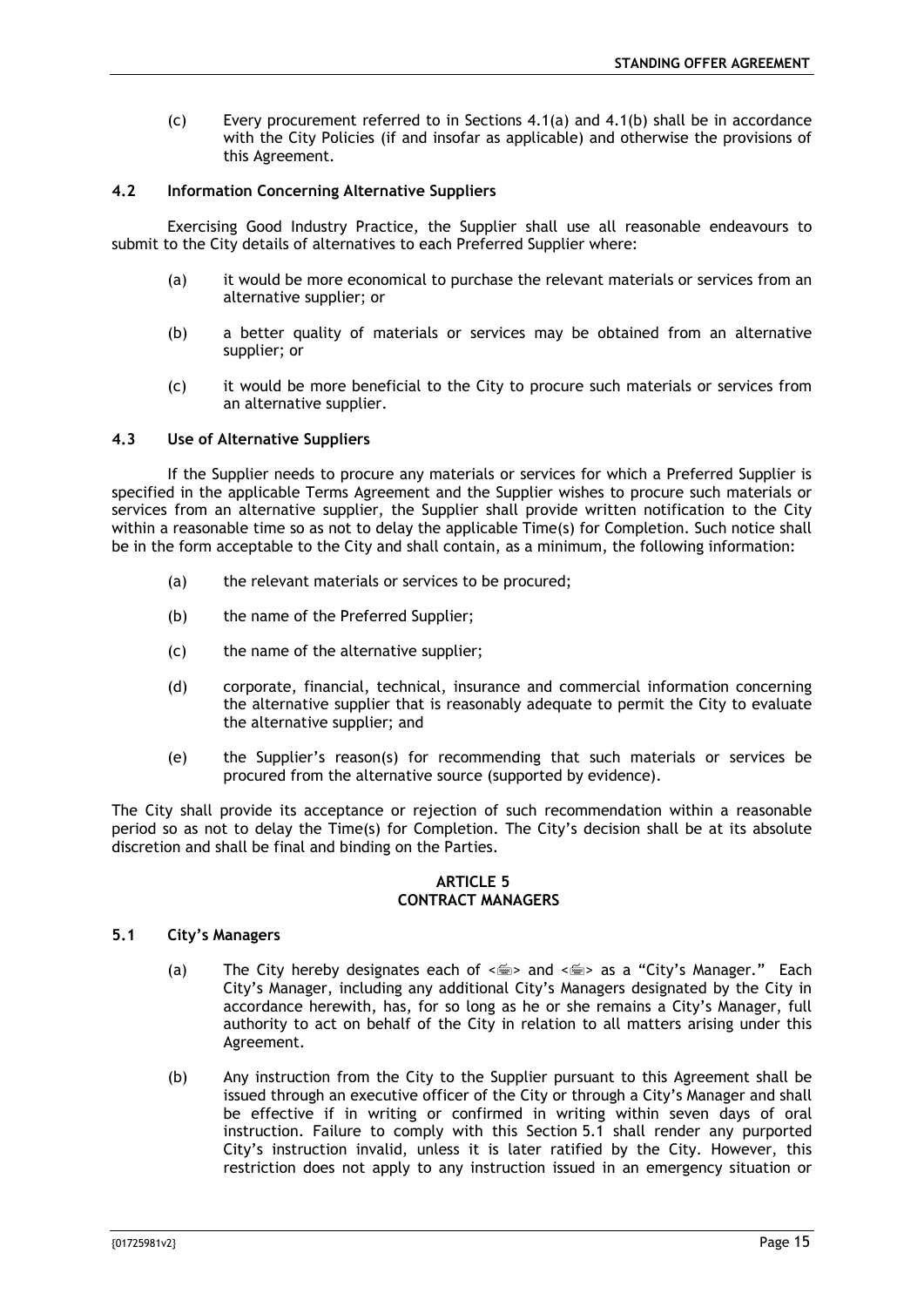which relates to a threat or potential threat to the life, health or safety of any individual.

(c) Notwithstanding the foregoing, each City's Manager may, in writing, delegate his or her authority hereunder to others.

## <span id="page-16-0"></span>**5.2 Supplier's Managers**

- (a) The Supplier hereby designates each of  $\leq m$  and  $\leq m$  as a "Supplier's Manager." Each Supplier's Manager, including any additional Supplier's Managers designated by the Supplier in accordance herewith, has, for so long as he or she remains a Supplier's Manager, full authority to act on behalf of the Supplier in relation to all matters arising under this Agreement, and any instruction given by the City to either of them shall be deemed to be valid and effective.
- (b) Each Supplier's manager may, in writing, delegate his or her authority hereunder to others, upon the written agreement of the City.

#### <span id="page-16-1"></span>**5.3 Designation of New Managers**

The City may designate new City's Managers, or remove that designation from any individual, and the Supplier may designate new Supplier's Managers, or remove that designation from any individual, from time to time, each at its own discretion, through notice to the other Party. In the case of the Supplier, any such designation or removal must be in writing to the City.

#### **ARTICLE 6 SUPPLIERS' WARRANTIES AND COVENANTS**

#### <span id="page-16-3"></span><span id="page-16-2"></span>**6.1 General Representations and Warranties**

The Supplier represents and warrants that:

- (a) the Supplier has the full right, power, and authority to enter into this Agreement and to perform the Supply;
- (b) the Supplier is a  $\leq$   $\leq$  > duly organized, validly existing and in good standing under the laws of  $\leq$  and is lawfully authorized to do business in the Province of British Columbia;
- (c) the Supplier is not a party to or bound by any agreement (written or oral), indenture, instrument, licence, permit or understanding or other obligation or restriction under the terms of which the execution, delivery or performance of this Agreement does or shall constitute or result in a violation or breach;
- (d) the Supplier has a valid City of Vancouver business license or a Metro West Inter-Municipal business license that applies to all of the Supply;
- (e) all statements made by the Supplier in its Proposal are true and accurate;
- (f) the Supplier is fully experienced in the design and management of projects or works of a similar scope, purpose, complexity, size and technical sophistication as the Supply;
- (g) the Supplier possesses a level of skill and expertise commensurate with Good Industry Practice, which it shall utilize in the performance of its obligations under this Agreement;
- (h) the Supplier understands that the City is relying upon the skill, judgment and expertise of the Supplier and its Subcontractors (if any) in the carrying out of the Supply and the co-ordination and planning thereof; and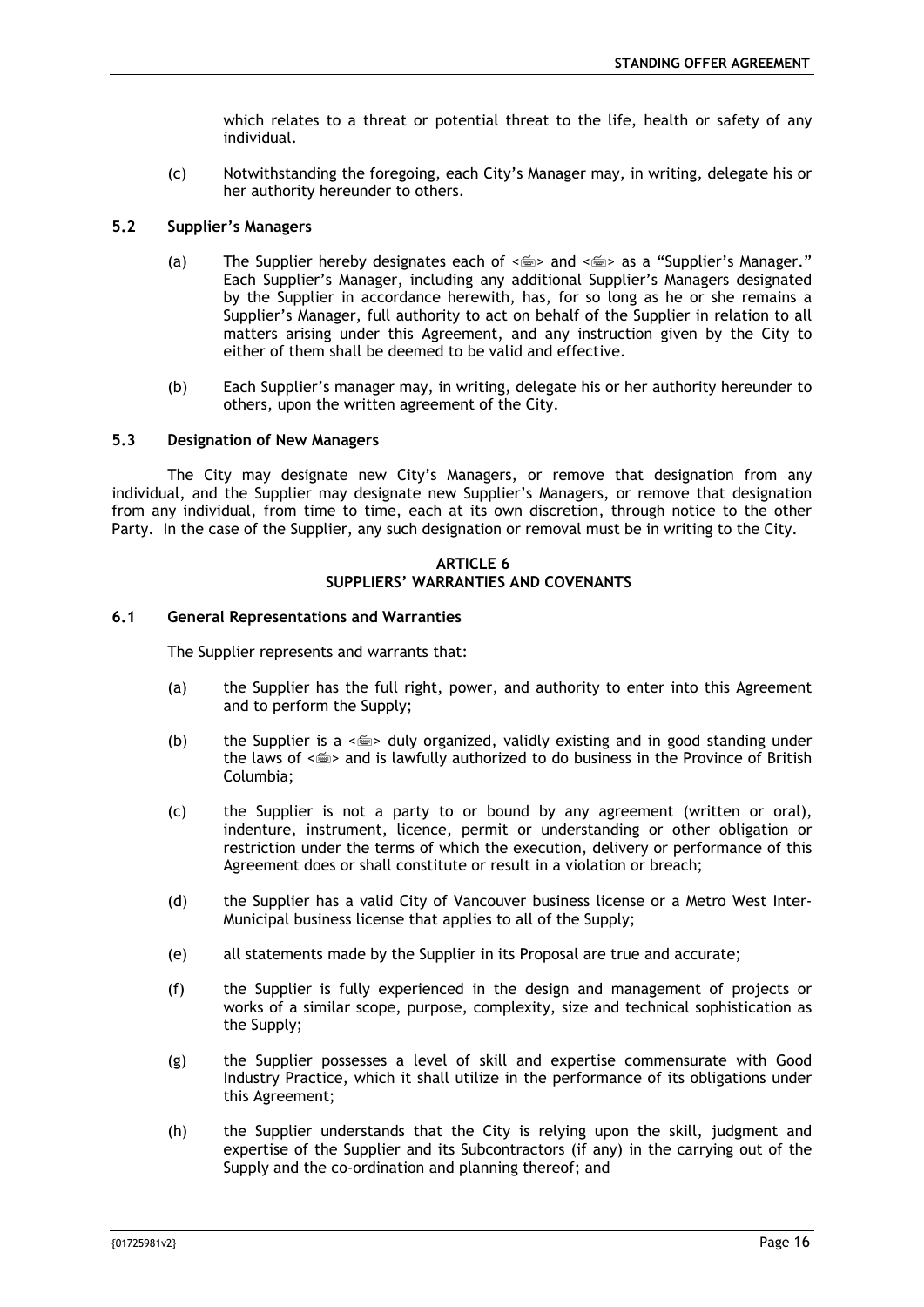(i) the Supplier's and any Subcontractors' employees are accredited to carry out the relevant portions of the Supply to the extent required by applicable Laws and all of them are appropriately skilled, competent and experienced and possess relevant qualifications having regard to the nature and extent of the Supply and the Sites,

and each of the foregoing representations and warranties shall be deemed to be repeated by the Supplier at the time of execution of each Terms Agreement.

## <span id="page-17-0"></span>**6.2 General Health and Safety-Related Acknowledgements and Covenants**

The Supplier shall:

- (a) in the provision of the Supply, comply at all times with the OHS Requirements and take all reasonably necessary steps to ensure similar compliance from its Representatives and its Subcontractors, if any;
- (b) if the Supply involves any type of manual labour, prior to their attendance at any Site, deliver to each of its Representatives and each of its Subcontractors, if any, and to their employees, if applicable, copies of the OHS Requirements relevant to the Site;
- (c) at all times take all reasonable precautions to maintain the health and safety of workers;
- (d) be at all times registered and in good standing with the relevant workers' compensation insurance Competent Authorities, and provide to the City copies of any notices, correspondence or directions issued by any government or Competent Authority relating to workplace-related employment, human rights, labour, immigration policy, health, safety or environmental matters within 24 hours of the Supplier's receipt of such notice, correspondence or direction;
- (e) appoint a qualified health and safety coordinator to ensure coordination of health and safety activities in the provision of the Supply;
- (f) report (with full details) any accident, injury, illness or other incident relating to workplace health and safety or the environment to the City as soon as reasonably practicable, investigate the accident, injury, illness or other incident reasonably thoroughly (and in any event in accordance with any applicable OHS Requirements) and promptly report to the City the results of each such investigation;
- (g) maintain such records and make such reports concerning health, safety and welfare of persons, and damage to property, or the natural, physical or biological environment, as the City may reasonably require; and
- (h) to the extent a "prime contractor", as defined in the WCA, is not already designated by the City for any portion of a Site, be and act as the prime contractor, and the Supplier assumes and is wholly responsible for the health and safety of all persons at such locations on the basis described in the WCA.

## <span id="page-17-1"></span>**6.3 Covenants Regarding Violations of Health and Safety Requirements**

Without prejudice to any remedies available to the City hereunder, if any Subcontractor or person employed or engaged by the Supplier (or by a Subcontractor) violates any OHS Requirement, the Supplier shall:

- (a) ensure that the violation is promptly resolved;
- (b) ensure the violation is promptly and appropriately reported to the City and to the applicable competent authorities (if and to the extent required by the OHS Requirements);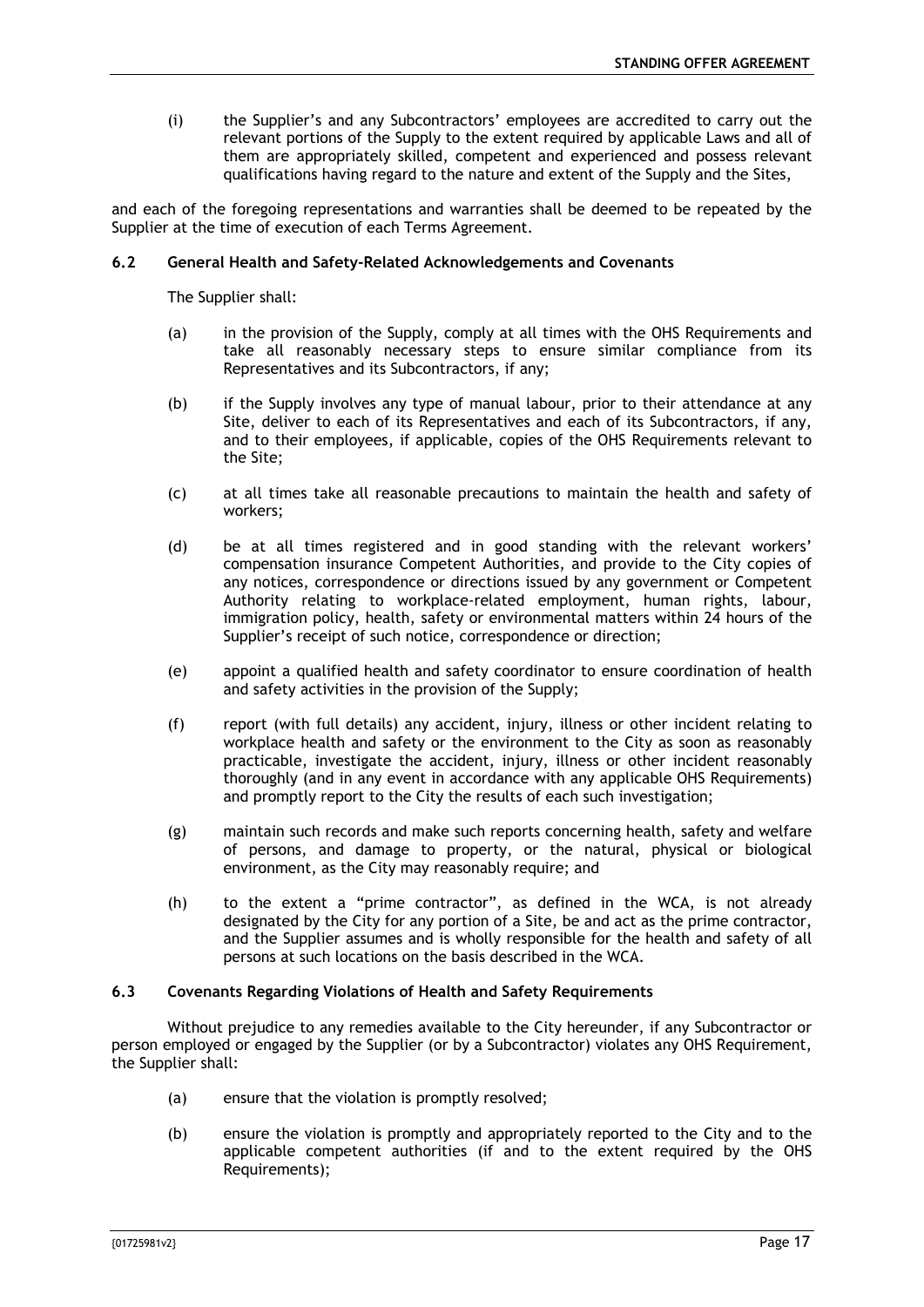- <span id="page-18-2"></span>(c) promptly take all reasonable steps necessary to avoid recurrence of the violation;
- (d) communicate to the City its plan to avoid recurrence of the violation; and
- (e) without prejudice to the foregoing Section [6.3\(c\),](#page-18-2) promptly remove any person responsible for the violation from the provision of the Supply if reasonable to do so or if requested to do so by the City.

## <span id="page-18-0"></span>**6.4 Covenants Regarding the Environment**

- (a) The Supplier shall:
	- (i) at all times, be conscious of the importance of the protection of the natural, physical and biological environment at and in the vicinity of the Sites;
	- (ii) conduct, and cause its Representatives to conduct, their respective activities that relate to the Supply in a manner that shall have the least possible adverse effect on the natural environment and in compliance with all Environmental Laws and Consents, all at the Supplier's expense;
	- (iii) perform the Supply with the least degree of environmental degradation during and as a result of such performance; and
	- (iv) without restricting the generality or application of any other provisions of this Agreement, comply, and cause its Representatives to comply, with all applicable Laws and Consents and with all plans and instructions contained in this Agreement or issued in writing by the City concerning the existence, Release, removal, handling, transport, storage, disposal and treatment of any Hazardous Substances or other materials that are or may be hazardous to the life or health of any person or that endanger the environment or that are regulated by applicable Law.
- (b) During the term of this Agreement, the Supplier shall not bring or store or permit to be used at any Site, any Hazardous Substances unless such Hazardous Substances are:
	- (i) reasonably required to carry out the Supply, and
	- (ii) brought or stored or permitted to be used at any Site in compliance with all Laws (including Environmental Laws).

The Supplier shall not Release nor permit the Release of any Hazardous Substances into the environment. The Supplier is solely responsible for all Hazardous Substances introduced to the Sites or the environment by the Supplier or its Representatives or Subcontractors, and the Supplier shall promptly and fully remediate, to the City's satisfaction, any release of Hazardous Substances on or from any Site, or in the vicinity of any Site.

#### <span id="page-18-1"></span>**6.5 Further Covenants Regarding the Sites**

The Supplier shall:

- (a) at its sole cost, keep any portion of any Site used in connection with the Supply in a safe and tidy condition and to maintain and operate the Supplier's equipment in a good, workmanlike and safe manner; and
- (b) not to do anything at any Site which is or may become a nuisance, danger or disturbance to the City or to any other occupants or users of the Site or adjacent areas or to any works or structures or installations thereon.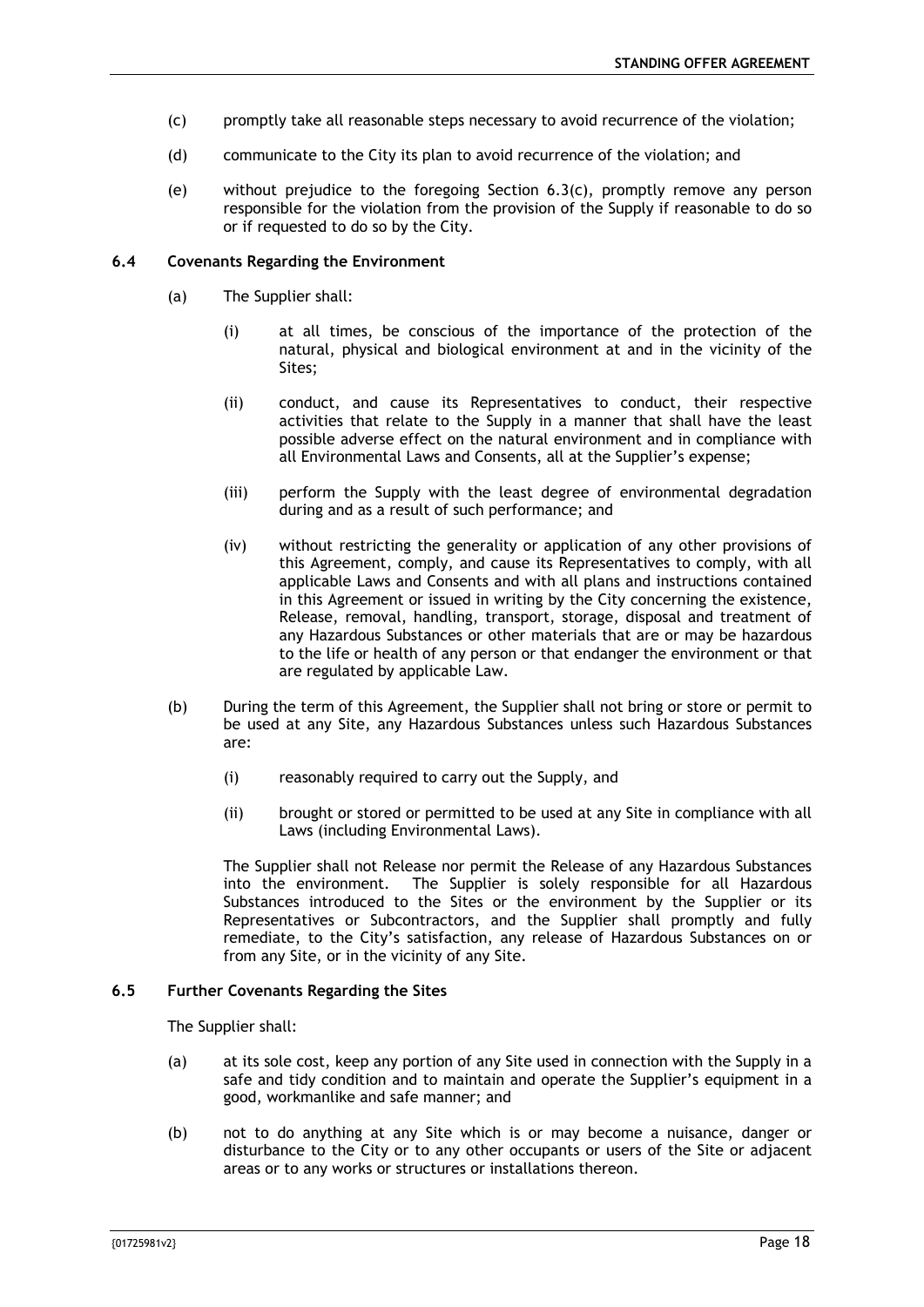## <span id="page-19-4"></span><span id="page-19-0"></span>**6.6 Covenants Against Encumbrances**

- (a) The Supplier shall keep each Site, and the Property included in the Supply, and each part thereof, free of all Encumbrances filed pursuant to any Law or otherwise in respect of any such work or materials. In any event, if any Encumbrance has been filed in relation to the Site or any improvement thereon, or in relation to the goods included in the Supply, the Supplier shall cause any such Encumbrance to be discharged within 30 days after the Encumbrance has come to the notice of the Supplier.
- <span id="page-19-5"></span>(b) The Supplier acknowledges and agrees that, in the event the Supplier fails to discharge any Encumbrance contemplated in Section [6.6\(a\)](#page-19-4) within 60 days of written notice of such Encumbrance being given by the City, in addition to any other right or remedy, the City may, but shall not be obligated to, discharge the Encumbrance by paying to the applicable Competent Authority, the amount claimed to be due or the amount due, together with a reasonable amount for costs and the amount paid by the City shall be paid by the Supplier to the City forthwith upon demand. In no case shall the City be required to investigate the validity of the Encumbrance prior to discharging the same in accordance with this Section [6.6\(b\).](#page-19-5)

## <span id="page-19-1"></span>**6.7 Absence of Conflicts of Interest**

- (a) Neither the Supplier, nor any of its Representatives has given or shall give or offer to give to the City or any official, officer, employee or agent of the City any gratuity, reward, advantage or benefit of any kind as consideration for doing or forbearing to do, or for having done or forborne to do, any act in connection with this Agreement.
- (b) To the best of the Supplier's knowledge, the Supplier, its Subcontractors, and their respective directors, officers, employees and agents have no pecuniary interests or any other current or past interests or dealings, including with any officials, officers or employees of the City, that would cause any conflict of interest or be seen to cause a conflict of interest in respect of the Supply. Should such a conflict or perceived conflict arise during the term of this Agreement, the Supplier shall declare it immediately in writing to the City. The City may direct the Supplier to resolve any conflict or perceived conflict to the satisfaction of the City. The Supplier warrants that neither the Supplier nor any of its Subcontractors, or any of their respective directors, officers, employees or agents, has any predisposition, affinity or association with any third party which would impair or be seen to impair or qualify the Supplier's provision of the Supply.

#### **ARTICLE 7 PERSONNEL**

## <span id="page-19-3"></span><span id="page-19-2"></span>**7.1 Separate Personnel**

(a) It is the intention of the Parties that any personnel utilized or supplied by the Supplier or any Subcontractor hereunder shall remain employees of the Supplier or Subcontractor, respectively, for the purposes of any applicable Law and no activity performed by such personnel shall be deemed to create or imply any employment or other like relationship between such personnel and the City. If contrary to this intention such personnel are treated as employees of the City for the purposes of any applicable Law, the Supplier shall indemnify the City against any loss, cost, expense, complaint, claim, levy, assessment, penalty or fine (including any Tax liability) resulting therefrom.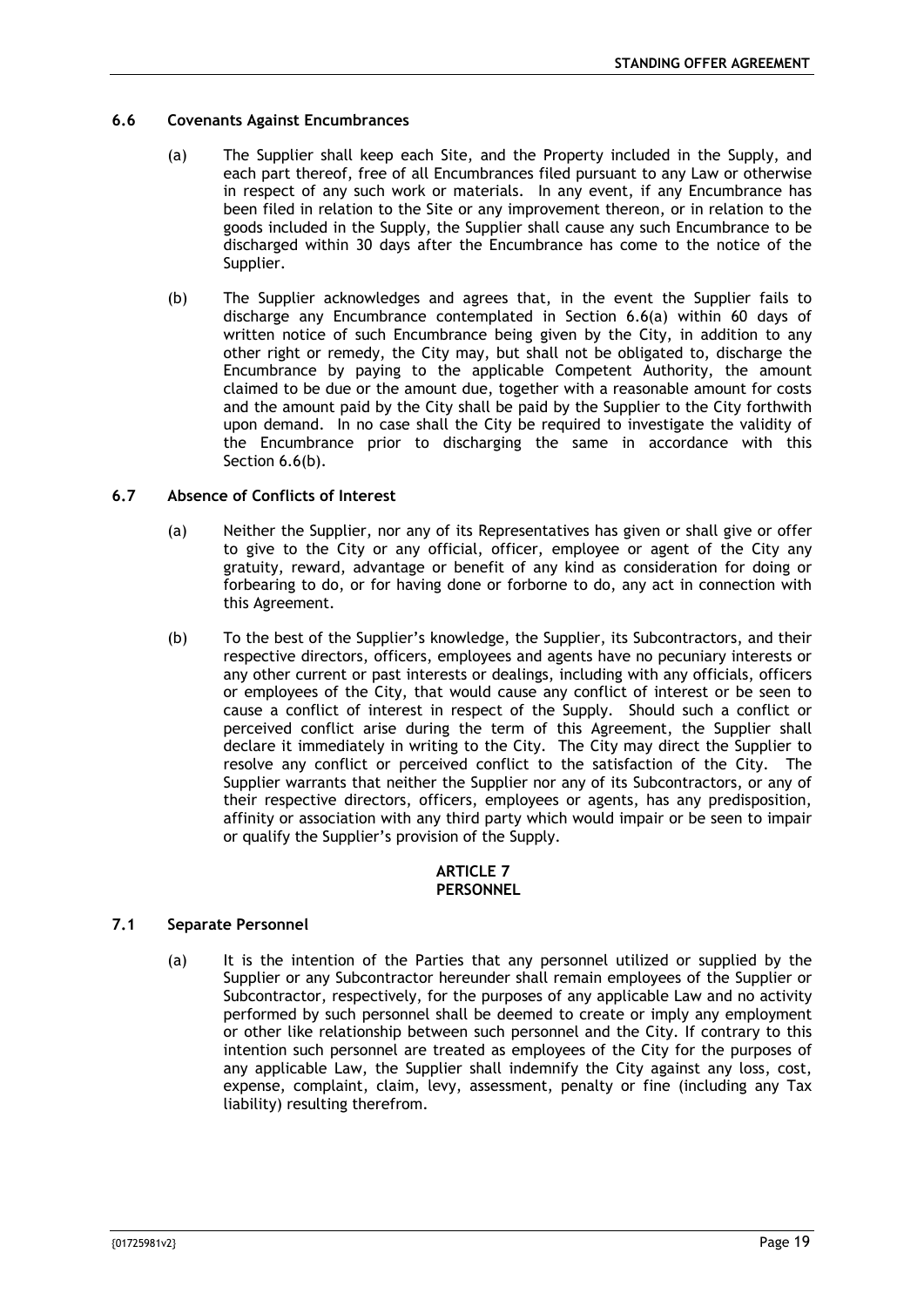## <span id="page-20-0"></span>**7.2 Changes in Personnel**

The City may request the removal or replacement of any personnel engaged by the Supplier or any Subcontractor in relation to any part of the Supply, provided that such request is made in writing stating the City's detailed reasons. The Supplier shall comply with such request as soon as reasonably practicable and shall bear the cost of replacement where the City is of the opinion that the personnel in question are guilty of misconduct, do not have acceptable qualifications or are otherwise unable or unfit to perform satisfactorily and safely. If the City requests a replacement for a reason other than the immediately aforementioned reasons, the City shall reimburse the Supplier its reasonable properly incurred costs of replacement.

#### <span id="page-20-1"></span>**7.3 Key Project Personnel**

- (a) Where there are Key Project Personnel the Supplier shall:
	- (i) use best endeavours to retain Key Project Personnel for the duration of the provision of the Supply;
	- (ii) take reasonable steps to ensure that Key Project Personnel dedicate their time fully to the Supply (unless otherwise agreed or approved by the City in writing);
	- (iii) promptly inform the City should any of the Key Project Personnel leave, or give notice of an intention to leave the Supplier, and obtain a substitute or substitutes;
	- (iv) not reassign or allow the reassignment of the Key Project Personnel to other projects during the term of this Agreement without the City's prior written consent (such consent not to be unreasonably withheld or delayed); and
	- (v) take all reasonable steps to ensure that the Key Project Personnel perform their roles and responsibilities in accordance with any organisational structure agreed in writing between the Parties.
- (b) If:
	- (i) the Supplier wishes to reassign or to replace an individual designated as Key Project Personnel; or
	- (ii) an individual designated as Key Project Personnel gives notice of his or her intention to leave or is otherwise no longer able to perform the duties, including for reasons of illness, injury or personal hardship,

the Supplier shall provide a substitute with experience and qualifications equivalent or greater than the Key Project Personnel to be replaced, and shall provide documentation to the City to establish such experience and qualifications.

- (c) Key Project Personnel who are reassigned to other work shall, to the extent possible, remain available to the project team until completion of the relevant Supply.
- (d) All the Supplier's Key Project Personnel must be fluent in both spoken and written English, except as may be agreed to the contrary between the City and the Supplier in relation to specific individuals or positions to be filled from time to time.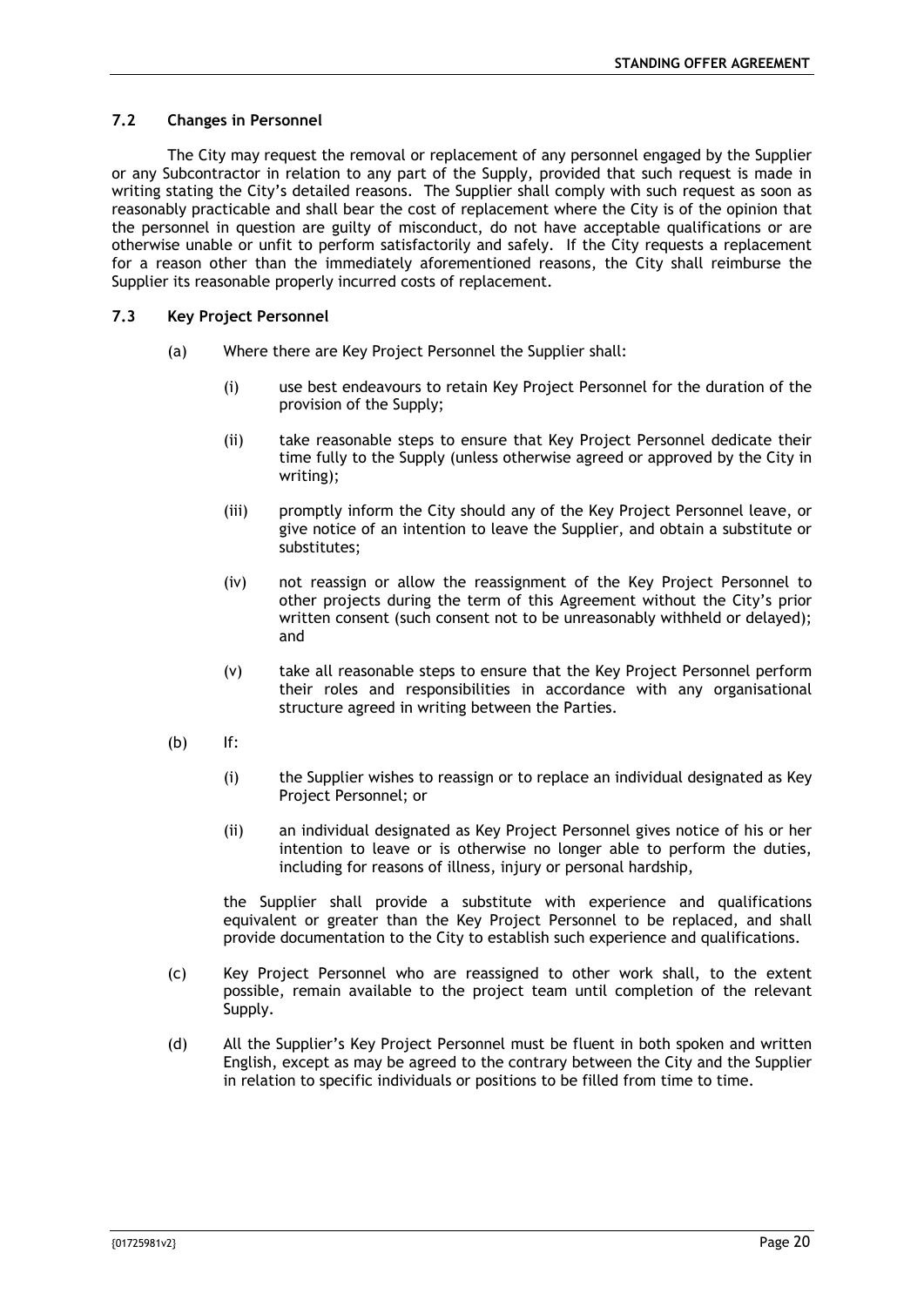## **ARTICLE 8 REPORTING**

#### <span id="page-21-1"></span><span id="page-21-0"></span>**8.1 Progress Reports**

- (a)  $\leq$   $\leq$  Quarterly>  $\leq$  Monthly> progress reports shall be prepared by the Supplier and submitted to the City in  $\leq$  format reasonably acceptable to the City>  $\leq$  fine format required by the schedules hereto, if any, or as otherwise required by the City>, each within seven days after the last day of the < $\equiv$ month/quarter> to which it relates, provided that no such reports shall be required to be prepared or submitted during any period in which the Supplier has not been engaged to provide any Supply.
- (b) Each such progress report shall include (as a minimum):
	- (i) charts and detailed descriptions of progress in preparing Documentation and in otherwise delivering the Supply;
	- (ii) copies of any quality assurance documents;
	- (iii) information and statistics relating to health, safety, environmental and community relations aspects of the Supply;
	- (iv) health and safety statistics, including details of:
		- (A) any Safety Incidents or other injuries, accidents, or safety or nearmiss incidents relating to the safety of the Supply; and
		- (B) any hazardous accidents, incidents and activities relating to environmental aspects of the Supply or community relations, including any Releases of any Hazardous Substances; and
	- (v) comparisons of actual and planned progress, with details of any events or circumstances which may jeopardise any aspect of the Supply or the timing therefor.

## <span id="page-21-2"></span>**8.2 Assistance Regarding Reporting Requirements**

The Supplier shall, and shall cause its Representatives to, provide the City with reasonable assistance and information which is necessary to enable the City to comply with any Law.

## <span id="page-21-3"></span>**8.3 Other Reports**

The Supplier shall provide any additional reports and information regarding the Supply or the Site reasonably requested by the City at any time.

#### **ARTICLE 9 PAYMENT; AUDITS**

#### <span id="page-21-4"></span>**9.1 Payment to the Supplier**

- <span id="page-21-5"></span>(a) Subject to [ARTICLE 12](#page-29-0) and Section [9.3,](#page-23-0) the City shall pay the Supplier for the Supply in accordance with Schedule B (Prices for Supply), following the receipt of invoices prepared and delivered in accordance with Section [9.2\(b\)](#page-22-1) and Section [9.3.](#page-23-0)
- (b) Notwithstanding any other provision hereof, prior to making any payment under this Agreement, the City shall determine whether the *Builders Lien Act* (British Columbia) applies to this Agreement and, if so: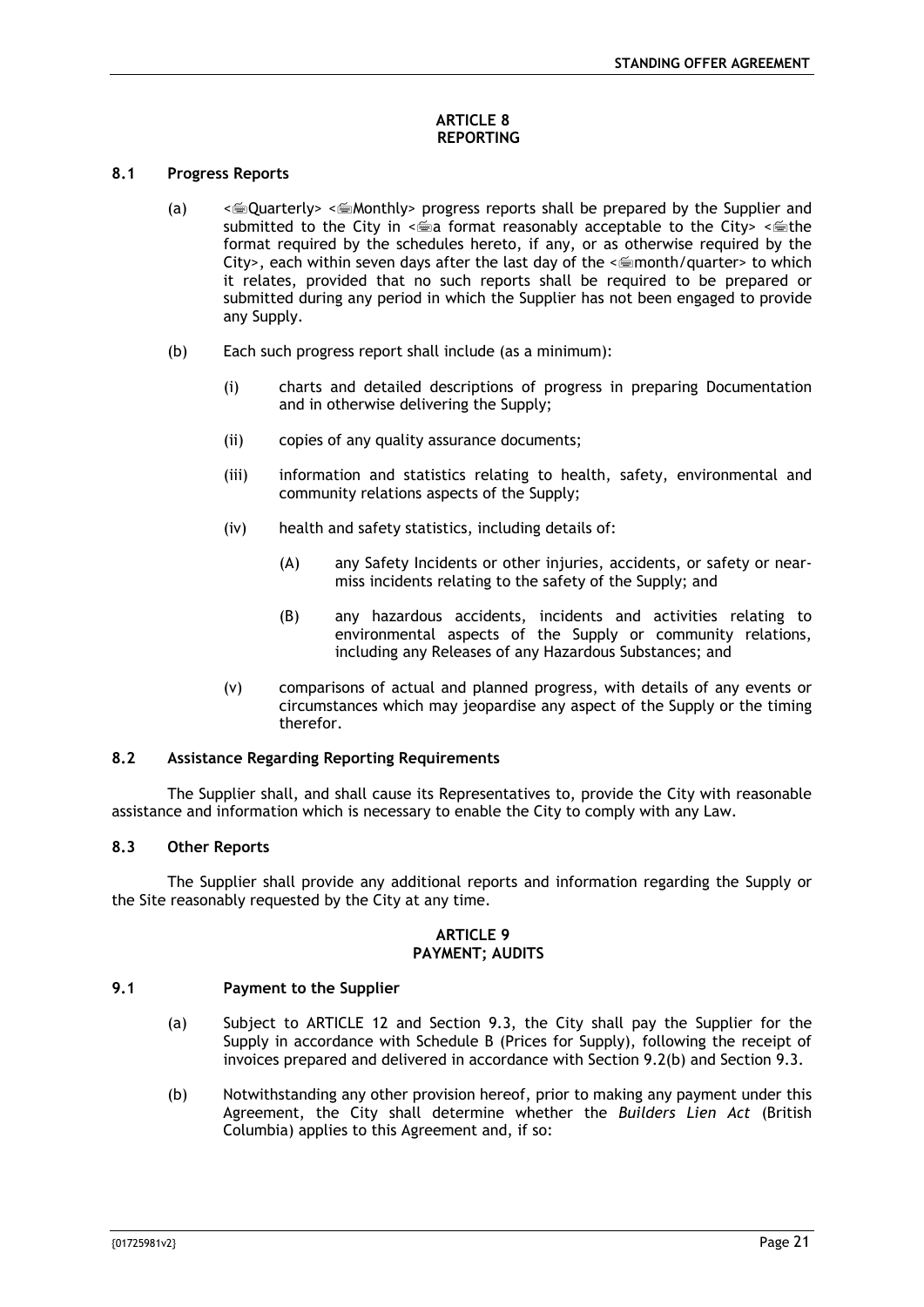- (i) payments made under this Agreement shall be subject to ten percent withholding, in the form of a lien holdback, to be held by the City in accordance with the provisions of the statute; and
- (ii) the lien holdback shall be released by the City 56 days after the issuance of a certificate of completion in conformity with the *Builders Lien Act* (British Columbia)) in relation to the Supply if no liens then exist.
- (c) If any lien claim based on the provisions of the *Builders Lien Act* (British Columbia) relating directly or indirectly to this Agreement exists at any time, the Supplier agrees to immediately take all steps and do all things necessary or required to remove, cancel and dismiss such lien and until such lien is removed, cancelled or dismissed (as appropriate, to the satisfaction of the City), or all further payments under this Agreement may be withheld by the City or, at the discretion of the City, amounts payable to the Supplier may be used by the City to obtain the removal, cancellation or dismissal of any such lien.
- (d) Unless otherwise expressly stated in the schedules hereto, the Supplier shall pay any and all costs, including freight, marine and transit insurance, Taxes, and transportation and delivery charges on all equipment or things of whatsoever nature provided by the Supplier as required by it for the purposes of the Supply and any other incidental costs and all such costs shall be deemed to be included in the Contract Price.
- (e) The Supplier shall be deemed to have satisfied itself as to the correctness and sufficiency of the prices stated in each Terms Agreement and to have obtained all information and to have taken into account all circumstances, risks and other contingencies that may affect the cost of performing the Supply (including any circumstances, risks or contingencies that a contractor exercising Good Industry Practice would typically expect to encounter) and any other obligation under this Agreement. The Supplier shall not be entitled to any additional compensation beyond the Contract Price established by the applicable Terms Agreement (including without limitation for escalation in the prices of materials and labour), except as otherwise expressly stated in this Agreement.
- (f) Notwithstanding any other provisions of this Agreement, the Supplier shall not be entitled to payment for any Supply that has not been performed in compliance with the provisions of this Agreement.

#### <span id="page-22-0"></span>**9.2 Purchase Orders; Content of Invoices**

- (a) The City shall from time to time issue purchase orders to the Supplier in relation to the Supply. These shall not have the effect of amending or waiving the application of any provision of this Agreement.
- <span id="page-22-1"></span>(b) Each of the Supplier's invoices shall set out, as a minimum (and in such form or format as required by the City):
	- (i) the City purchase order number(s) relating to the particular Supply to which the invoice relates;
	- (ii) an itemized list of the amounts owing;
	- (iii) the invoice date and the time period to which the invoice relates;
	- (iv) a description of the portion of the Supply to which the invoice relates;
	- (v) the total amounts payable under the invoice and details of any applicable taxes;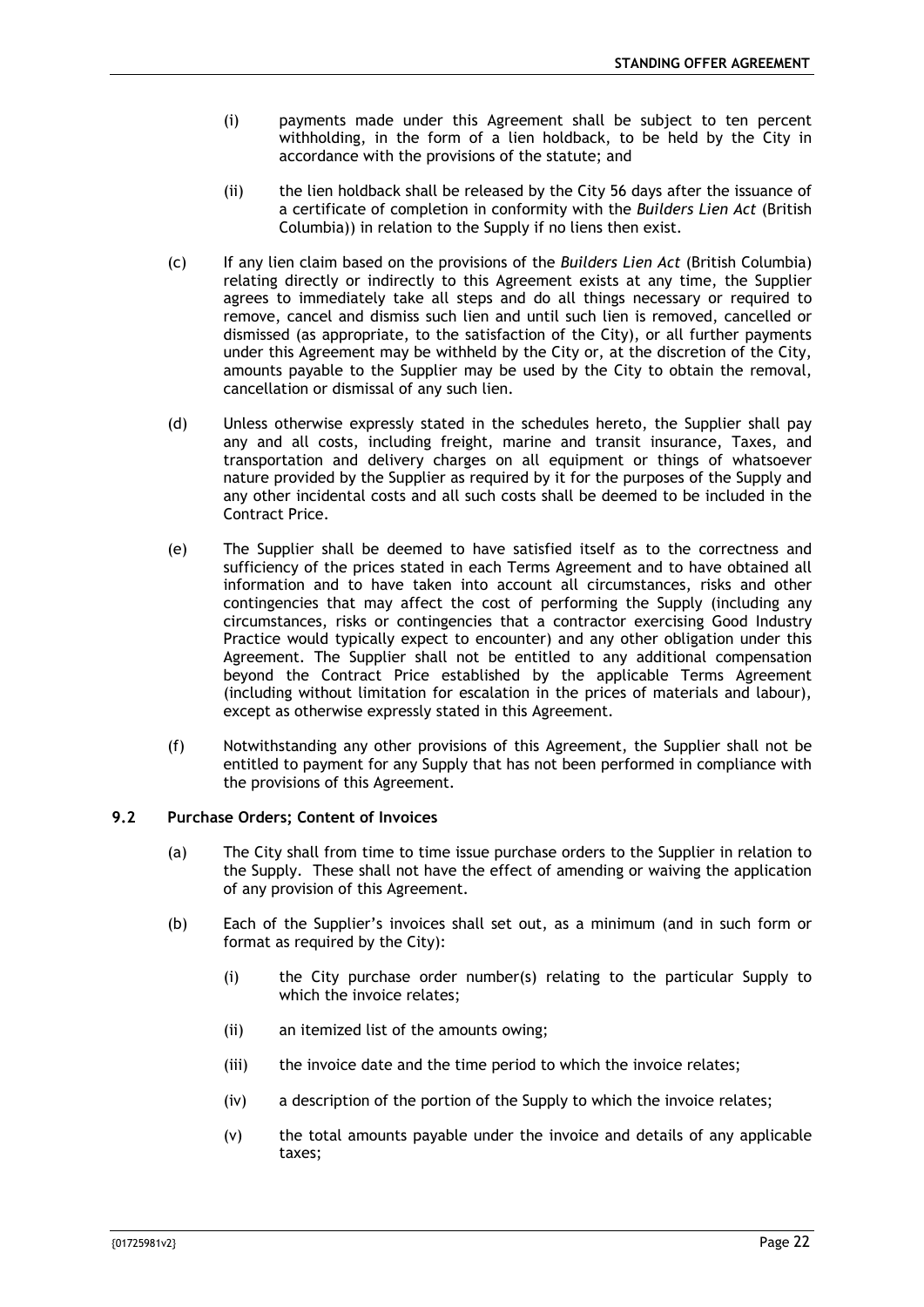- (vi) all supporting documentation relating to disbursements; and
- (vii) such other information as the City may require from time to time.
- (c) Any terms or conditions proposed by the Supplier to govern any Supply that are contained in any invoice (or in any shipping document, packing list or similar document) are void and of no effect, notwithstanding any statement in such document concerning the means by which the City may accept or be deemed to accept such terms or conditions.

## <span id="page-23-0"></span>**9.3 Procedure for Invoices**

- (a) The Supplier shall address each of its invoices to the City, Attention: Accounts Payable, and email it to APInvoice@vancouver.ca, or to such other address as is specified in an applicable purchase order. The City shall thereafter pay the invoice within 30 days, provided the other requirements of this Agreement have been satisfied and subject to the other provisions hereof.
- (b) The City shall not be liable for any interest on any invoice amount in respect of any period for any reason.
- (c) The City expects to make payments by electronic funds transfer and the Supplier shall provide banking information to the City to enable it to do so.

#### <span id="page-23-1"></span>**9.4 Currency of Payment**

All currency amounts stated herein are denominated in, all invoices hereunder shall be stated in, and all payments hereunder shall be made in, Canadian dollars.

#### <span id="page-23-2"></span>**9.5 Contested Claims for Payment**

If any item contained in an invoice submitted by the Supplier is contested by the City, the City shall give prompt notice thereof, together with reasons to the Supplier.

#### <span id="page-23-4"></span><span id="page-23-3"></span>**9.6 Audits**

- (a) The Supplier shall maintain up-to-date records and accounts which clearly document the provision of the Supply and shall make the same available to the City upon request. The City may request copies of all such records and accounts which shall be provided to the City by the Supplier (subject to reimbursement of the Supplier's reasonable copying costs and any other direct costs and expenses, if any) at any time prior to the expiry of 365 days after completion of the relevant Supply or the earlier termination of this Agreement. For avoidance of doubt, any records and accounts provided by the Supplier in accordance with this Section [9.6\(a\)](#page-23-4) shall be deemed to be Confidential Information;
- <span id="page-23-5"></span>(b) Not later than three years after the completion of the relevant Supply or the earlier termination of this Agreement, the City can itself, on notice of not less than 14 days, require that a firm of accountants, surveyors or other auditors nominated by it audit any such records and accounts of the Supplier by attending during normal working hours at the office where the records are maintained. For avoidance of doubt, any records and accounts or other documents provided by the Supplier in accordance with this Section [9.6\(b\)](#page-23-5) shall be provided only subject to the accountants, surveyors or other auditors, and each of them, being subject to and agreeing to meet such of the Supplier's reasonable requirements as to confidentiality as the Supplier deems (at its sole discretion) to be appropriate in the circumstances; and
- (c) Any overpayments by the City discovered during the course of any such audit pursuant to Section [9.6\(b\)](#page-23-5) shall be payable by the Supplier to the City within 30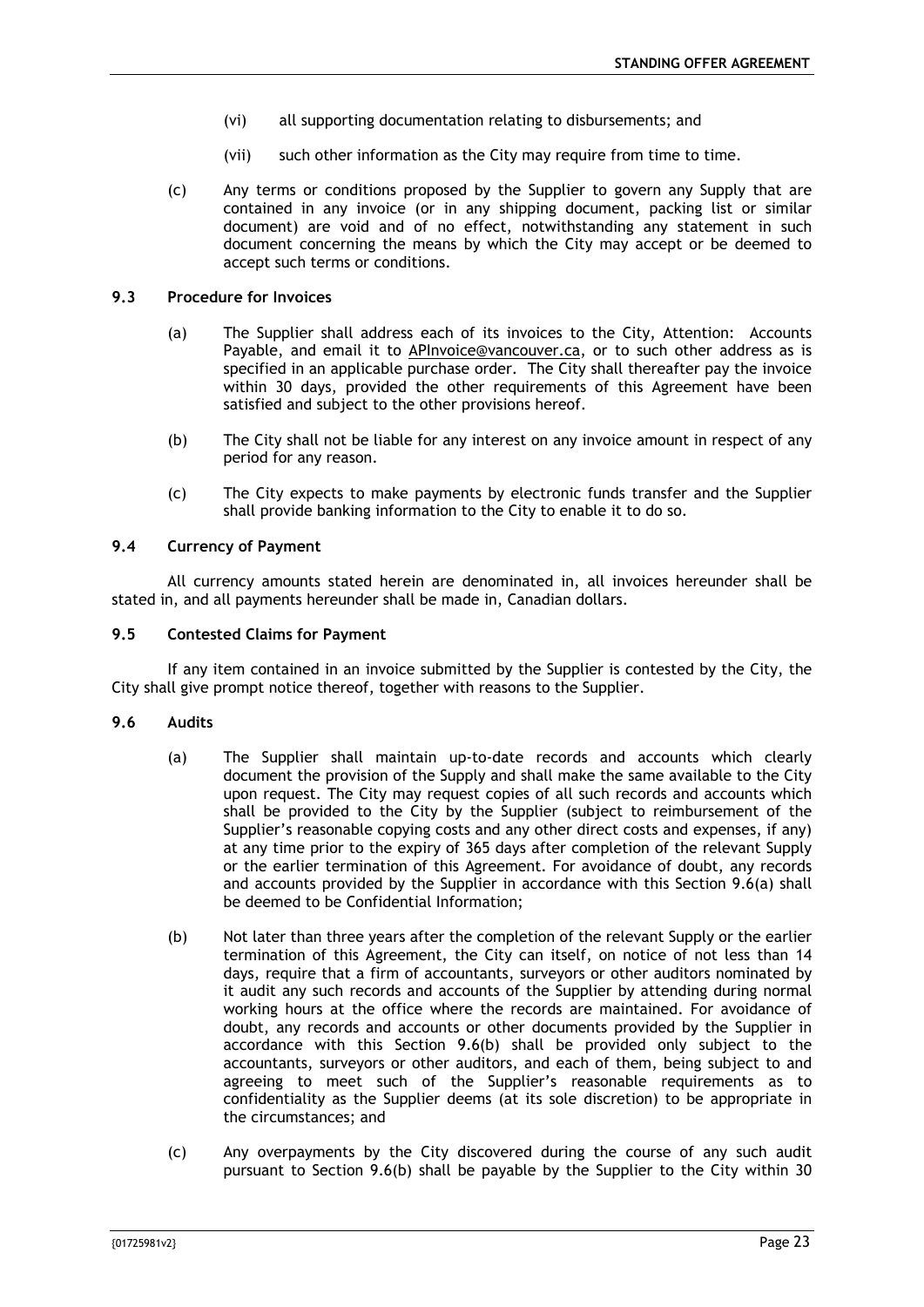days of such discovery, and if the overpayments have been caused by an act or omission of the Supplier and the amount of those overpayments is no less than one quarter of the total amount paid by the City to the Supplier in respect of the relevant Supply, then the costs of the relevant audit shall be for the account of the Supplier.

#### <span id="page-24-0"></span>**9.7 Set Off**

Notwithstanding any provision to the contrary in this Agreement and without prejudice to any other remedy which the City may have (whether in common law or equity), the City shall be entitled to deduct from and set off against any sum(s) otherwise due to the Supplier hereunder any sums which are due from the Supplier to the City or which the Supplier is liable to pay to the City under this Agreement or in connection herewith (including without limitation any monies overpaid to the Supplier under this Agreement or otherwise due and payable to the City by reason of any error in payment under this Agreement).

#### **ARTICLE 10 CERTAIN ADDITIONAL OBLIGATIONS OF THE CITY**

#### <span id="page-24-2"></span><span id="page-24-1"></span>**10.1 Scheduled Items**

The City shall make available, free of cost and without delay or in accordance with any agreed timetable or schedule set forth in an applicable Terms Agreement, to the Supplier for the purpose of the Supply, the personnel, equipment, facilities, services (including services of third parties) and information described in such Terms Agreement as being required to be supplied by the City.

#### <span id="page-24-3"></span>**10.2 Other Information**

The City shall, within a reasonable time following a written request by the Supplier, provide to the Supplier free of cost such further information, which the City considers relevant to provision of the Supply and which is either already in its possession or reasonably within its power to obtain.

## <span id="page-24-4"></span>**10.3 Decisions in Writing**

On all matters properly referred to it in writing by the Supplier, the City shall (wherever practicable) give its decision in writing within a reasonable time having regard to the Time(s) for Completion and the Supplier's obligations with regard to the Supply.

#### <span id="page-24-5"></span>**10.4 Access to the Site**

Except to the extent prohibited by applicable Law or any Consent, the City shall grant to the Supplier non-exclusive, timely and in accordance with any agreed schedule, access (as the City is reasonably able to provide) to all necessary areas of the Site on and from the date established in a Terms Agreement for the provision of the Supply at the Site, and such other non-exclusive access as is necessary or appropriate to perform the Supply and the Supplier's other obligations in accordance with this Agreement, for so long as the City deems reasonable.

#### **ARTICLE 11 LIABILITY AND INSURANCE**

#### <span id="page-24-7"></span><span id="page-24-6"></span>**11.1 Covenants of Indemnification by the Supplier**

(a) The Supplier shall indemnify and keep indemnified and hold the City, the Other City Entities and their respective officials, officers, employees and agents harmless against all losses, liabilities, claims, demands, costs and expenses (including legal fees), fines, penalties and charges (including those imposed by statute or otherwise imposed), arising out of or in connection with, or consisting of: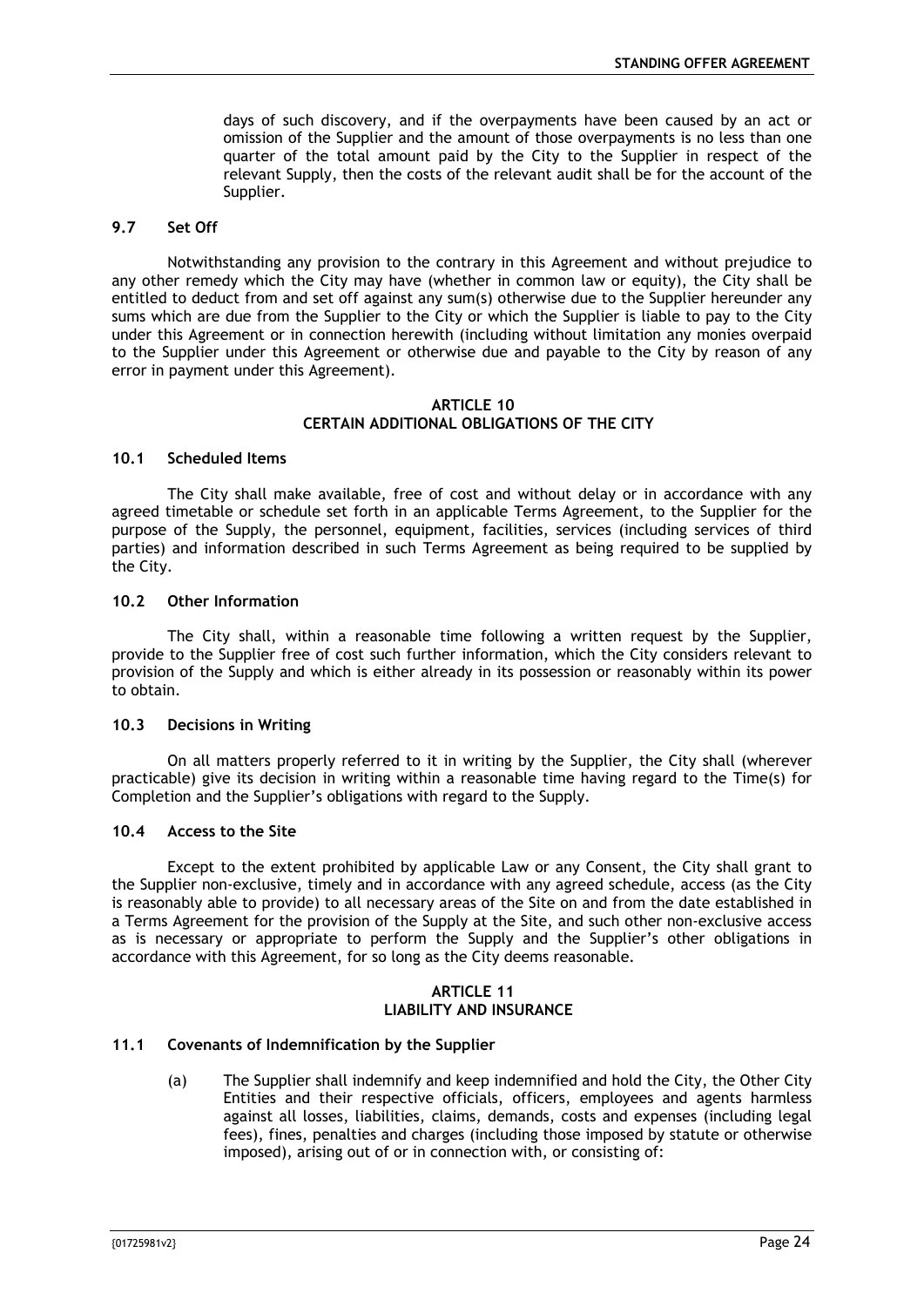- (i) any:
	- (A) damage to the Site or any part thereof, or any property whether located at the Site or otherwise, which occurs during the provision of the Supply;
	- (B) any claim by a Subcontractor under the *Builders Lien Act* (British Columbia);
	- (C) damage to the natural environment, including any remediation cost recovery claims;
	- (D) loss or damage arising from a claim by any third party concerning or arising out of the Supply, or by any employee or Subcontractor of the Supplier for any reason;
	- (E) occupational illness, injury or death of any person, whether at a Site or otherwise, which occurs during, or as a result of, the provision of the Supply;
	- (F) failure by the Supplier to fully comply with the provisions of this Agreement;
	- (G) breach by the Supplier or any Subcontractor of any Law in the course of, or as a result of, the provision of the Supply;
	- (H) actual or alleged infringement of any Intellectual Property Rights caused by the provision of the Supply or the use of any process, work, material, matter, thing or method used or supplied by the Supplier or any Subcontractor in the provision of the Supply; or
	- (I) breach of the warranties of the Supplier contained herein,

in each case to the extent that it is due to any act, omission or default, or any breach of Law or this Agreement, of the Supplier, a Subcontractor or any Representative of the Supplier or any employee, agent or contractor of any of them; or

- (ii) any defect in a good, work or material provided as part of the Supply or any failure of any such good, work or material to function safely or to satisfy any applicable safety standard.
- (b) Nothing in this Section [11.1](#page-24-7) nor otherwise in this Agreement shall limit or exclude any direct liability (whether in contract, tort, for breach of statutory duty or any other legal basis) of the Supplier to any person, including without limitation any liability for:
	- (i) the Supplier's default hereunder or fraud, fraudulent misrepresentation or reckless misconduct in the provision of the Supply; or
	- (ii) any loss or damage flowing from the termination of this Agreement.
- (c) The Supplier appoints the City as the trustee of the Other City Entities and of their and the City's officials, officers, employees and agents in relation to the covenants of indemnification of the Supplier contained in this Section [11.1](#page-24-7) and the City accepts such appointment.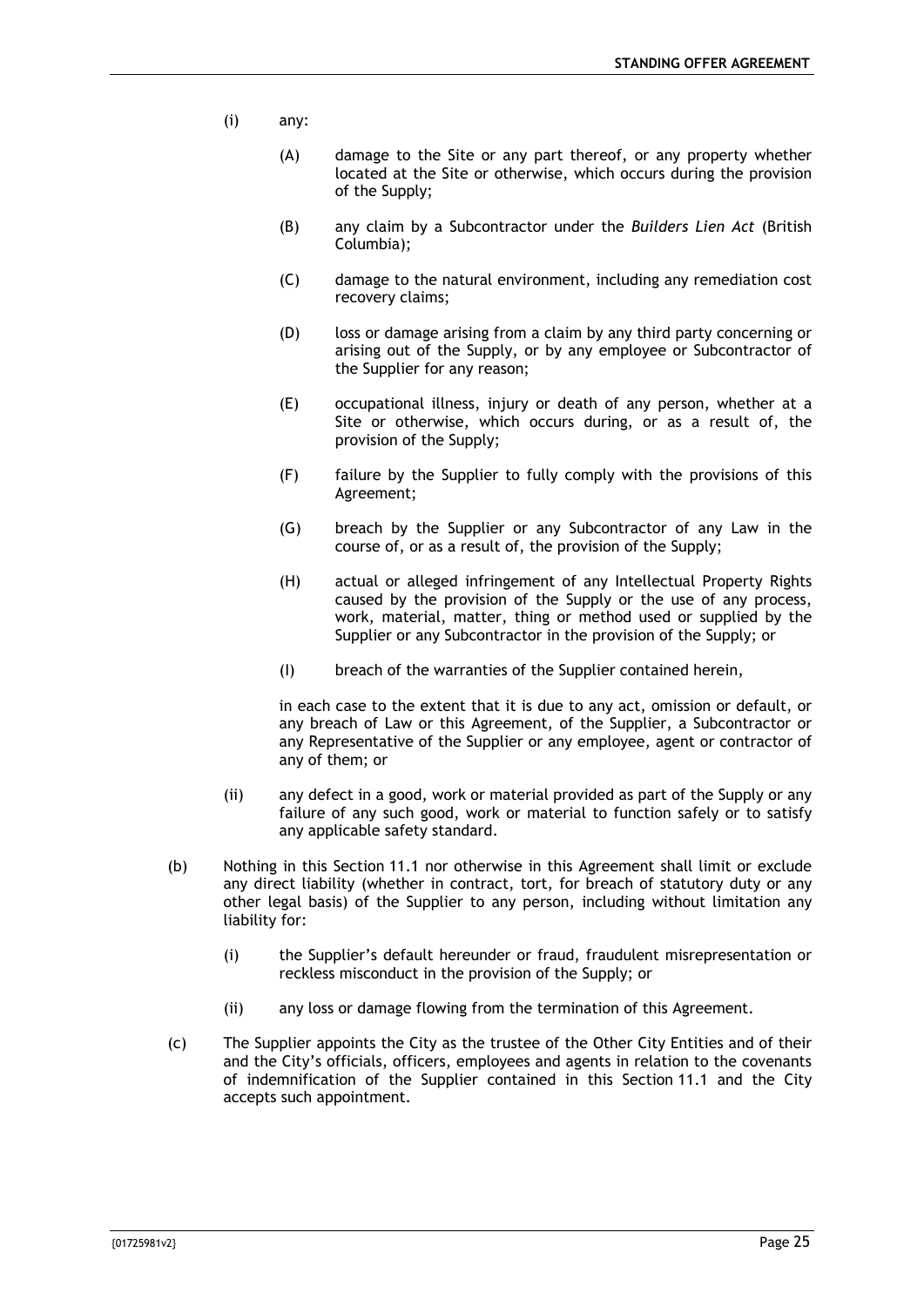## <span id="page-26-0"></span>**11.2 Contamination of Lands**

Without limiting any other provision hereof or any other remedy available to the City hereunder, the Supplier agrees and covenants that if, at any time during the term or following the expiry of this Agreement, the Site or any other lands affected by the Supply are found to be contaminated or polluted (as determined pursuant to Environmental Laws) as a result of or in connection with the Supply, the Supplier shall forthwith at its sole cost:

- (a) undertake all necessary audits, investigations, tests and surveys to determine the nature and extent of the contamination or pollution;
- <span id="page-26-2"></span>(b) notify the City of the nature and extent of the contamination or pollution and any proposed or required work necessary to control, abate, dissipate or remove (as appropriate) the pollution or contamination as required by Environmental Laws; and
- (c) undertake the work referred to in the foregoing [11.2\(b\).](#page-26-2)

#### <span id="page-26-1"></span>**11.3 Conduct of Claims**

In the event of any claims, statutory fees, costs, charges, penalties (including without limitation any legal costs), contributions, compensations, cost recoveries, expenses or fines being levied or claimed from a person in respect of which an indemnity is provided by the Supplier pursuant to [ARTICLE 11,](#page-24-6) the following provisions shall apply:

- <span id="page-26-4"></span>(a) subject to Sections [11.3\(b\),](#page-26-3) [11.3\(c\)](#page-27-1) and [11.3\(d\)](#page-27-2) below, where it appears that a person is or may be entitled to indemnification from the Supplier in respect of all (but not part only) of the liability arising out of a claim, such person entitled to indemnification may at its sole election and subject to:
	- (i) approval by any relevant insurers (without prejudice to Section [11.3\(f\)\)](#page-27-3); and
	- (ii) the Supplier providing the party entitled to indemnification with a secured indemnity to its reasonable satisfaction against all costs and expenses (including legal expenses) that it may incur by reason of such action,

permit or require the Supplier to dispute the claim on behalf of the person entitled to indemnification at the Supplier's own expense and take conduct of any defence, dispute, compromise, or appeal of the claim and of any incidental negotiations; provided that the person entitled to indemnification shall give the Supplier (provided at the Supplier's cost) all reasonable cooperation, access and assistance for the purposes of considering and resisting such claim;

- <span id="page-26-3"></span>(b) with respect to any claim conducted by the Supplier pursuant to Section [11.3\(a\)](#page-26-4) above:
	- (i) the Supplier shall keep the person entitled to indemnification fully informed and consult with it about material elements of the conduct of the claim;
	- (ii) the Supplier shall not bring the name of the person entitled to indemnification (or any Group Member thereof) into disrepute; and
	- (iii) the Supplier shall not pay or settle such claims without the prior consent of the person entitled to indemnification, such consent not to be unreasonably withheld or delayed;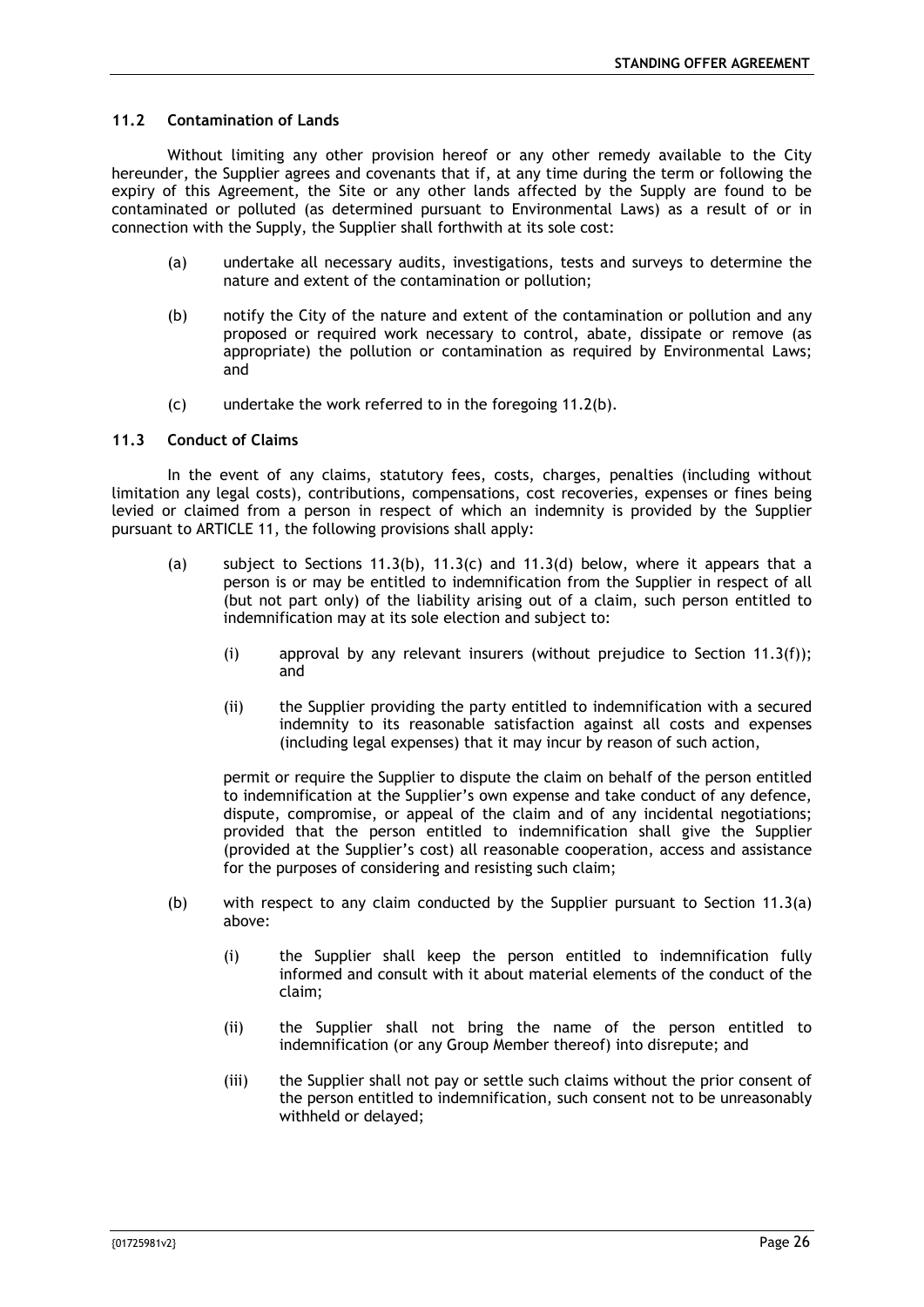- <span id="page-27-1"></span>(c) a person entitled to indemnification shall be free to pay or settle any claim on such terms as it thinks fit (and without prejudice to its rights and remedies under this Agreement) if:
	- (i) the Supplier is not entitled to, or is not permitted or instructed, take conduct of the claim in accordance with Section [11.3\(a\)](#page-26-4) above; or
	- (ii) the Supplier fails to comply in any material respect with the provisions of Sections [11.3\(a\)](#page-26-4) and [11.3\(b\)](#page-26-3) above;
- <span id="page-27-2"></span>(d) the person entitled to indemnification pursuant to [ARTICLE 11](#page-24-6) shall be free at any time to give notice to the Supplier that it is retaining or taking over (as the case may be) the conduct of any defence, dispute, compromise or appeal of any claim (or of any incidental negotiations) to which Section [11.3\(a\)](#page-26-4) above applies. On receipt of such notice the Supplier shall promptly take all steps necessary to transfer the conduct of such claim to the person entitled to indemnification, and shall provide to the person entitled to indemnification all reasonable co-operation, access and assistance for the purposes of considering and resisting such claim;
- (e) if the Supplier pays to the person entitled to indemnification an amount in respect of an indemnity and the person entitled to indemnification subsequently recovers (whether by payment, discount, credit, saving, relief or other benefit or otherwise) a sum which is directly referable to the fact, matter, event or circumstances giving rise to the claim under the indemnity, the person entitled to indemnification shall forthwith repay to the Supplier whichever is the lesser of:
	- (i) an amount equal to the sum recovered (or the value of the saving or benefit obtained) less any out-of-pocket costs and expenses (including legal expenses) properly incurred by the person entitled to indemnification in recovering the same; and
	- (ii) the amount paid to the person entitled to indemnification by the Supplier in respect of the claim under the relevant indemnity,

provided that there shall be no obligation on the part of the person entitled to indemnification to pursue such recovery and that the Supplier is repaid only to the extent that the amount of such recovery aggregated with any sum recovered from the Supplier exceeds any loss sustained by the person entitled to indemnification;

- <span id="page-27-3"></span>(f) the Supplier shall inform the person entitled to indemnification of the requirements of any insurer who may have an obligation to provide an indemnity in respect of any liability arising under this Agreement and in relation to such the person entitled to indemnification shall issue instructions accordingly; and
- (g) any person entitled to an indemnity from the Supplier must take all reasonable measures to mitigate any loss, damage or liability that it may suffer in respect of any such matter.

## <span id="page-27-0"></span>**11.4 Insurance**

- (a) In addition to those mandatory insurance policies that the Supplier is required to carry by any applicable Laws, the Supplier shall at its expense take out and maintain in force, with a reputable insurance company legally authorized to conduct business in British Columbia, during the term of this Agreement and for a period of no less than two years afterwards:
	- (i) commercial general liability insurance with coverage of not less than \$5,000,000 per occurrence and at least \$5,000,000 of annual aggregate, protecting the Supplier and Supplier's personnel against all claims for bodily injury including death, personal injury, advertising liability,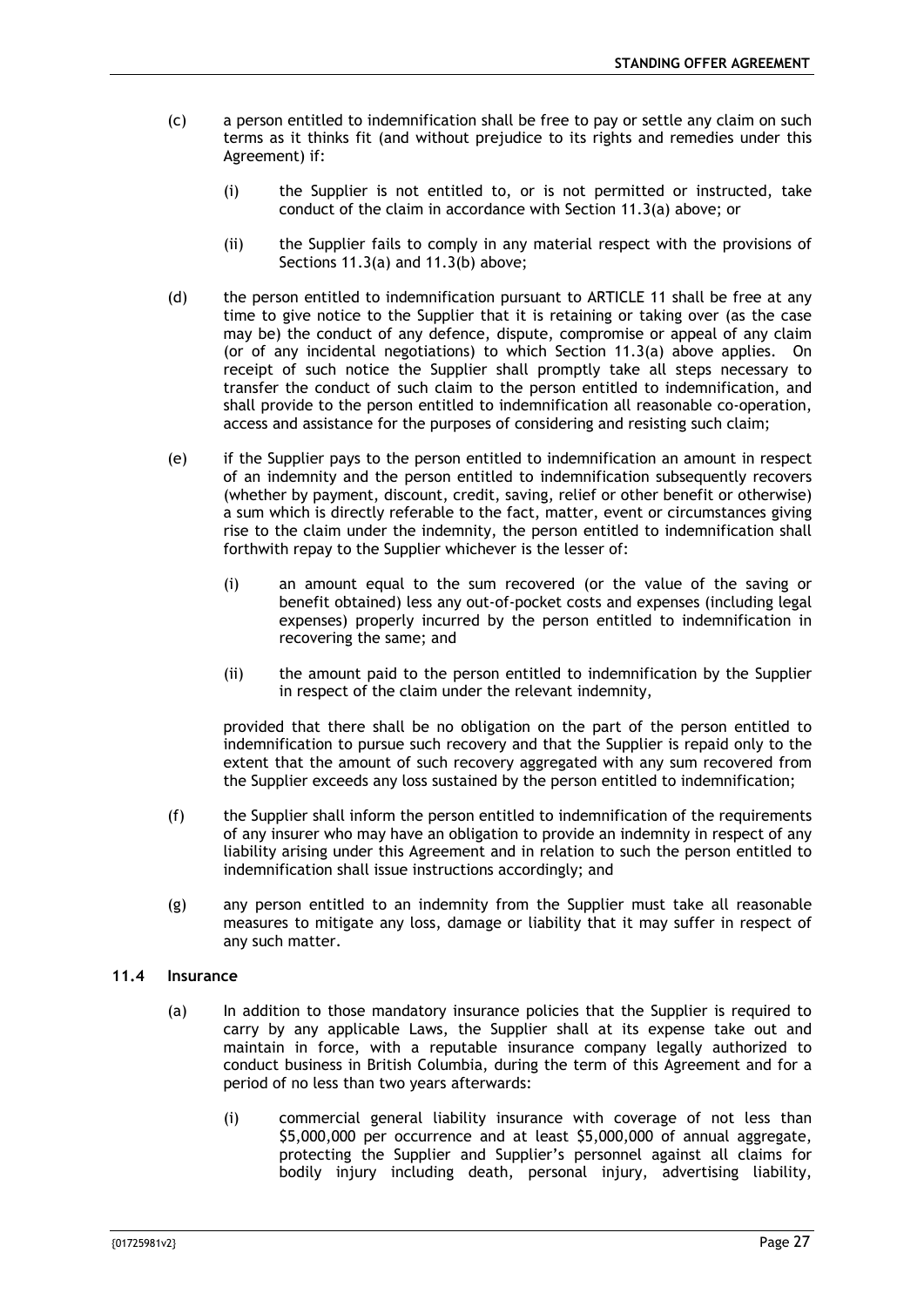completed operations, sudden & accidental pollution, product liability, or property damage or loss arising out of the operations of the Supplier or the actions of the Supplier or Supplier's personnel. The policy must:

- (A) name the City and the City's officials, employees, and agents as additional insureds;
- (B) include a cross-liability or severability of interest clause or endorsement in favour of the City;
- (C) include blanket contractual liability coverage; and
- (D) include non-owned auto liability coverage;
- (ii) automobile liability insurance with coverage of not less than \$5,000,000 per occurrence on all licensed vehicles owned or leased to the Supplier protecting against damages arising from bodily injury, including death, and from claims for property damage arising from the operations of the Supplier or the Supplier's personnel;
- (iii) all risk broad form property insurance for property and equipment of every description and kind owned by the Supplier or for which the Supplier is legally liable for its full replacement cost value and providing a waiver of subrogation in favour of the City; and
- (iv) contractor's equipment insurance for mobile rental or lease equipment, including heavy machinery, that the Supplier owns or for which the Supplier is legally liable for its full replacement cost value or for the loss of its use or for damage that occurs while the equipment is in operation, at rest at a at a job site, being transported, being loaded or unloaded, or during the course of lease or rental to the City. This insurance shall include a waiver of subrogation in favour of the City.

The insurance policies that the Supplier is required to take out and maintain under this Section 11.4(a) will be primary insurance for all claims arising out of the Supply and the operations of the Supplier and any insurance or self-insurance that the City maintains will be non-contributory and in excess of the insurance policies that the Supplier takes out and maintains under this Section 11.4(a).

- (b) The Supplier shall ensure that any Subcontractors also maintain the same insurance as the Supplier, having regard to the obligations under this Agreement which they are contracted to fulfil.
- (c) The Supplier's liabilities under this agreement shall not be deemed to be released or limited by the Supplier taking out the insurance policies referred to in Section 11.4(a).
- (d) The cost of the insurances arising under this Section [11.4](#page-27-0) are incorporated into the prices stated in Schedule B. The Supplier will not charge the City any additional amounts for the insurance policies that the Supplier is required to take out and maintain under this Section 8.3.
- (e) As a condition precedent to any payment from the City to the Supplier under this Agreement, and as and when reasonably requested by the City, the Supplier shall provide documentary evidence (to the reasonable satisfaction of the City, including by completing the City's standard reporting documents used for this purpose) that the insurances required by this Section [11.4](#page-27-0) have been taken out and are being maintained.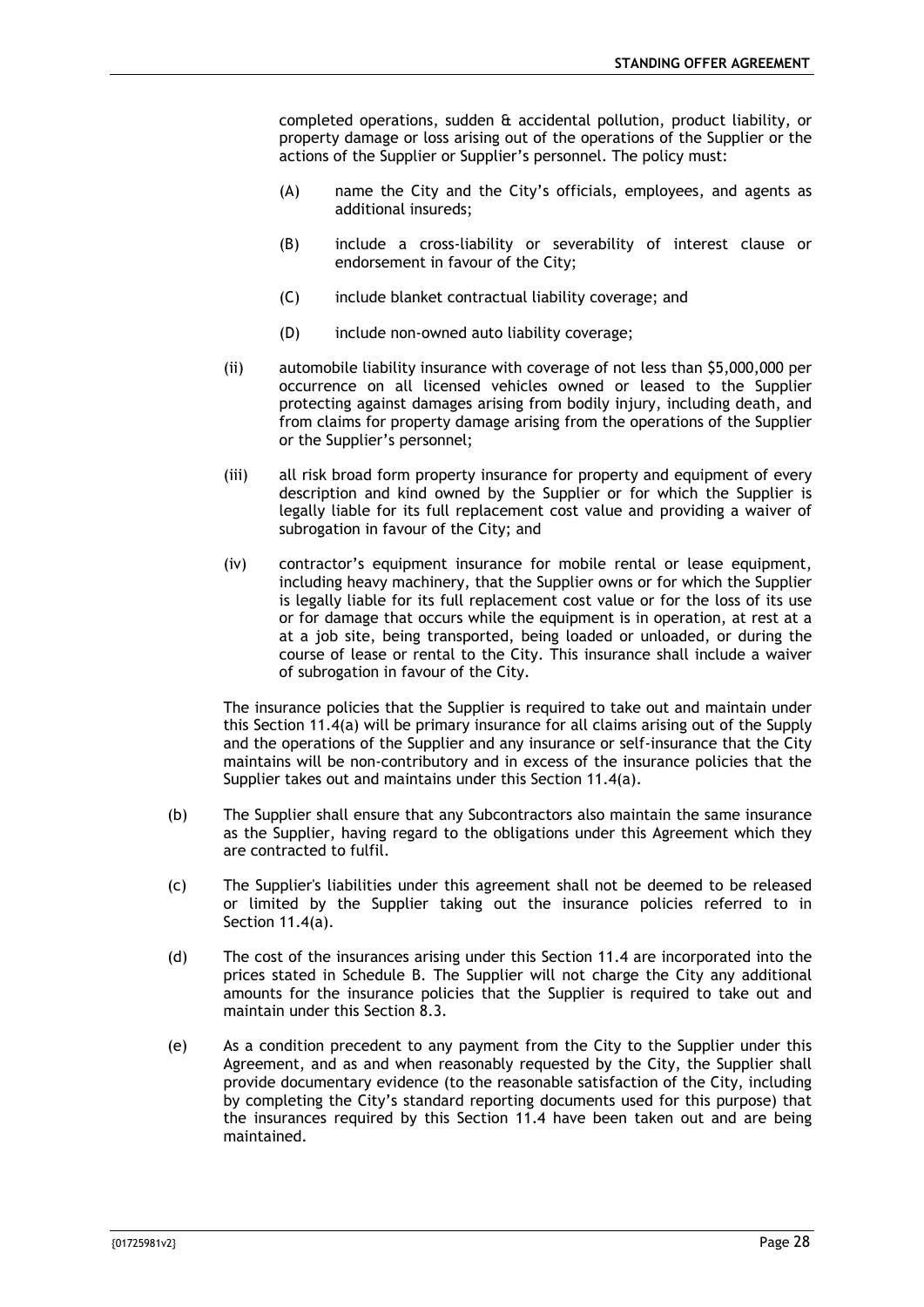#### **ARTICLE 12 FORCE MAJEURE; TERMINATION**

#### <span id="page-29-1"></span><span id="page-29-0"></span>**12.1 Force Majeure**

- (a) Neither Party shall be deemed to be in breach of this Agreement or otherwise liable to the other Party in any manner whatsoever for any failure or delay in performing its obligations under this Agreement reasonably due to Force Majeure.
- <span id="page-29-3"></span>(b) If either Party's performance of its obligations under this Agreement is affected by an event of Force Majeure, then:
	- (i) it shall give written notice to the other Party, specifying the nature and extent of the event of Force Majeure, within ten days after becoming aware of the event of Force Majeure;
	- (ii) performance of such obligation(s) shall be deemed suspended but only for a period equal to the delay reasonably caused by such event;
	- (iii) it shall not be entitled to payment from the other Party in respect of extra costs and expenses incurred by virtue of the event of Force Majeure;
	- (iv) the Time(s) for Completion shall be extended to take into account such delay; and
	- (v) within five days of the cessation of any Force Majeure event, the Party affected thereby shall submit a written notice to the other Party, specifying the actual duration of the delay of its obligations caused by the event of Force Majeure and the consequences resulting from such delay, and submit a specific plan to minimize and mitigate those consequences.
- <span id="page-29-4"></span>(c) The affected Party shall use all reasonable diligence in accordance with Good Industry Practice to mitigate the cause and the result of an event of Force Majeure and to remedy the situation and resume its obligations under this Agreement, including complying with any instructions from the City, as to how to do so.
- (d) Notwithstanding the obligations of a Party affected by an event of Force Majeure pursuant to Sections [12.1\(b\)](#page-29-3) and [12.1\(c\),](#page-29-4) if the event of Force Majeure renders it impossible or impractical for the Supplier to provide the Supply in accordance with this Agreement for a period of at least  $\leq 45$  days, the City may terminate this Agreement upon notice delivered to the Supplier at any time following the expiration of such period of  $\leq 45$  days.

#### <span id="page-29-5"></span><span id="page-29-2"></span>**12.2 City Suspension and Termination Rights**

The City shall have the following rights:

- (a) The City may order the suspension of all or part of the Supply at any time and for such period as it determines, by notice with immediate effect to the Supplier, in the event of a Safety Incident; and upon receipt of any such notice of suspension, the Supplier shall immediately cease performing any Supply, minimize expenditure and comply with any reasonable instructions of the City relating to such Safety Incident, including any investigations.
- (b) Without prejudice to Section [12.2\(a\),](#page-29-5) the City may suspend all or part of the Supply (for such period as its determines) or terminate this Agreement at any time (and for its convenience) upon  $\leq$   $\leq$  days' written notice to the Supplier, which shall immediately upon receipt of such notice take all reasonable steps to wind down the performance of any Supply and to minimize expenditure, including complying with any instructions from the City as to how to do so.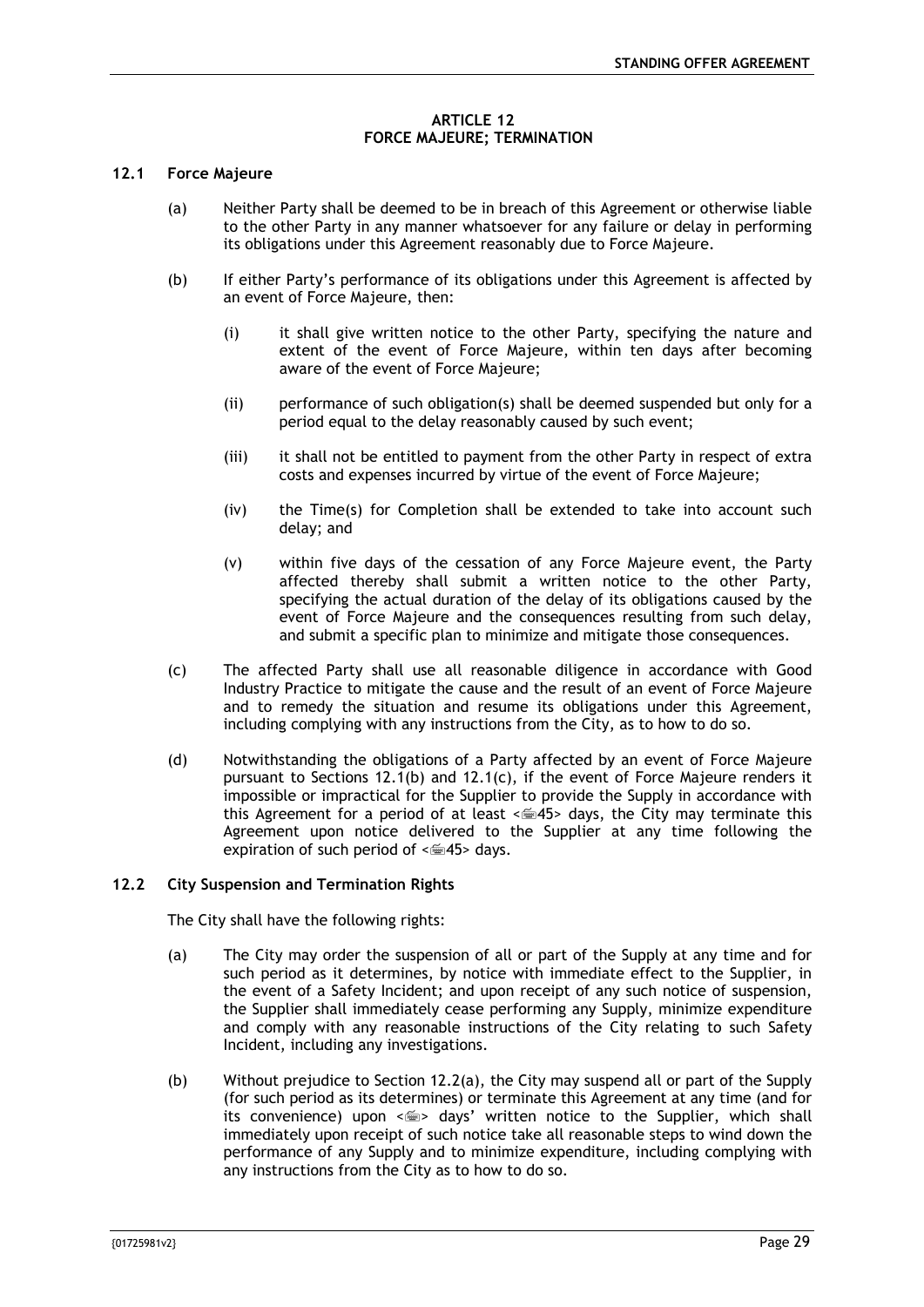- (c) If the City reasonably considers that the Supplier is not discharging any of its material obligations under this Agreement, the City may inform the Supplier by notice stating the grounds for the notice. If evidence of remediation satisfactory to the City, is not received as soon as practicable or in any case within  $\leq 14$  days or such longer period as agreed by the Parties, the City may by a further notice to the Supplier of at least  $\leq 14$  days terminate this Agreement.
- (d) The City may terminate this Agreement with immediate effect if:
	- (i) the Supplier becomes bankrupt or insolvent, goes into liquidation, has a receiver or administrator appointed over it or any of its assets of undertaking, enters into any arrangement for the benefit of its creditors, becomes the subject of any moratorium or carries on business under a receiver, trustee, manager or arrangement for the benefit of its creditors, or if any act is done or event occurs which (under applicable Laws) has a similar effect to any of these acts or events; or
	- (ii) a Change in Control of the Supplier occurs and the City reasonably considers that the Change in Control shall substantively affect the Supplier's ability to perform its obligations under this Agreement.

#### <span id="page-30-0"></span>**12.3 Supplier Termination Rights**

After giving at least seven days' written notice to the City, the Supplier may terminate this Agreement, or at its discretion and without prejudice to the right to terminate, may suspend or continue suspension of performance of the whole or part of the Supply when:

- (a)  $\leq$   $\leq$  90> days after the due date for payment of an invoice, it has not received payment of that part which has not by that time been contested in writing by the City and provided always that:
	- (i) the Supplier has issued a notice of reminder to the City following the due date for payment in relation to such unpaid sum; and
	- (ii) the termination notice may not be issued until the expiry of  $\leq 30$  days following the issue of such reminder notice; or
- (b) the City commits any material or persistent breach(es) of its obligations under this Agreement which render(s) performance by the Supplier of its obligations under this Agreement or a substantial part thereof impossible or significantly adversely affect(s) such performance of this Agreement as a whole and further which, remain(s) irremediable after  $\leq 60$  days.

#### <span id="page-30-1"></span>**12.4 Consequences of Termination**

The following consequences shall apply upon a termination:

- (a) On termination of this Agreement for any reason, the Supplier shall, as soon as reasonably practicable:
	- (i) deliver to the City all work and Documentation produced by or on behalf of the Supplier during the course of performing the Supply;
	- (ii) return (or destroy if otherwise directed by the City in writing) all Confidential Information provided to it for the purposes of this Agreement;
	- (iii) return all of the City's Site access cards, equipment and other items provided under this Agreement, failing which, the City may enter the relevant premises and take possession thereof, and, until any such access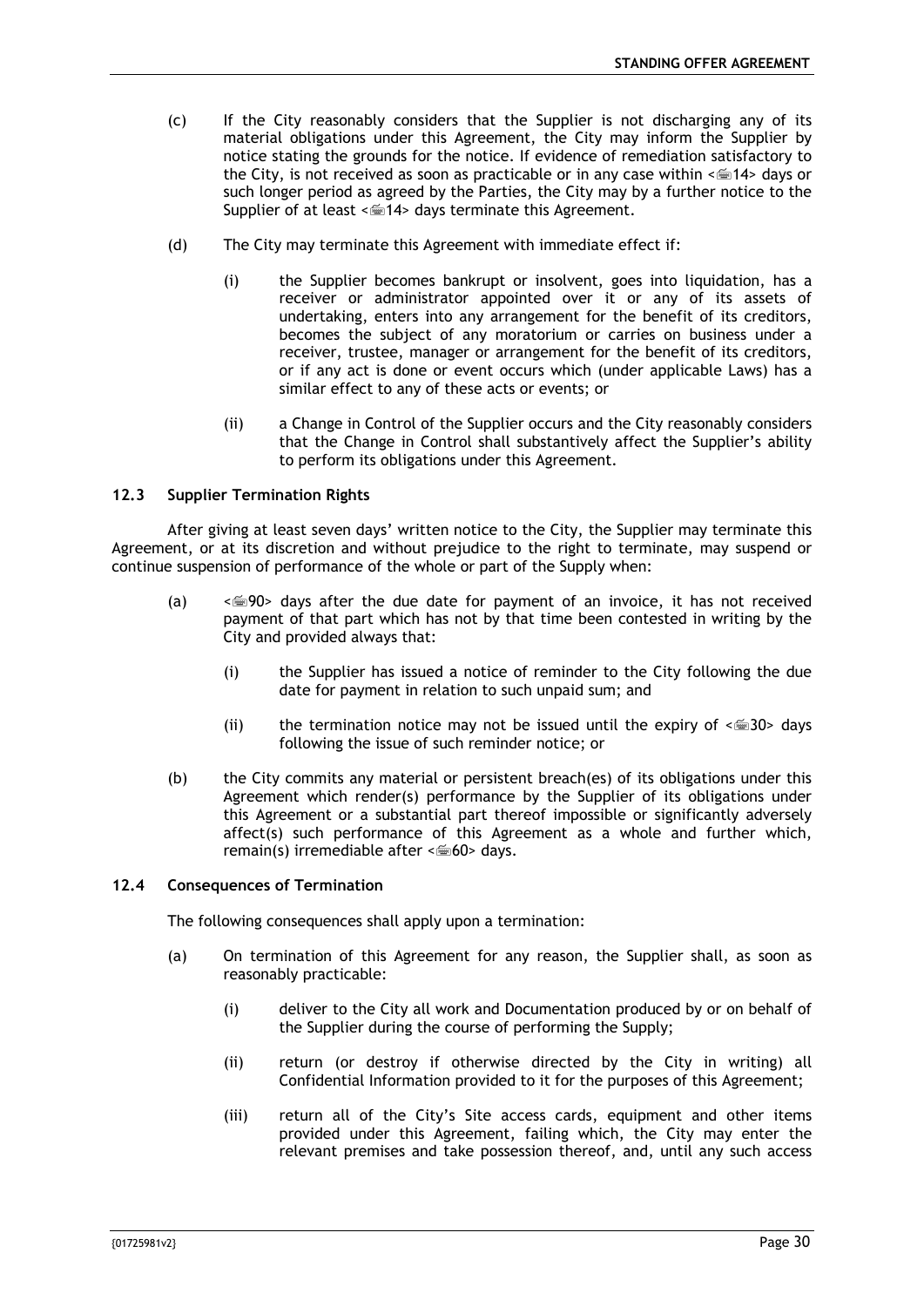cards, equipment and other items have been returned or repossessed, the Supplier shall be solely responsible for its or their safe-keeping;

- (iv) if so requested by the City, take reasonable steps to assign any Subcontractor contracts to the City and do all things and execute all documents necessary to give effect thereto; and
- (v) otherwise comply with all reasonable requirements of the City arising from the cessation of the Supply or the continuing development of the Site.
- (b) The Supplier shall be entitled to be paid its reasonable properly incurred costs of compliance with 12.4(a) and its reasonable demobilization costs, up to a maximum of  $S \leq m$ , in aggregate, save in circumstances in which the City reasonably claims that the termination was a consequence of a Safety Incident or a default by the Supplier in the provision of any part of the Supply, in which case all such costs shall be for the Supplier's own account.
- (c) On termination of this Agreement for any reason, the Supplier shall be entitled to payment for any completed portion of the Supply rendered in full compliance herewith prior to the time of termination, in accordance with the applicable Terms Agreement.

#### <span id="page-31-0"></span>**12.5 Other Surviving Rights and Liabilities of Parties**

- (a) Termination of this Agreement shall not prejudice or affect the accrued rights or claims and liabilities of the Parties.
- (b) After termination of this Agreement, the provisions of Sections [3.6](#page-12-3) and [9.6](#page-23-3) and [ARTICLE 11,](#page-24-6) [ARTICLE 14,](#page-32-0) [ARTICLE 15](#page-34-1) and [ARTICLE 17](#page-36-0) shall remain in force.

## **ARTICLE 13 ASSIGNMENT AND SUBCONTRACTING**

## <span id="page-31-2"></span><span id="page-31-1"></span>**13.1 Assignment**

Neither Party shall assign, transfer, mortgage, charge or deal in any other manner with this Agreement or any of its rights and obligations under or arising out of the Agreement (or any document referred to herein), or purport to take any such action without the prior written consent of the other.

## <span id="page-31-4"></span><span id="page-31-3"></span>**13.2 Subcontracting**

- (a) The Supplier shall not subcontract the whole or substantially all of the Supply.
- (b) Without prejudice to the foregoing Section [13.2\(a\),](#page-31-4) save in the case of Subcontractor(s) whose role in the provision of the Supply is expressly provided for in the schedules hereto (and only to the extent so provided for), the Supplier may not subcontract any part of the Supply without the City's prior written consent.
- (c) The Supplier shall include in each contract by which it engages a Subcontractor a provision allowing the benefit of such contract to be assigned by the Supplier to the City upon request.
- (d) The Supplier shall not without the written consent of the City (which shall not be unreasonably withheld or delayed) initiate or terminate any contract with a Subcontractor.
- (e) If the Supplier is unable to enter into a contract with a Subcontractor whose role in the provision of the Supply is expressly provided for in the schedules hereto, it shall as soon as reasonably practicable inform the City of the reason for such inability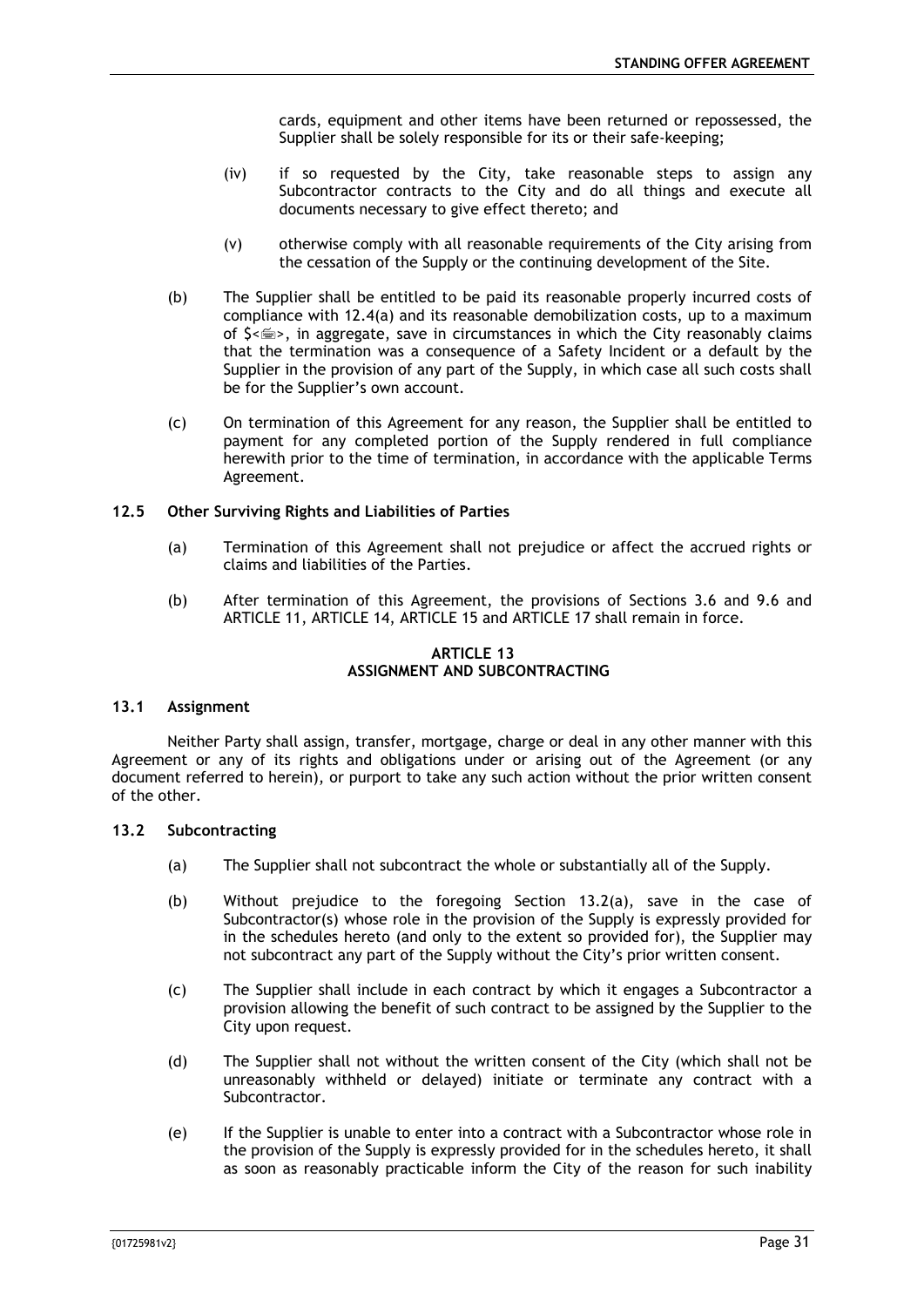and procure the services of a replacement subcontractor that is acceptable to the City, acting reasonably.

(f) The Supplier shall be responsible for the acts, defaults or neglect or any omission of each Subcontractor, its employees and agents in all respects as if they were the acts and defaults or neglect or omission of the Supplier its employees or agents themselves.

## **ARTICLE 14 INTELLECTUAL PROPERTY**

#### <span id="page-32-1"></span><span id="page-32-0"></span>**14.1 Assignment**

The Supplier acknowledges and agrees that the City is the exclusive owner of all right, title, and interests in and to the Documentation, including, without limitation, all Intellectual Property Rights therein. The Supplier shall assign and hereby assigns to the City all right, title, and interests in and to the Documentation, including, without limitation, all existing and future Intellectual Property Rights in and to the Documentation, effective upon their creation to the fullest extent permitted by Law. Insofar as such right, title, and interest do not so vest automatically or immediately in the City by operation of law or under this Agreement, subject to Section [14.2,](#page-32-2) the Supplier holds legal title of all right, title, and interests in and to the Documentation, including, without limitation, all Intellectual Property Rights therein, in trust for the City and grants to the City an irrevocable, perpetual, fully paid-up, royalty-free, worldwide, transferable and non-exclusive licence to, itself and through contractors and agents, use, copy, amend, reproduce, modify and create derivative works of such Documentation for any purpose. Such licence shall include the right to sub licence to any third party without restriction.

## <span id="page-32-2"></span>**14.2 Further Assistance**

If and to the extent that any of the right, title, and interest in and to the Documentation, including, without limitation, all Intellectual Property Rights therein, is not assigned automatically or immediately to the City under Section [0,](#page-32-1) the Supplier undertakes, at the expense of the City and at any time either during or after this Agreement upon request from the City (notwithstanding that the City may do so in its own name and at its own cost), to execute all documents, make all applications, give all assistance and do all acts and things as may, in the reasonable opinion of the City, be necessary or desirable to vest all right, title, and interest in and to the Documentation, including, without limitation, all Intellectual Property Rights therein, in the City and to register them in, the name of the City and otherwise to protect and maintain such right, title, and interest. The Supplier further agrees to cooperate fully with the City both during and after the termination of this Agreement, with respect to signing further documents and doing such acts and other things reasonably requested by the City to confirm the transfer of ownership of the Documentation or to obtain or enforce patent, copyright, trade secret, or other protection for the Documentation. The Supplier shall not receive any consideration or royalties in respect of such transfer of ownership, beyond the fees, provided that the expense of obtaining or enforcing intellectual property protection shall be borne by the City.

#### <span id="page-32-3"></span>**14.3 Supplier Undertakings and Representations and Warranties**

- (a) The Supplier undertakes:
	- (i) to notify the City in writing of the full details of Documentation promptly upon its creation;
	- (ii) whenever requested to do so by the City and in any event on the termination of this Agreement (as provided for in [ARTICLE 12\)](#page-29-0), promptly to deliver to the City all correspondence, documents, papers and records on all media (and all copies or abstracts of them), recording or relating to any parts of the Documentation which are in its possession, custody or power;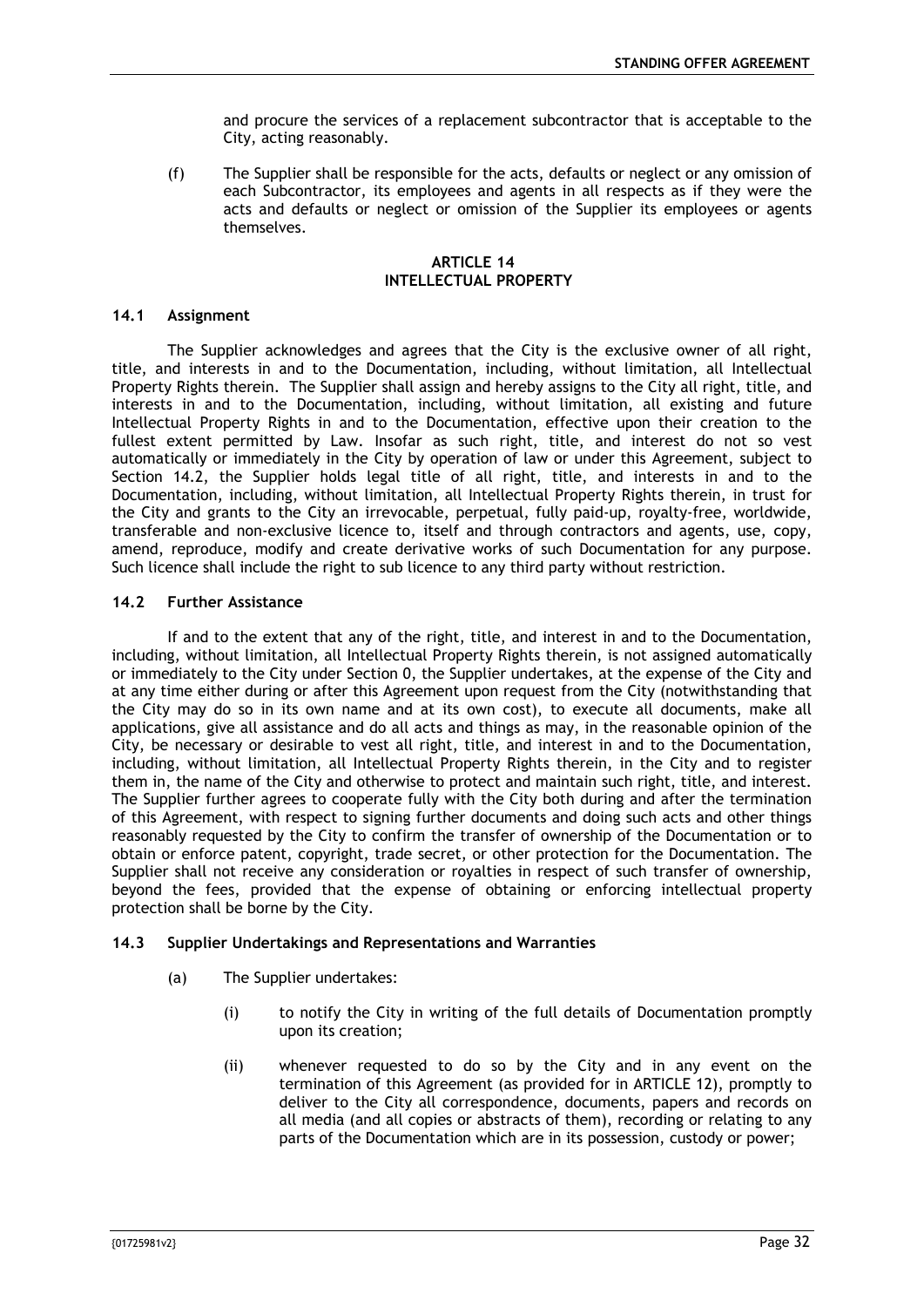- (iii) that the Supplier shall not, either during the term of this Agreement or thereafter, directly or indirectly, contest, or assist any third party to contest, the City's ownership of the Documentation or of any Intellectual Property Rights related thereto, and
- (iv) not to register nor attempt to register any Intellectual Property Rights in the Documentation unless requested to do so by the City.
- (b) The Supplier represents and warrants to the City that:
	- (i) it has not given and shall not give permission to any Subcontractor or third party to use any of the Documentation, nor any of the Intellectual Property Rights in the Documentation, other than as provided for in this Agreement or otherwise in accordance with the instructions of the City;
	- (ii) it has not given, and shall not give, to the City, nor shall it use in the provision of the Supply, any confidential material or documents of any former client or customer of the Supplier or of any other third party, unless the Supplier has received prior written authorization to do so from the City and from the owner of the confidential material or documents;
	- (iii) it has the absolute right to make the assignments of the right, title, and interest in and to the Documentation contemplated in this Agreement and to grant the rights granted under this Agreement;
	- (iv) it is unaware of any use by any third party or any unauthorized use by a Subcontractor of any of the Documentation or any Intellectual Property Rights in the Documentation; and
	- (v) the use of the Documentation or the Intellectual Property Rights in the Documentation by the City shall not, to the knowledge of the Supplier, infringe any Intellectual Property Rights of any third party.

## <span id="page-33-0"></span>**14.4 Background Intellectual Property**

Notwithstanding and superseding anything to the contrary in this [ARTICLE 14,](#page-32-0) each Party retains title to all Intellectual Property Rights owned or possessed by it or any of its affiliates prior to or independent of performance of this Agreement and used by it in fulfilling its obligations under this Agreement, as well as any modifications or improvements made thereto in the course of performing this Agreement ("**Background IP**"). To the extent that one Party acquires any right, title, or interest in and to any aspect of the modifications or improvements to the Background IP of the other Party, such first Party shall assign such right, title, and interest to the second Party, immediately following such acquisition. If any of the Supplier's Background IP is included in or required to use the Documentation provided by the Supplier to the City, the Supplier hereby grants to the City an irrevocable, perpetual, fully paid-up, royalty-free, worldwide, transferable and nonexclusive licence (including the right to sub-licence only to members of the City's Group) to, itself and through contractors and agents, use, copy, amend, reproduce, modify, create derivative works of, use, commercialize, and otherwise exploit the Supplier's Background IP but only to the extent required to use such Documentation for the purpose (or any reasonably inferred purpose) for which it has been provided or for the provision of the Supply under this Agreement (excluding any software source code).

#### <span id="page-33-2"></span><span id="page-33-1"></span>**14.5 Supplier Employees' and Subcontractors' Rights**

The Supplier:

(a) warrants that the Supplier's employees, Subcontractors and agents have waived or shall have waived in whole all moral rights (including, without limitation, any similar rights allowing the rights holder to restrain or claim damages for any distortion, mutilation, or other modification of works or any part thereof, and to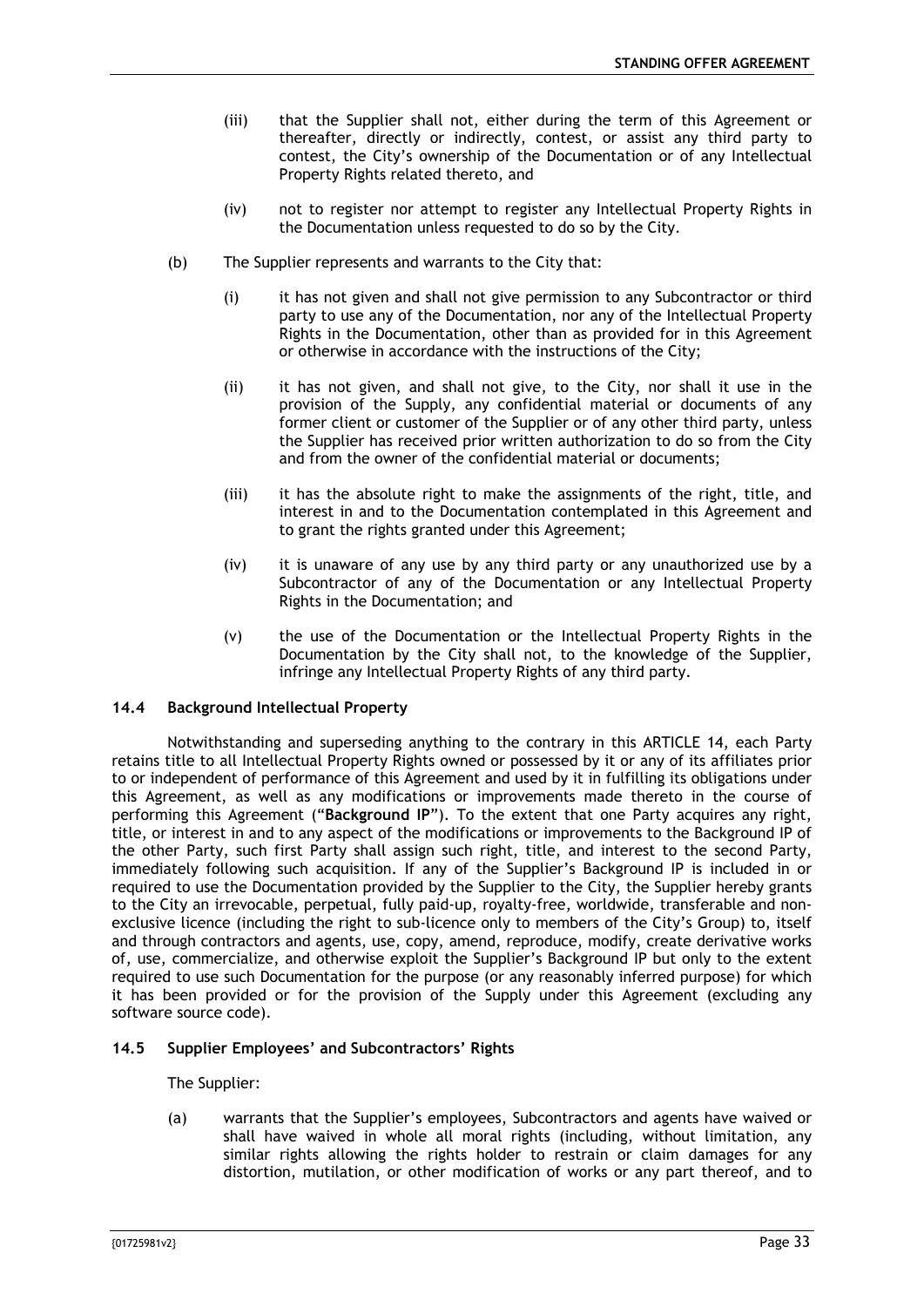restrain use or reproduction of works in any manner) they may have in the Documentation;

- (b) indemnifies the City, its officers, agents, contractors and employees against any liability, cost, loss or damage (including legal costs on a solicitor-client basis) suffered or incurred that arises under any breach of the warranty contained in Section [14.5\(a\)](#page-33-2) above; and
- (c) must do all things requested by the City, including signing or procuring the signature of particular forms, to give full effect to Section [14.5\(a\)](#page-33-2) above.

## <span id="page-34-0"></span>**14.6 No Additional Remuneration**

The Supplier acknowledges that, except as provided by Law, no further remuneration or compensation (beyond that expressly provided for in this Agreement) is or may become due to the Supplier in respect of the performance of its obligations under this [ARTICLE 14.](#page-32-0)

## **ARTICLE 15 PRIVACY; CONFIDENTIALITY**

#### <span id="page-34-2"></span><span id="page-34-1"></span>**15.1** *Freedom of Information and Protection of Privacy Act*

The Supplier acknowledges that the City is subject to the *Freedom of Information and Protection of Privacy Act* (British Columbia), which imposes significant obligations on the City's contractors to protect all personal information acquired from the City in the course of providing any service to the City.

#### <span id="page-34-3"></span>**15.2 No Promotion**

The Supplier shall not, and shall ensure that its Subcontractors shall not, disclose or promote any relationship with the City, including by means of any oral declarations, announcements, sales literature, letters, client lists, press releases, brochures or other written materials, without, in each case, the express prior written consent of the City. The Supplier shall not use the City's logo or any of the City's official marks without the express prior written consent of the City.

## <span id="page-34-4"></span>**15.3 Confidentiality Obligations**

Each Party shall keep the Confidential Information of the other Party confidential and each Party shall not use such Confidential Information except for the purpose of exercising or performing its rights and obligations under this Agreement or where, in the case of the City, otherwise necessary to pursue the public business of the City (a "**Permitted Purpose**"), or disclose the Confidential Information in whole or in part to any third party, except as expressly permitted by this Article 15.

#### <span id="page-34-5"></span>**15.4 Disclosure to Representatives**

A Party may disclose the other Party's Confidential Information to those of its Representatives who need to know such Confidential Information for the Permitted Purpose, provided that it informs such Representatives of the confidential nature of the Confidential Information prior to disclosure, and at all times it is responsible for such Representatives' compliance with the confidentiality obligations set out in this [ARTICLE 15.](#page-34-1)

## <span id="page-34-6"></span>**15.5 Disclosures Required by Law**

A Party may disclose Confidential Information to the extent required by any applicable Laws or by any Competent Authority provided that, where legally permitted, it notifies the other Party before doing so, gives the other Party a reasonable opportunity to take any steps that the Party considers necessary to protect the confidentiality of that information, and notifies the third person that the information is Confidential Information. In any event, a Party shall furnish only that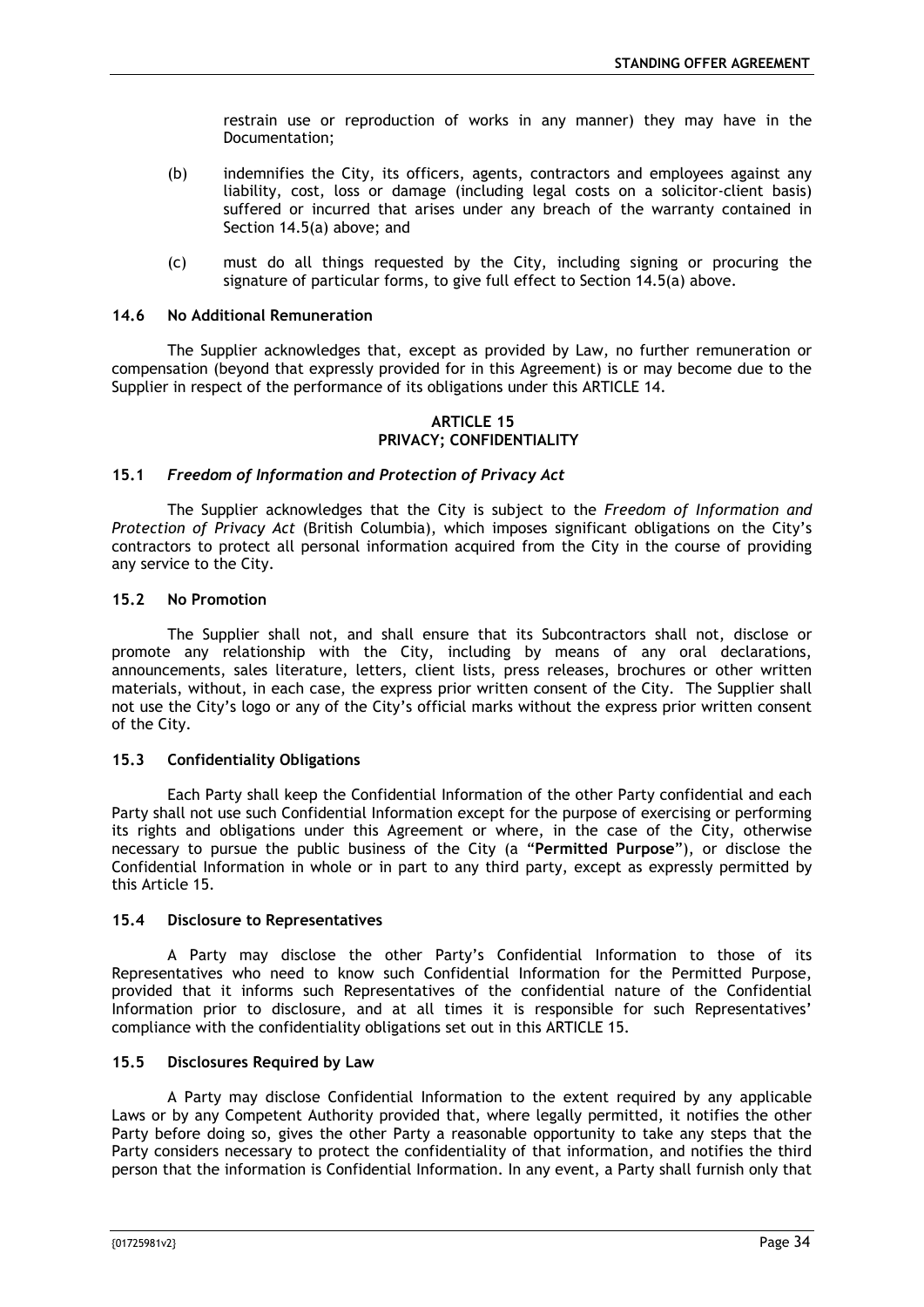portion of the Confidential Information which it is legally required to disclose and shall use its reasonable endeavours to obtain a protective order or other reliable assurance that the Confidential Information shall be accorded confidential treatment.

## <span id="page-35-0"></span>**15.6 Other Disclosures by the City**

The City's obligations under this [ARTICLE 15](#page-34-1) are wholly subject to and qualified by, the applicable provisions of the *Freedom of Information and Protection of Privacy Act* (British Columbia) and, notwithstanding any other provision of this [ARTICLE 15,](#page-34-1) the City may disclose Confidential Information in any manner compliant with such statute or otherwise in furtherance of its public role or duties, including in the course of publicly reporting to the Vancouver City Council.

## <span id="page-35-1"></span>**15.7 Interpretation; Enforcement and Survival**

- (a) Notwithstanding anything in this [ARTICLE 15](#page-34-1) to the contrary, nothing in this [ARTICLE 15](#page-34-1) shall affect the Parties' rights and obligations under [ARTICLE 14.](#page-32-0)
- (b) The Parties acknowledge that a breach of any of the obligations or provisions contained in this [ARTICLE 15](#page-34-1) could cause the other Party to suffer loss which may not be adequately compensated for by damages and that the other Party may, in addition to any other remedy or relief, enforce the performance of this Agreement by injunction or specific performance upon application to a court of competent jurisdiction without proof of actual or special damage and notwithstanding that in any particular case damages may be readily quantifiable, and such breaching Party must not plead sufficiency of damages as a defence in the proceeding for such injunctive relief.

#### **ARTICLE 16 TAXES**

#### <span id="page-35-3"></span><span id="page-35-2"></span>**16.1 Taxes for Own Accounts**

Unless otherwise expressly stated in this Agreement, any Taxes becoming due and payable by either Party pursuant to any applicable Laws as a result of the entering into, the performance of obligations under or the taking of payment pursuant to this Agreement, shall be for the account of that Party, and for greater certainty the Contract Price includes all such Taxes, except for applicable Taxes arising under all sales, excise and value added tax legislation (including, without limitation, the *Excise Tax Act* (Canada) and similar Canadian provincial legislation) (collectively, the "**Sales Tax**") as a result of the sale of the Supply within Canada hereunder, unless it is clearly stated that they are intended to be Sales Tax-inclusive.

#### <span id="page-35-5"></span><span id="page-35-4"></span>**16.2 Withholding Taxes**

- (a) Notwithstanding any other provision to the contrary, if the City determines that it is necessary to satisfy its obligations under any Law relating to Taxes, the City may:
	- (i) withhold an amount from a payment made to the Supplier; and
	- (ii) pay the withheld amount directly to the relevant Competent Authority.
- (b) If an amount withheld in accordance with Section  $16.2(a)$  is paid by the City to the relevant Competent Authority, it is deemed to have been paid to the Supplier on the date on which the remainder of the payment to which it relates was paid to the Supplier.
- (c) The Supplier agrees and acknowledges that it has no claim against the City for any amounts withheld and paid to the relevant Competent Authority in accordance with Section [16.2\(a\).](#page-35-5)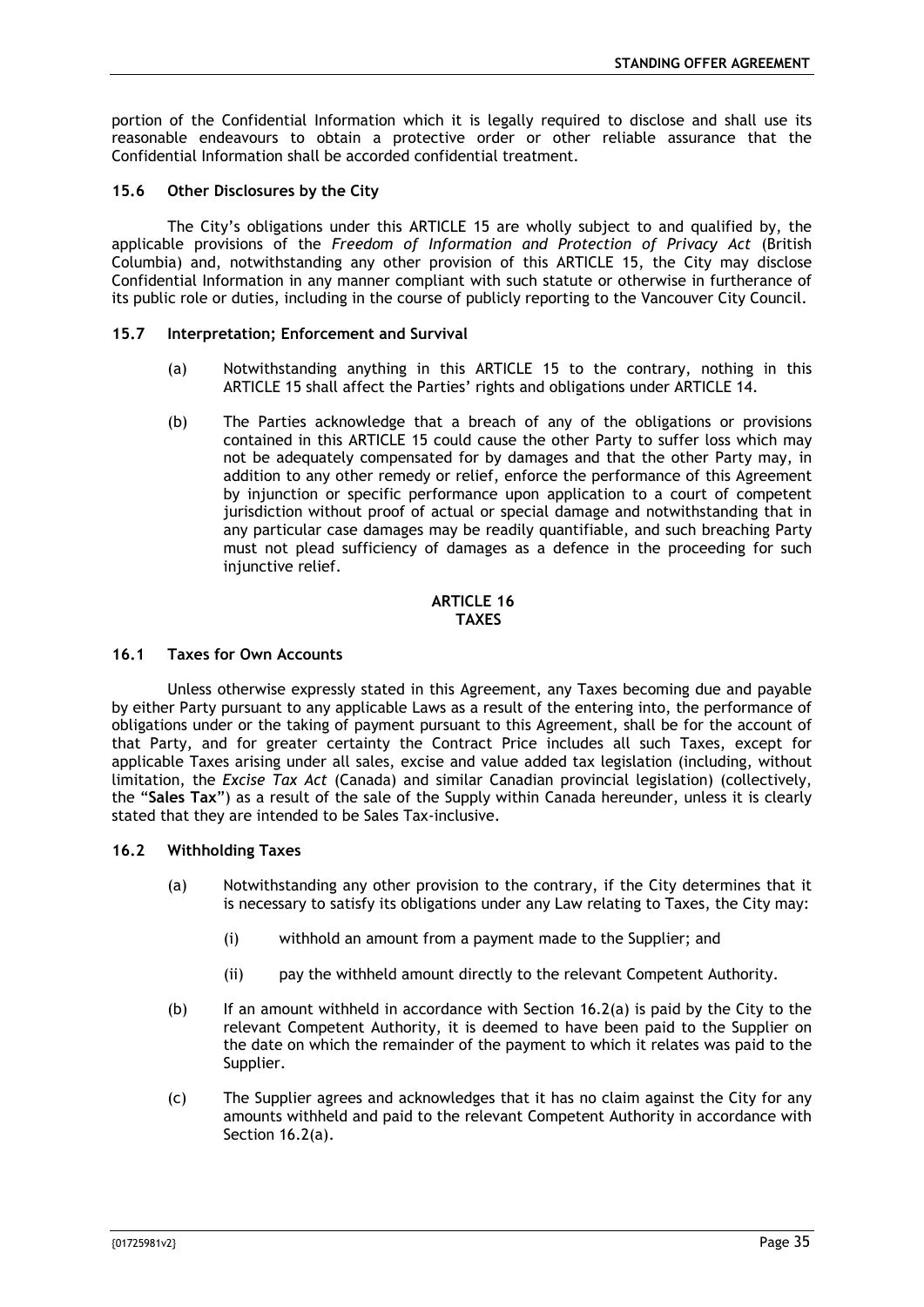- (d) If the City does not withhold an amount under Section [16.2\(a\)](#page-35-5) which it is required to withhold pursuant to any laws relating to Taxes, the Supplier agrees to pay that amount to the City, upon request by the City.
- (e) The Supplier agrees that the City shall not be required to increase any payment to the Supplier by the amount withheld by the City under Section [16.2\(a\).](#page-35-5)

## **ARTICLE 17 DISPUTE RESOLUTION**

## <span id="page-36-1"></span><span id="page-36-0"></span>**17.1 Optional Procedure**

All claims, disputes or issues in dispute between the City and the Supplier in relation to this Agreement shall be decided by mediation or arbitration, if the Parties so agree in writing, or, failing any such agreement, by the courts of competent jurisdiction in the Province of British Columbia.

#### <span id="page-36-2"></span>**17.2 Arbitration**

- (a) In the event that Parties agree to arbitration pursuant to Section [17.1:](#page-36-1)
	- (i) the arbitration shall be conducted pursuant to the *Commercial Arbitration Act* (British Columbia) and shall be governed by the rules of the British Columbia International Commercial Arbitration Centre, except that the arbitrator or arbitrators shall be agreed upon by the Parties, and failing agreement by the Parties, shall be appointed by a court of competent jurisdiction within the Province of British Columbia;
	- (ii) the parties shall share equally the costs of the arbitration but shall be responsible for their own separate costs and expenses in relation to the arbitration including legal fees and disbursements; and
	- (iii) the arbitration shall take place in Vancouver, British Columbia and shall be governed by the laws of British Columbia.

#### **ARTICLE 18 MISCELLANEOUS**

#### <span id="page-36-4"></span><span id="page-36-3"></span>**18.1 Time of the Essence**

Time is of the essence of this Agreement, including without limitation in relation to the Time(s) for Completion.

#### <span id="page-36-5"></span>**18.2 Costs**

Each of the Parties hereto shall pay their respective legal fees and other costs and expenses incurred in connection with the preparation, execution and delivery of this Agreement and all documents and instruments executed pursuant hereto and any other costs and expenses whatsoever and howsoever incurred.

#### <span id="page-36-7"></span><span id="page-36-6"></span>**18.3 Benefit of this Agreement**

- (a) This Agreement shall inure to the benefit of and be binding upon the respective successors and permitted assigns of the Parties hereto.
- (b) Except as expressly set forth in the foregoing Section [18.3\(a\)](#page-36-7) or [ARTICLE 11,](#page-24-6) nothing in this Agreement shall be construed to give any rights or benefits to anyone other than the City and the Supplier.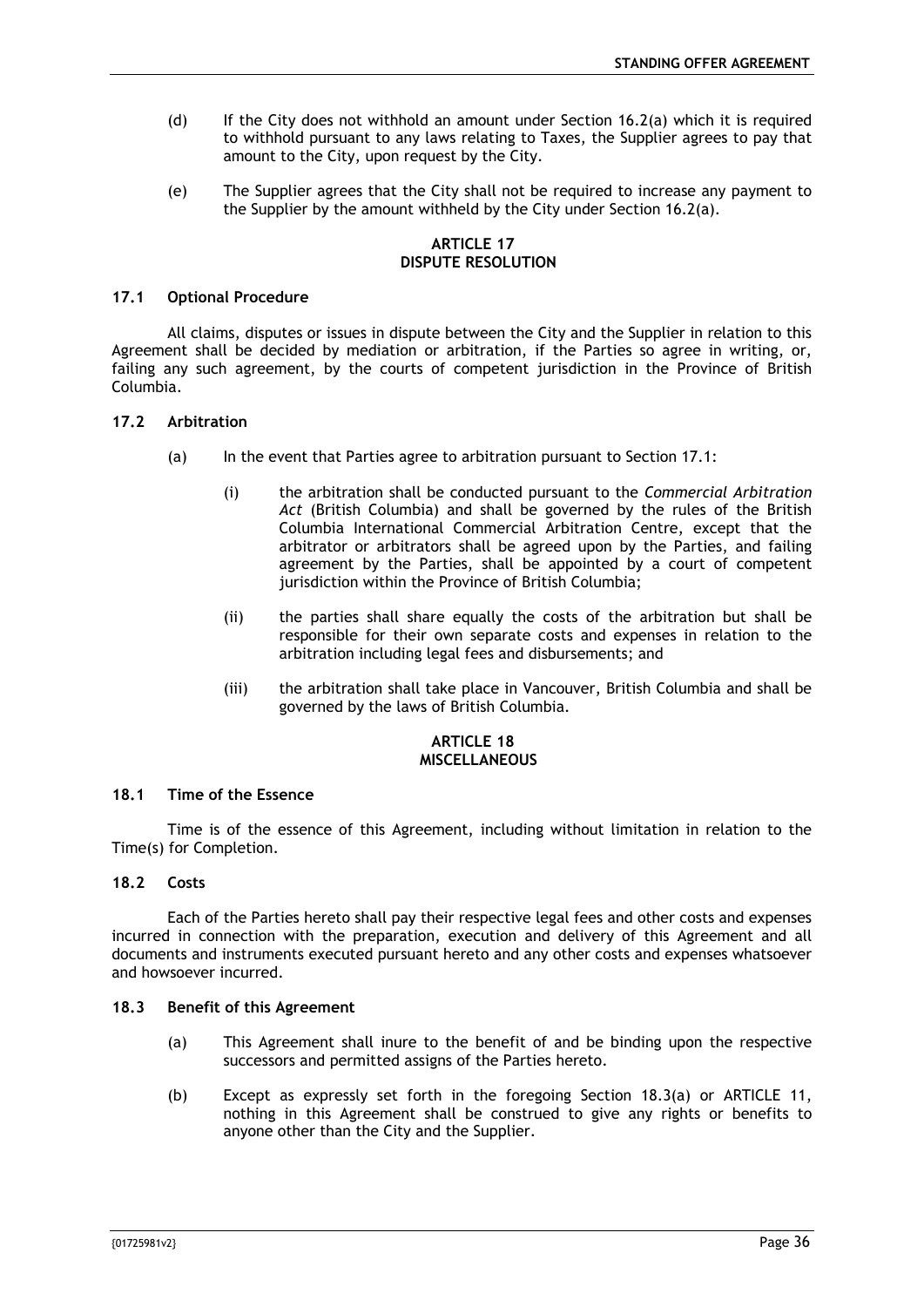#### <span id="page-37-0"></span>**18.4 Entire Agreement**

This Agreement constitutes the entire agreement between the Parties hereto with respect to the subject matter hereof and cancels and supersedes any prior understandings and agreements between the Parties hereto with respect thereto. There are no representations, warranties, terms, conditions, undertakings or collateral agreements, express, implied or statutory, between the Parties in relation to the subject matter hereof other than as expressly set forth in this Agreement.

## <span id="page-37-1"></span>**18.5 Amendments and Waiver**

No modification of or amendment to this Agreement is valid or binding unless set forth in writing and fully executed by both of the Parties hereto and no waiver of any breach of any term or provision of this Agreement is effective or binding unless made in writing and signed by the Party purporting to give such waiver and, unless otherwise provided, is limited to the specific breach waiver.

#### <span id="page-37-3"></span><span id="page-37-2"></span>**18.6 Notices**

- (a) Any order, demand, notice or other similar communication to be given to a Party in connection with this Agreement must be given in writing and shall be deemed to be validly given if given by personal delivery to a City's Manager or a Supplier's Manager, as applicable, or delivered by registered mail, by courier or by electronic transmission (with delivery confirmation or receipt of a reply email effectively acknowledging delivery), addressed to a City's Manager or a Supplier's Manager, as the case may be, or, in each case to such other individual as is designated in writing by the relevant recipient Party (including as designed in writing hereinbelow) at the relevant address or facsimile number listed below:
	- (i) If to the Supplier:

**<Supplier Name>** <address>

| Attention: | < ا‱ > |
|------------|--------|
| Fax:       | ≺⊯≅⊳   |
| Email:     | <া‱    |
|            |        |

(ii) If to the City:

**City of Vancouver** <Department> 453 West 12th Avenue Vancouver, BC V5Y 1V4

Attention: < Facsimile: < $\equiv$ >

or such other address or facsimile number as may be designated by notice given by either Party to the other, provided that, notwithstanding the foregoing, the Supplier's invoices shall be addressed as specified in Section [9.3](#page-23-0) or as otherwise specified in the relevant City purchase order.

- (b) Any order, demand, notice or other communication given (and, in the case of electronic transmission, confirmed or acknowledged) in accordance with Section [18.6\(a\)](#page-37-3) shall be conclusively deemed to have been given:
	- (i) if given by personal delivery, on the day of actual delivery thereof;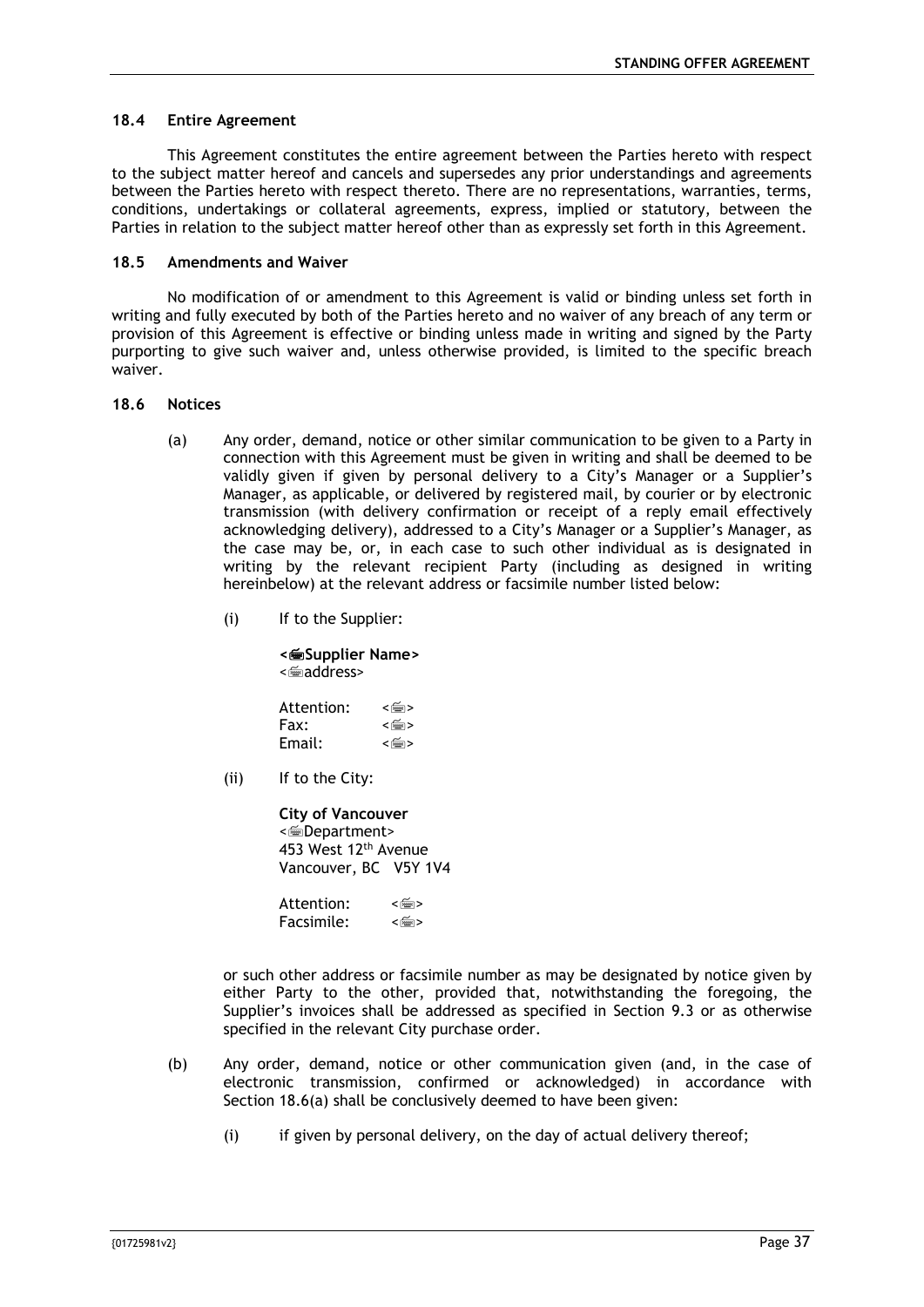- (ii) if given by registered mail or courier, on the Business Day following confirmation by the postal service or the courier that the notice has been delivered; and
- (iii) if given by electronic transmission, on the day of transmittal thereof if given during the normal business hours of the recipient and on the Business Day during which such normal business hours next occur if not given during such hours on any day.

Notwithstanding the foregoing, if the Party giving any demand, notice or other communication knows or ought reasonably to know of any difficulties with the postal system which might affect the delivery of mail, any such demand, notice or other communication must not be mailed but must be given by personal delivery, courier or electronic transmission.

## <span id="page-38-0"></span>**18.7 Governing Law and Jurisdiction**

- (a) This Agreement is governed by and must be construed in accordance with the laws of the Province of British Columbia.
- (b) All provisions of the *International Sale of Goods Act* (British Columbia) are specifically excluded from application to this Agreement.
- (c) This Agreement i subject to the exclusive jurisdiction of the courts in the Province of British Columbia except:
	- (i) as otherwise agreed by the Parties pursuant to [ARTICLE 17;](#page-36-0) and
	- (ii) to the extent necessary to enforce, in another jurisdiction, any decision or award made pursuant to [ARTICLE 17](#page-36-0) or any judgment of any court in the Province of British Columbia.

#### <span id="page-38-1"></span>**18.8 Further Assurances**

Each Party agrees to do all things and execute all deeds, instruments, transfers or other documents as may be necessary or desirable to give full effect to the provisions of this Agreement and the transactions contemplated by it.

#### <span id="page-38-2"></span>**18.9 Severance**

If any term or condition of this Agreement is for any reason held to be illegal, invalid, ineffective, inoperable or otherwise unenforceable, it shall be severed and deemed to be deleted from this Agreement and the validity and enforceability of the remainder of this Agreement shall not be affected or impaired thereby. If any term or condition of this Agreement is found to be illegal, invalid ineffective, inoperable or otherwise unenforceable, but would not be so if some part of it were deleted, the term or condition shall apply with such modifications as may be necessary to make it enforceable.

**[The remainder of this page is intentionally left blank.]**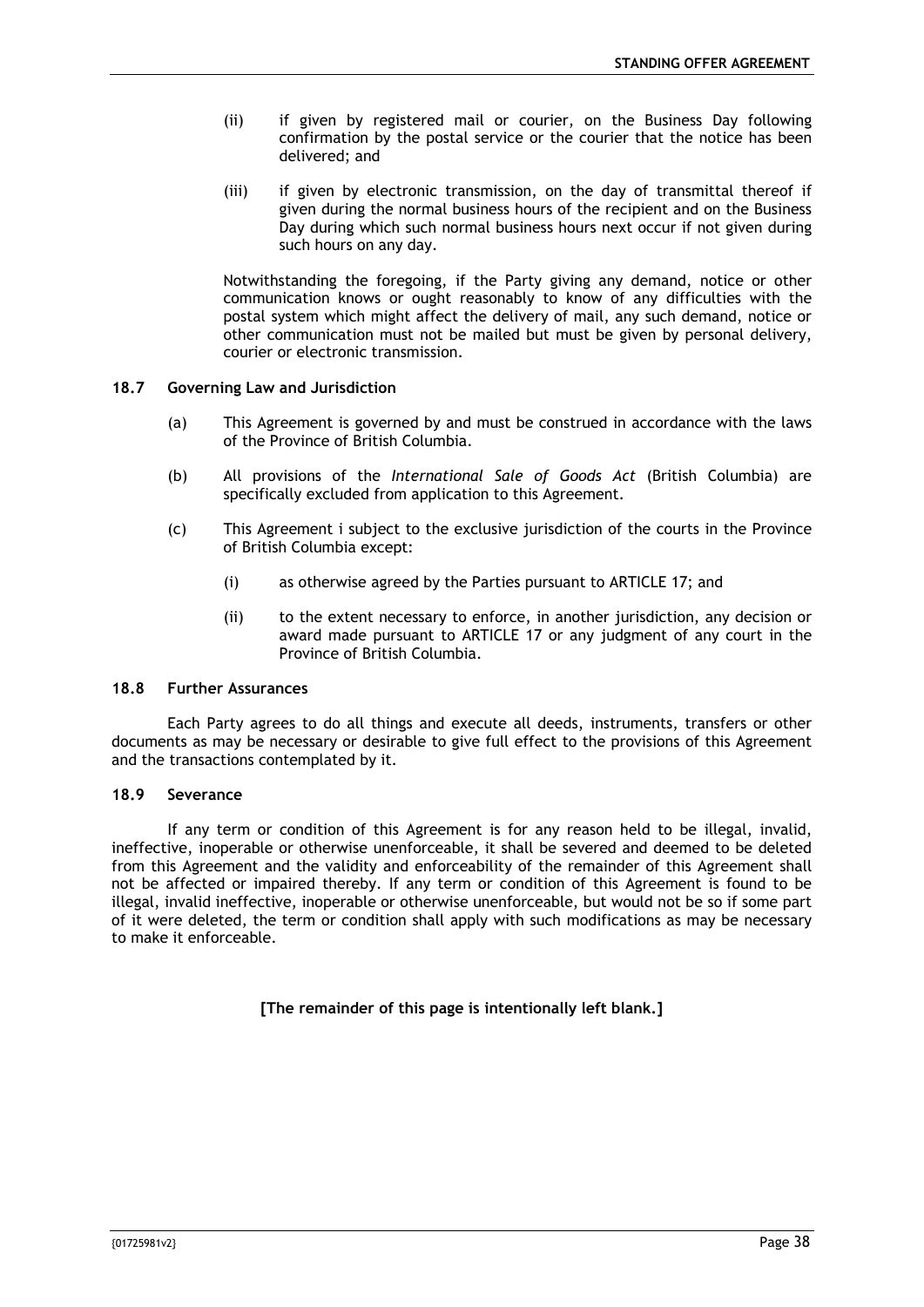## <span id="page-39-0"></span>**18.10 Counterparts**

This Agreement may be executed in any number of counterparts. All counterparts, taken together, constitute one instrument. A Party may execute this Agreement by signing any counterpart.

## <span id="page-39-1"></span>**18.11 Electronic Execution**

Delivery of an executed signature page to this Agreement by either Party by electronic transmission shall be as effective as delivery of a manually executed copy of this Agreement by such party.

## <span id="page-39-2"></span>**18.12 Voluntary Agreement**

**THE SUPPLIER ACKNOWLEDGES AND DECLARES THAT IT HAS CAREFULLY CONSIDERED AND UNDERSTOOD THE TERMS OF THIS AGREEMENT, THAT IT HAS EITHER CONSULTED LEGAL COUNSEL OR WAIVED THE RIGHT TO DO SO, AND THAT IT IS EXECUTING THIS AGREEMENT VOLUNTARILY.**

IN WITNESS WHEREOF this Agreement has been executed as of the day and year first above written by and on behalf of the Parties by their duly authorized signatories:

#### **<SUPPLIER NAME>**

By:

Signature **Print Name and Title** 

Signature **Print Name and Title** 

**CITY OF VANCOUVER**

By:

Signature **Print Name and Title** 

Signature **Print Name and Title** 

Signature **Print Name and Title**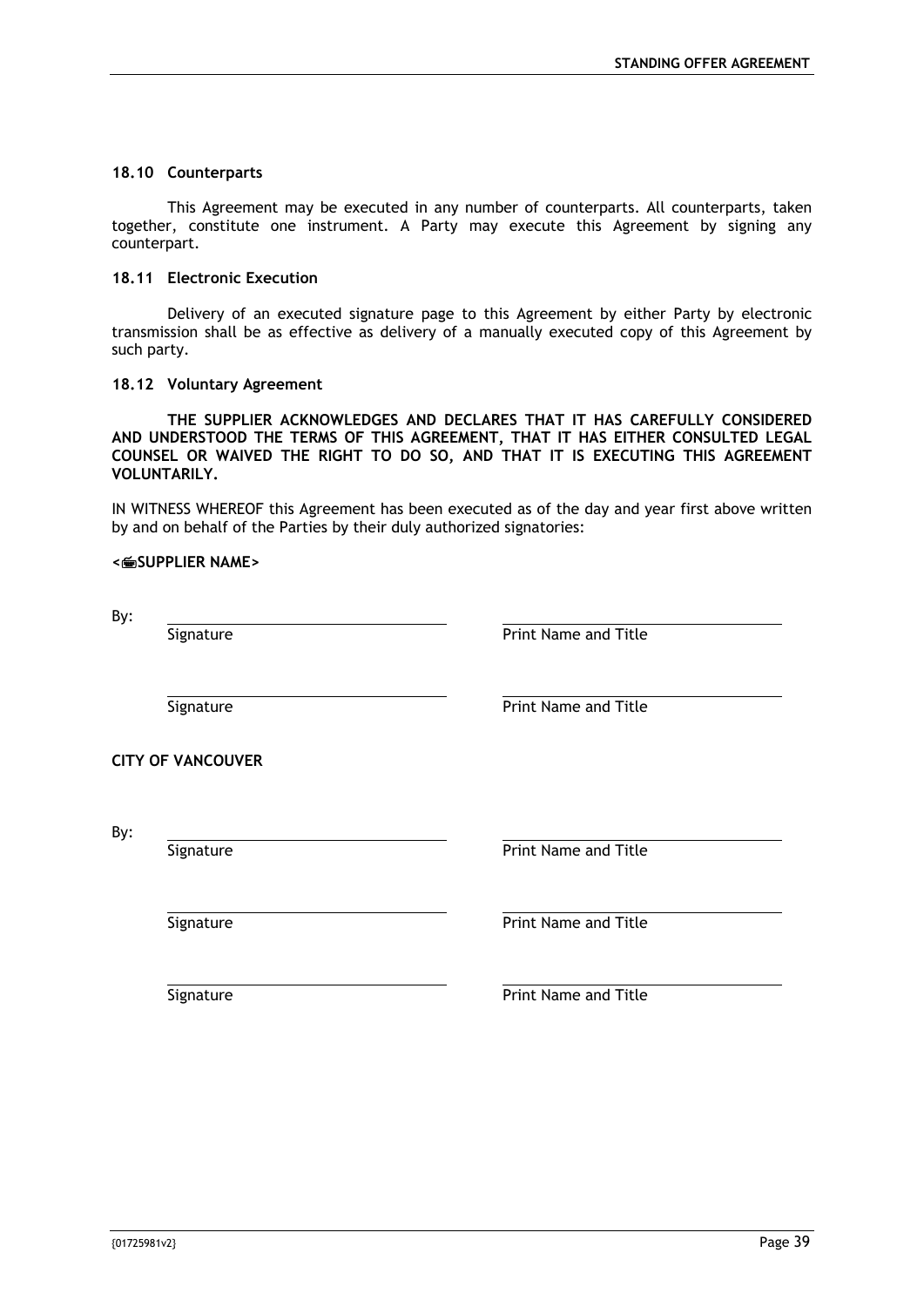## **SCHEDULE A SCOPE OF GOODS AND SERVICES**

<span id="page-40-0"></span>*[The scope of the Supplier's Supply shall be clearly expressed in this Schedule A; provided that some specifics may be left to individual Terms Agreements.]*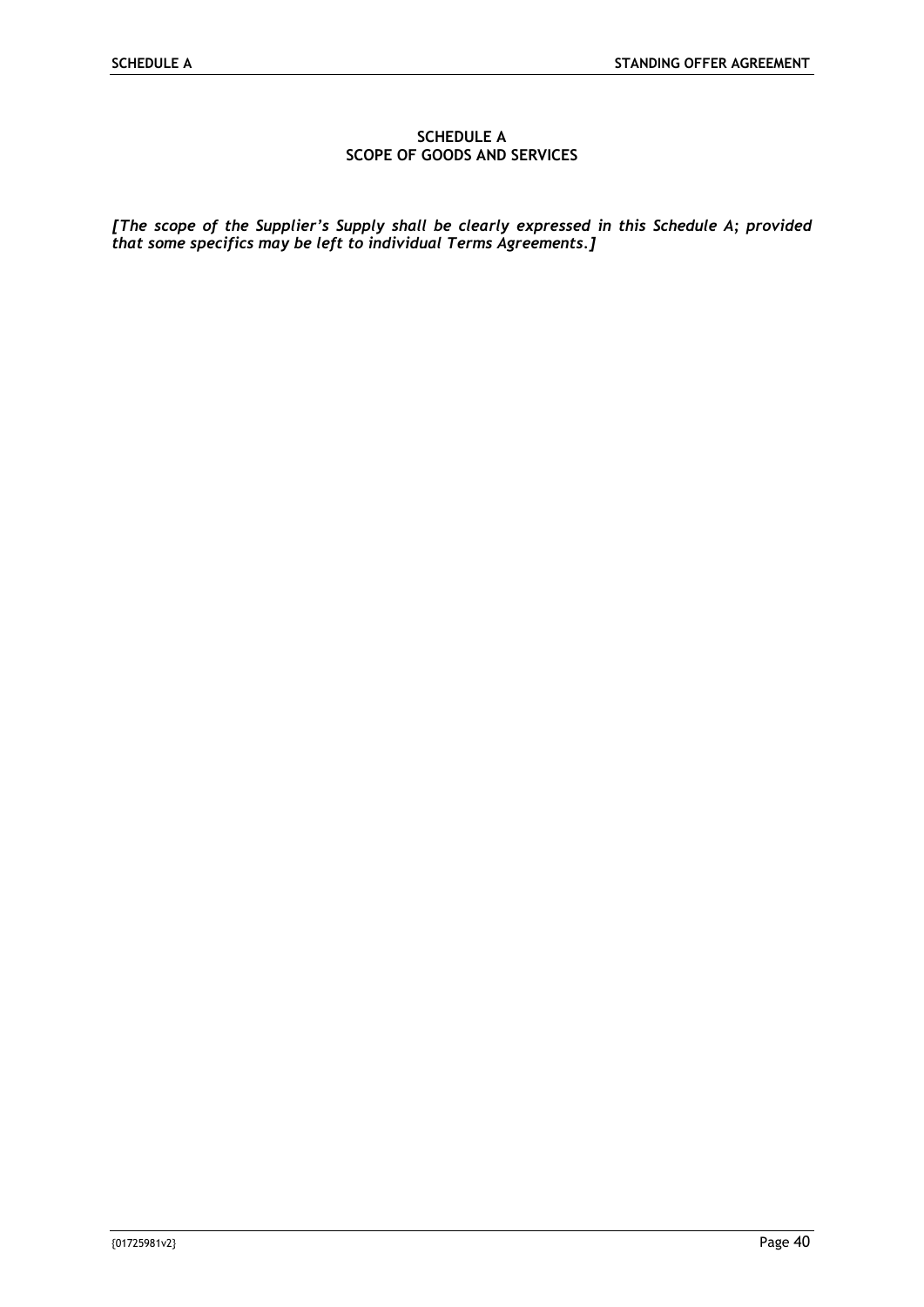#### **SCHEDULE B CONTRACT PRICE**

<span id="page-41-0"></span>*[The contents of this schedule should be as detailed as possible and tied to the descriptions of Supply in Schedule A.]*

*[Notwithstanding any other provision hereof, if the Supplier is, at any time during the term of effectiveness of this Agreement, party to a contract with another customer pursuant to which the Supplier charges effective prices lower than the prices charged to the City for reasonably comparable services, the above-listed prices shall be adjusted, retroactively to the date of effectiveness of such other contract, so that the prices charged hereunder are at least as low as the effective prices charged pursuant to such other contract.]*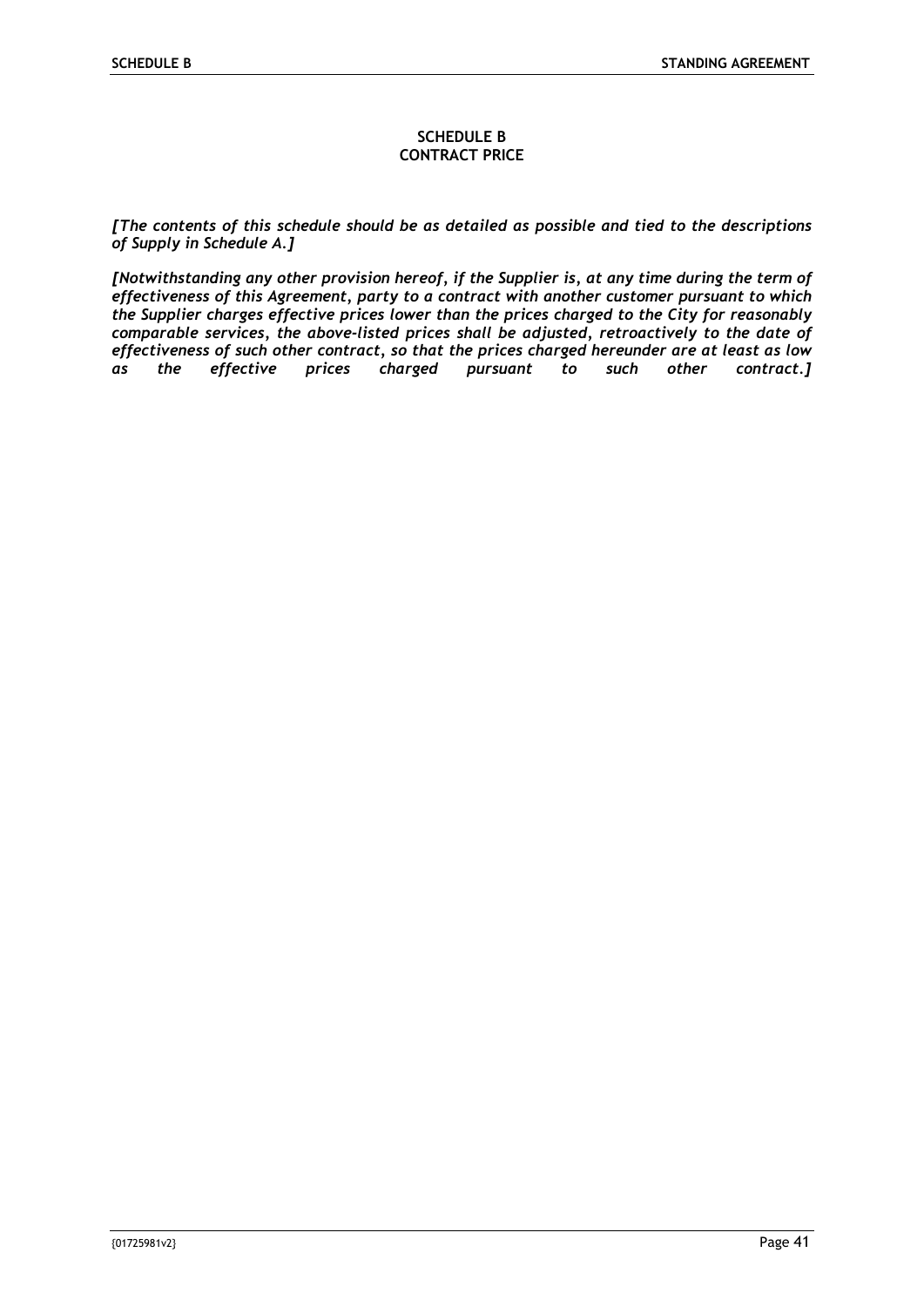## **SCHEDULE C FORM OF TERMS AGREEMENT**

## **TERMS AGREEMENT**

<span id="page-42-0"></span>THIS TERMS AGREEMENT is made as of < $\leq$  >, 20< $\leq$  >

BETWEEN:

**<SUPPLIER NAME>**, a <corporation> organized under the laws of  $\leq$   $\leq$  > and having an office at  $\leq$   $\leq$   $\leq$ 

(hereinafter referred to as the "**Supplier**")

AND:

**CITY OF VANCOUVER**, a municipal corporation continued under the *Vancouver Charter* (British Columbia) and having an office at 453 West 12th Avenue, Vancouver, British Columbia, V5Y 1V4

(hereinafter referred to as the "**City**")

PURSUANT AND SUBJECT TO that certain Standing Offer Agreement between the Supplier and the City dated as of < $\leq$  > (the "Standing Offer Agreement").

- 1. Capitalized terms used herein but not defined herein have the respective meanings ascribed thereto in the Standing Offer Agreement.
- 2. The Supply to which this Terms Agreement applies, and the requirements to be achieved by the Supplier in relation thereto are the following:

SPECIFIC WORK AND DELIVERABLES:

*[NOTE: Set out above the work or projects to be undertaken and/or the certain specific, measurable outcomes, which the supplier is to achieve.]*

ITEMS TO BE PROVIDED BY THE CITY:

*[NOTE: List above the personnel, equipment, facilities, services and information to be provided by the City. If none, write "None".]*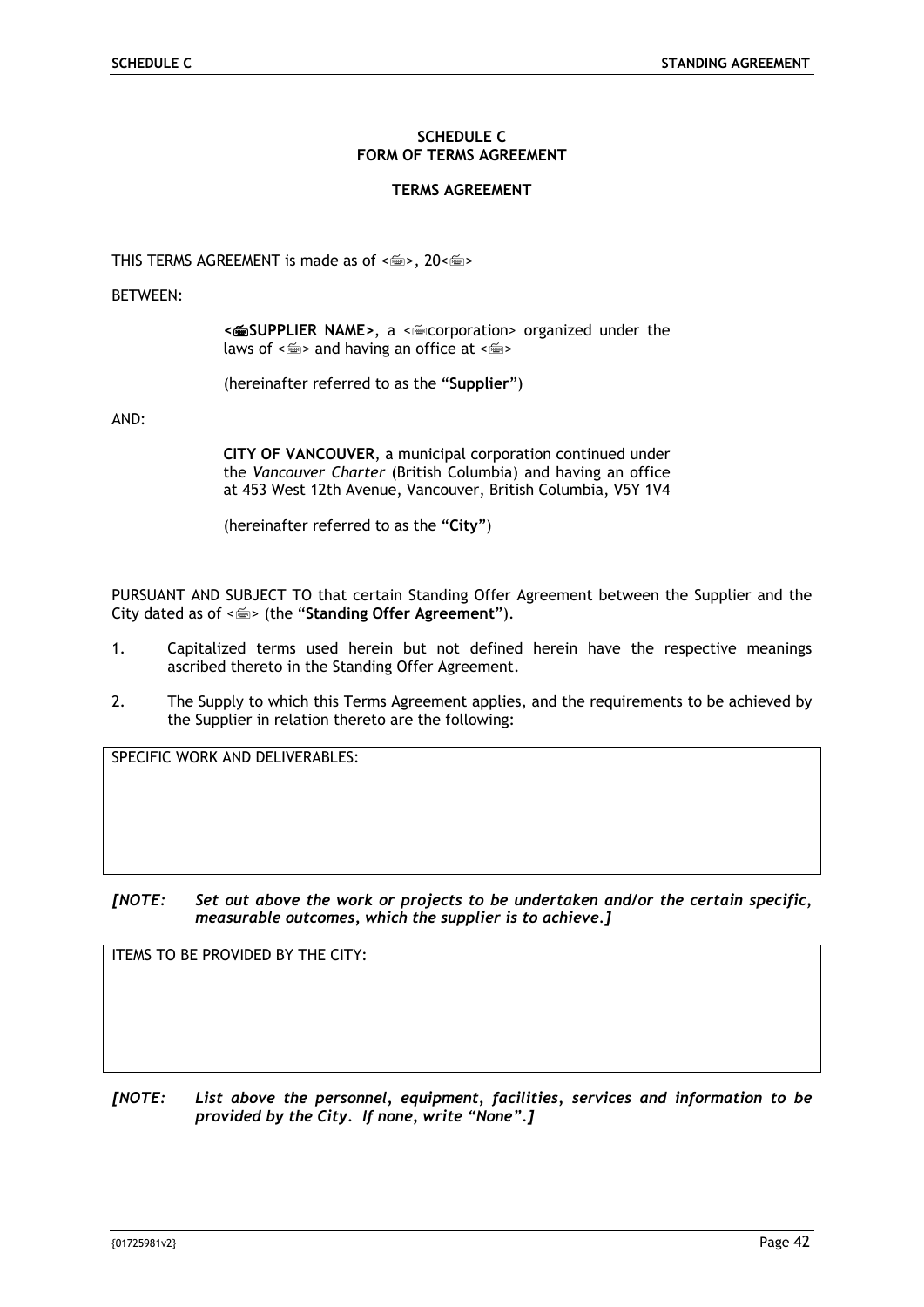SCHEDULE AND TIME(S) FOR COMPLETION:

*[NOTE: Describe above the time for the completion of the supply and any applicable milestones to be achieved by particular dates prior to the completion of the supply.]*

PREFERRED SUPPLIERS:

*[NOTE: Name preferred suppliers above and give details if applicable. If not, write "None".]*

KEY PROJECT PERSONNEL:

## *[NOTE: List above key individuals responsible for the supply, if applicable. If none, write "None".]*

PRICE:

## *[NOTE: Above, specify clearly the price provisions.]*

## 3. **Supplier's Offer**

Subject to the terms and conditions of the Agreement, the Supplier hereby offers to perform the Supply described above, upon the terms and conditions described above, and for the price specified above.

Signature on behalf of the Supplier:

Date: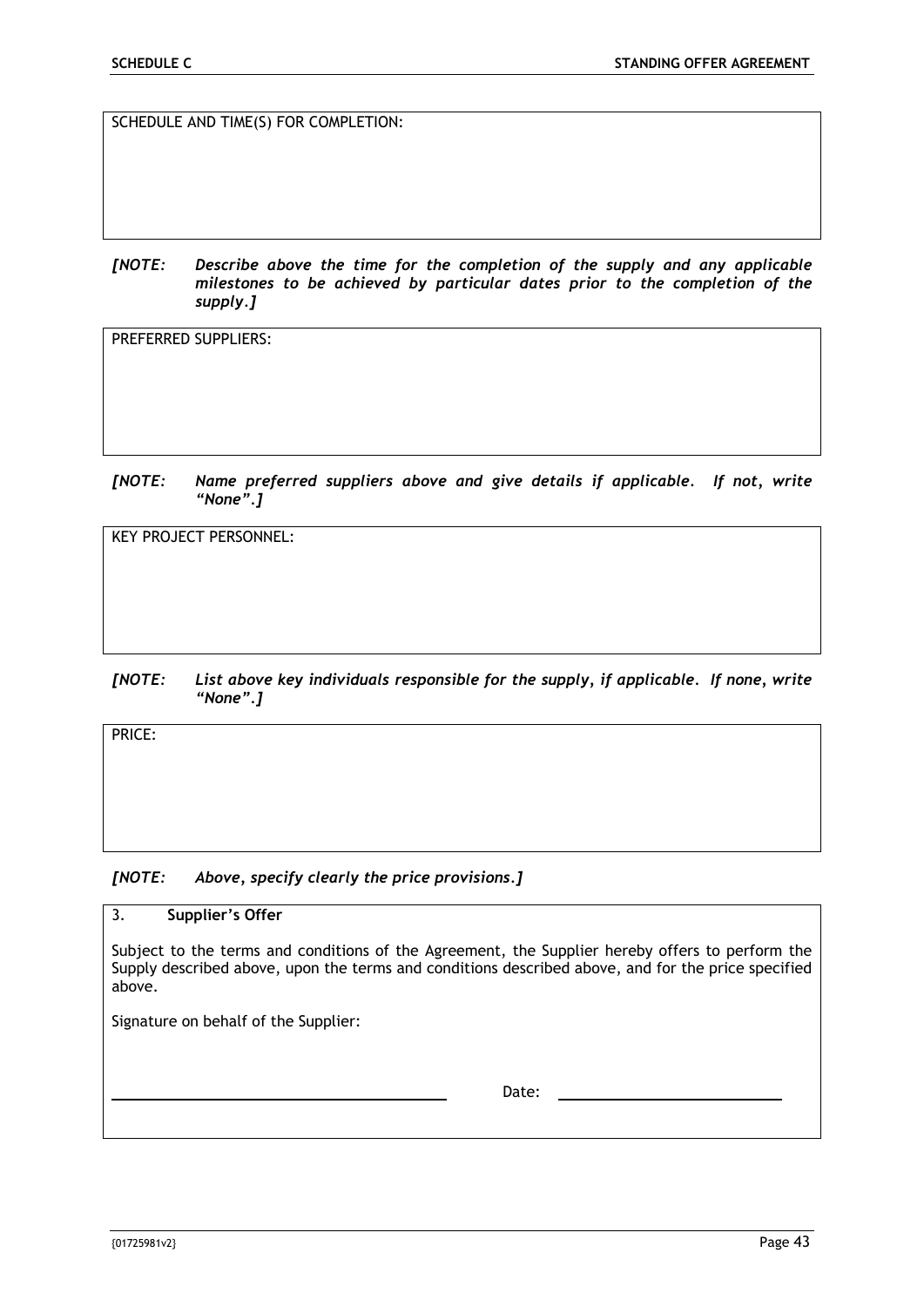## 4. **City's Acceptance**

Subject to the terms and conditions of the Agreement, the Supplier is hereby directed to promptly proceed with the Supply described above, upon the terms and conditions described above, and for the price described above.

Signature of the City's Project Manager:

Date: